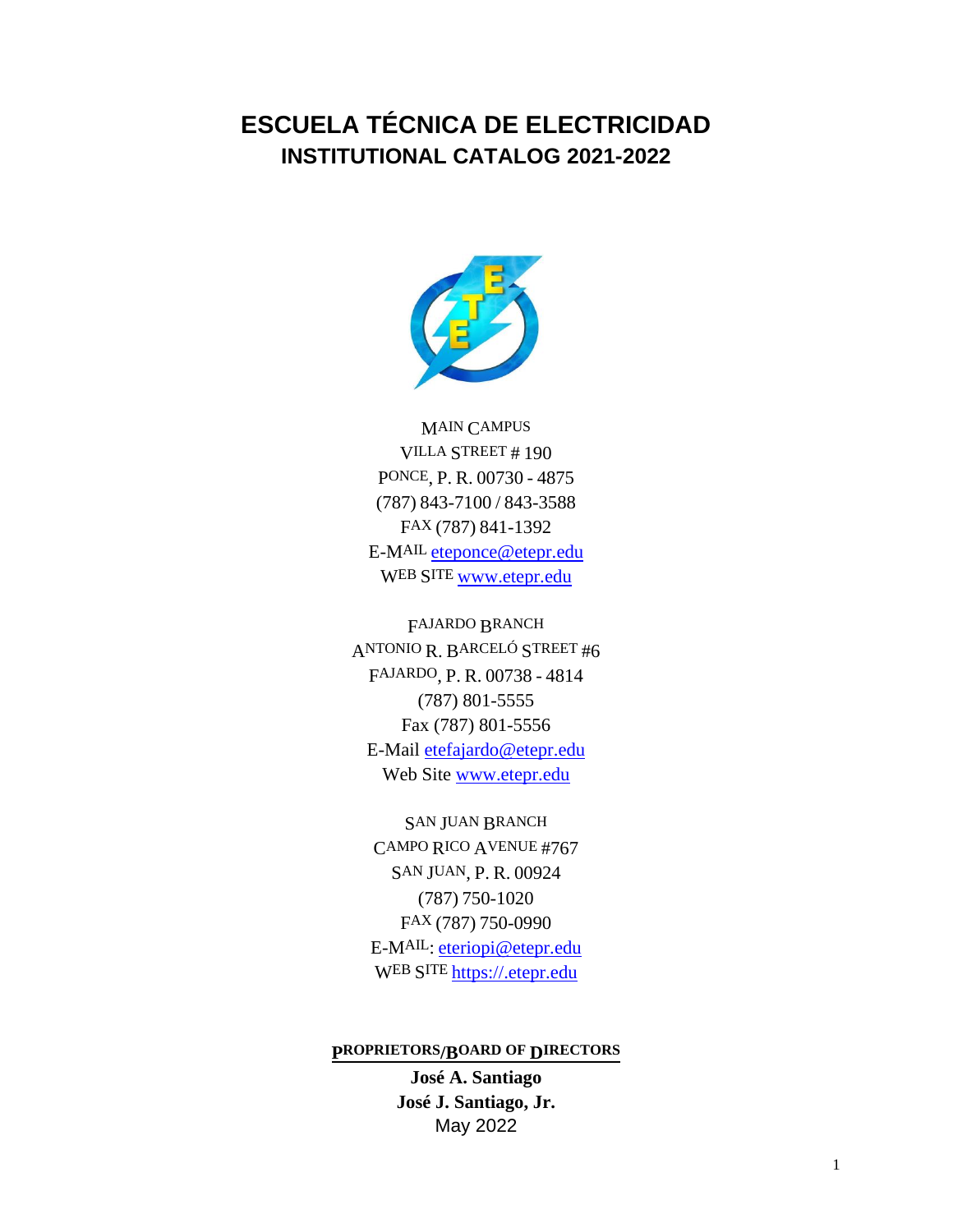#### **Table of Contents**

| Authorizations and Affiliations.                                                                        | $\overline{4}$ |
|---------------------------------------------------------------------------------------------------------|----------------|
| <b>Brief History</b>                                                                                    | $\cdot$ 4      |
| Mission                                                                                                 | 4              |
| Philosophy and Objectives                                                                               | 5              |
| Purpose/Objectives                                                                                      | 5              |
| Location and Facilities                                                                                 | 5              |
| Advisory Board                                                                                          | 7              |
| Directory of Personnel Ponce Campus                                                                     | 7              |
| Directory of Personnel Fajardo Campus                                                                   | 9              |
| Directory of Personnel San Juan Campus.                                                                 | 10             |
| Admission Office                                                                                        | 12             |
| Institutional Admission Requirements                                                                    | 12             |
| <b>Admissions Procedure</b>                                                                             | 12             |
| Re - Admission Procedure                                                                                | 13             |
| <b>Enrollment Procedure</b>                                                                             | 13             |
| Late Enrollment Policy                                                                                  | 13             |
| <b>Cancellation Policy</b>                                                                              | 14             |
| <b>Transfer Credits Policy</b><br><b>Interactive Distance Learning</b>                                  | 14<br>15       |
| Facilities for Handicapped                                                                              | 15             |
| Post-Secondary Passport Act of Reasonable Accommodation                                                 | 15             |
| Aliens                                                                                                  | 16             |
| <b>Student Identification Number</b>                                                                    | 17             |
| ID Card                                                                                                 | 17             |
| Students' Rules                                                                                         | 17             |
| Workshop's Rules                                                                                        | 18             |
| <b>Termination Policy</b>                                                                               | 18             |
| <b>Bullying Policy</b>                                                                                  | 19             |
| Policy for students who suffer from ASMA                                                                | 19             |
| Drugs and Alcohol Policy<br>Confidentiality of Students' Records (FERPA)                                | 19<br>19       |
| Policy on the Retention of Student Records<br><b>Copyright Law Policy</b><br>Social Security Use Policy | 20<br>20<br>20 |
| Campus Security and Safety                                                                              | 21             |
| Financial Aid Office.                                                                                   | 21             |
| <b>Eligibility Requirements</b>                                                                         | 21             |
| <b>Students Rights and Responsibilities</b>                                                             | 22             |
| <b>Transfer and Readmitted Students</b>                                                                 | 23             |
|                                                                                                         |                |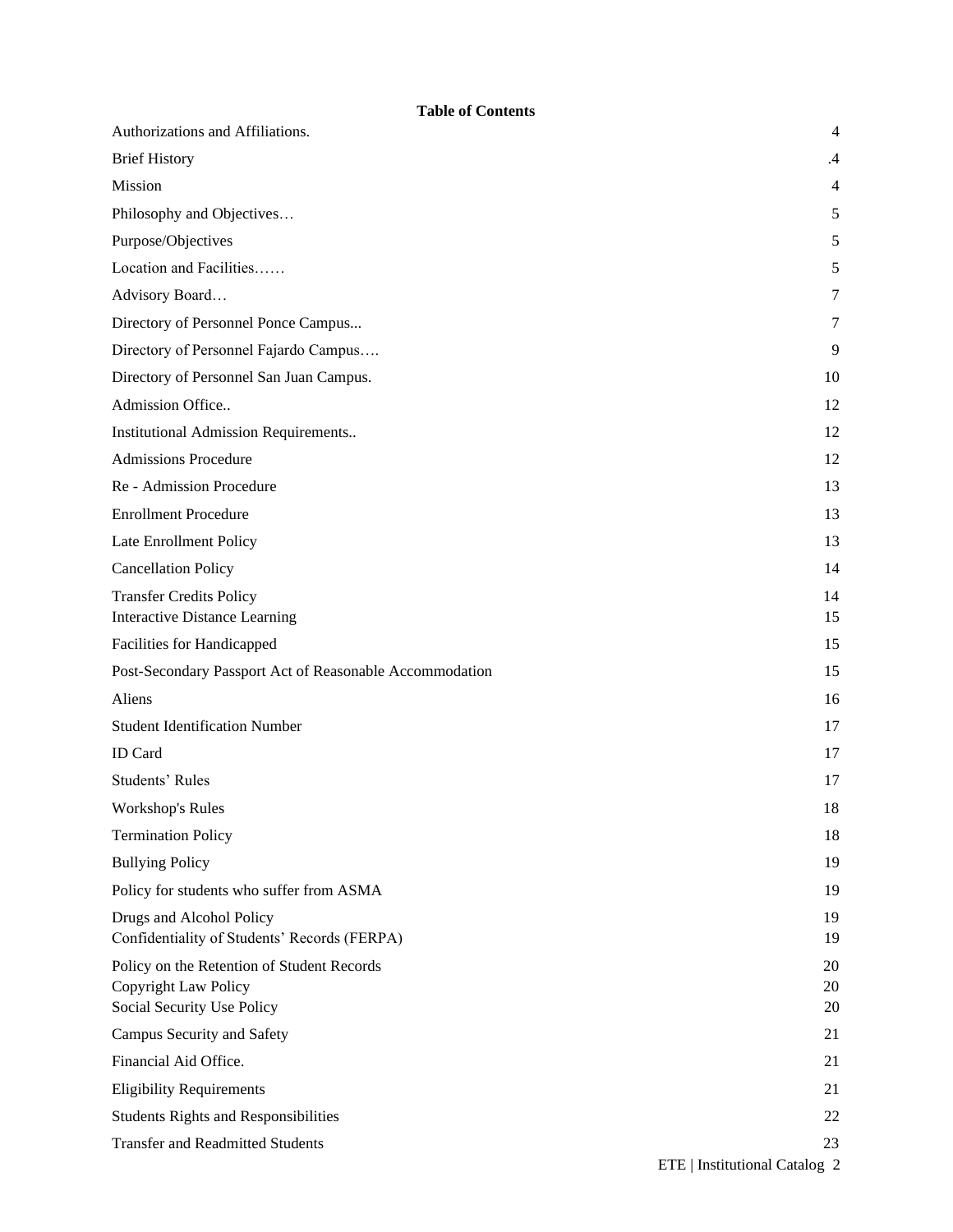| Refund Policy                                                                | 24       |
|------------------------------------------------------------------------------|----------|
| Return to Title IV Policy                                                    | 24       |
| ETE Institutional Scholarship Policy                                         | 25       |
| Registrar Office                                                             | 27       |
| <b>Attendance Policy</b>                                                     | 27       |
| Make up work for absences                                                    | 27       |
| <b>Tardiness or Early Departures</b>                                         | 28       |
| <b>Tracking Attendance</b>                                                   | 28       |
| Leave of Absence Policy                                                      | 29       |
| Withdrawals                                                                  | 30       |
| <b>Evaluation and Grading System</b>                                         | 32       |
| Satisfactory Academic Progress Policy                                        | 32       |
| Maximum Time Frame to Complete the Program<br><b>Graduation Requirements</b> | 34<br>35 |
| Certificate                                                                  | 35       |
| Delivery of Certificate and Transcripts                                      | 35       |
| <b>Student Services</b>                                                      | 35       |
| <b>Placement Service</b>                                                     | 35       |
| <b>Business Office (Finance)</b>                                             | 36       |
| Clock-Credit Hour Policy                                                     | 36       |
| Academic Calendar<br>Veterans Policy                                         | 37<br>37 |
| Admission                                                                    | 38       |
| Readmission                                                                  | 38       |
| Validation of hours / credit for previous studies                            | 38       |
| <b>Satisfactory Academic Progress</b>                                        | 38       |
| Probationary Period / ** Unsatisfactory Progress (Academic Warning)          | 38       |
| Reinstalling the benefit                                                     | 38       |
| Satisfactory attendance                                                      | 38       |
| Authorized Absence (LOA)                                                     | 39       |
| <b>Complaints Procedure</b>                                                  | 39       |
| Academic Programs.                                                           | 41       |
| Academic Calendar                                                            | 56       |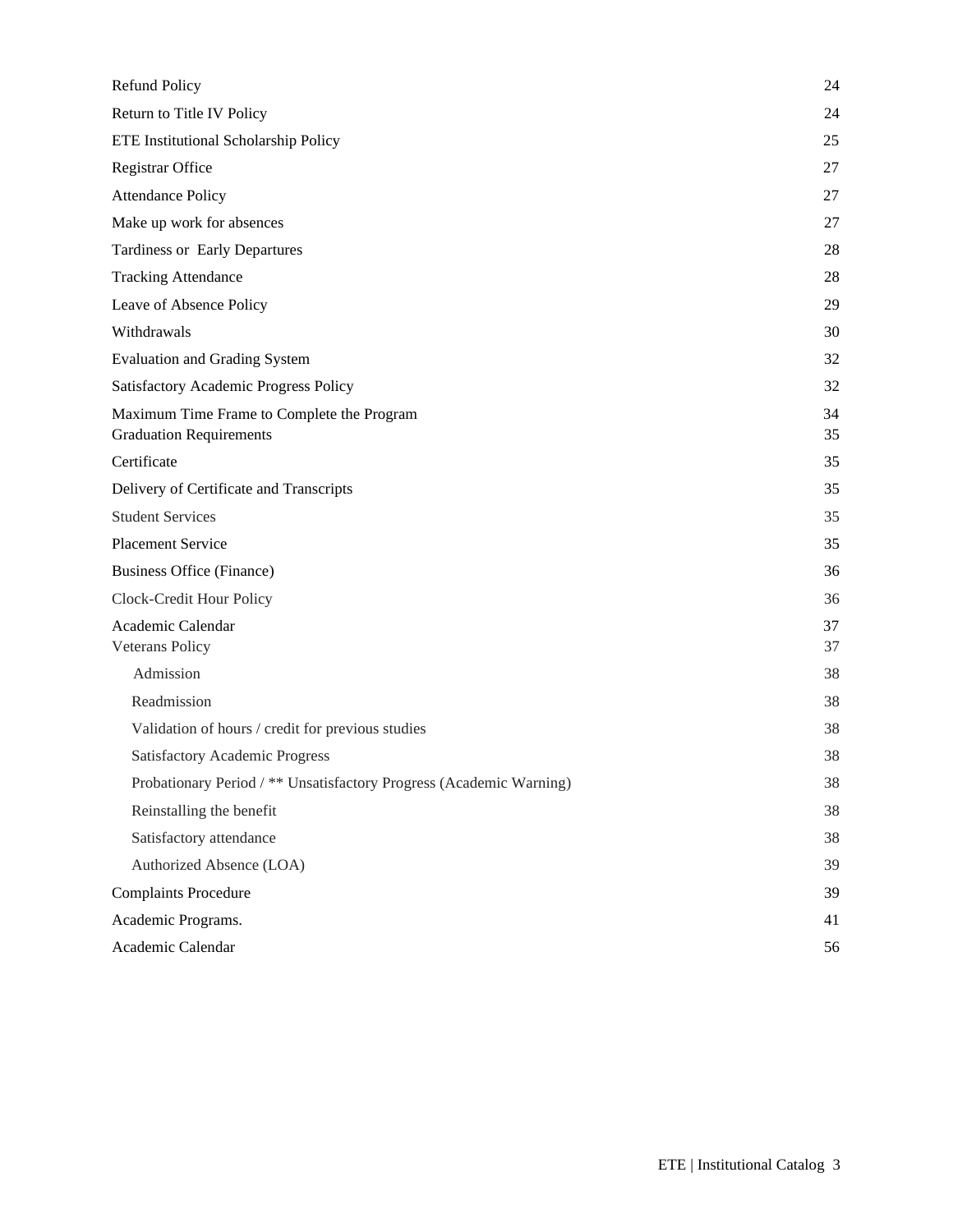# **Authorizations and Affiliations**

Escuela Técnica de Electricidad is authorized by Office of Registration and Licensing of Educational Institutions of the Department of State of Puerto Rico (ORLIE) and is accredited by the Accrediting Commission of the Accrediting Council for Continuing Education and Training, (ACCET) a national accrediting agency recognized by the U. S. Department of Education. Also, the School is certified by the U. S. Department of Education to participate in the federal Title IV programs of student financial aid. It is incorporated under the laws of the Commonwealth of Puerto Rico. Its owners are Mr. José A. Santiago-Rivera and Mr. José J. Santiago-Rivera.

# **Brief History**

Escuela Técnica de Electricidad was founded in 1984 in Río Piedras, P. R. In 1987 Escuela Técnica expanded its operations and established a branch campus in the city of Ponce, P. R., at Victoria Street corner with Bértoly Street. This branch campus was moved to its actual address at Villa Street #190, Ponce, PR in 1992. Since then, the growth and development of the school have been constant.

Complying with its mission, in November 2001 the management decided to open a branch campus at Fajardo, P. R. This is one of the major cities in the Northeastern part of the Island, with a great potential of development given that it has access to the Eastern and Northeastern parts of the Island.

At the beginning of 2004 it was decided to open a new branch campus in San Juan, P. R., in the facilities at Campo Rico Avenue #767, to give service to the metropolitan area and surrounding towns.

In this way, the school contributes to satisfy the need for high-competency programs of study, of a high academic level, to prepare technicians oriented to the fields of the industry, business and construction. Escuela Técnica de Electricidad is oriented to provide an education of excellence. The school has kept itself at the forefront, to offer good quality education.

# **Mission**

The mission of Escuela Técnica de Electricidad is: "To contribute to the growth and development of the economy of Puerto Rico and to prepare technicians oriented to the fields of the industry, business and construction with sufficient knowledge and skills to become valuable resources to the Industry of the Island. Our goal is to provide the students the knowledge and practical experience that enable them to work in their respective fields."

Our main objective is to train our students for entry-level positions in their respective fields of study.

# **Philosophy and Objectives**

Escuela Técnica de Electricidad has, as the foundation of its Philosophy, the following Principles:

1. The principle of equality stated in the Constitution of the Commonwealth of Puerto Rico, to: "Ensure that there will be no discrimination in the educational programs, activities and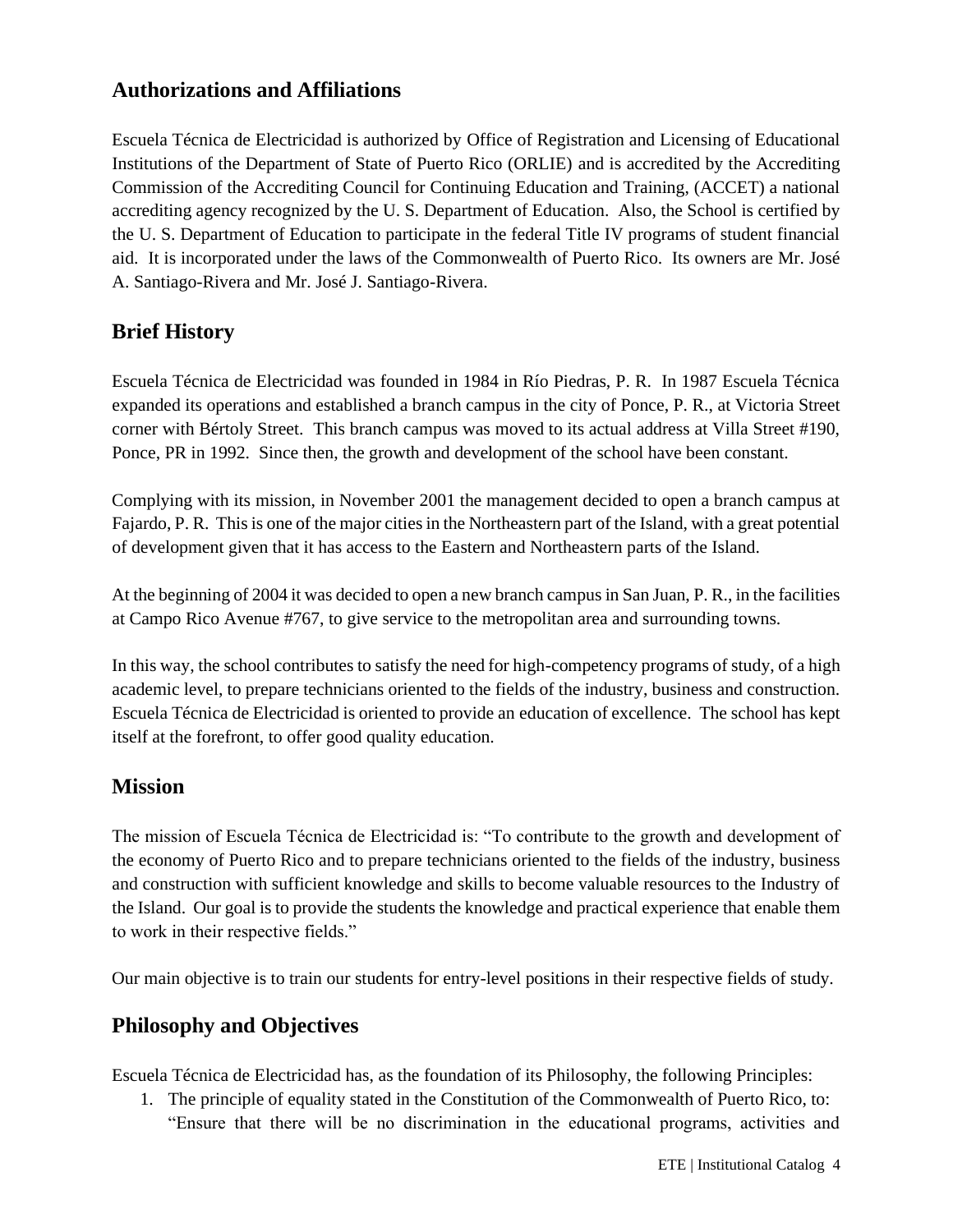employment opportunities for reasons of race, age, color, sex national origin, place of birth, political, social or religious ideals, or physical condition or handicap."

2. To closely observe:

The Rules, Academic Procedures, Codes, Legislation and requirements for Examination, Licensing and/or Collegiate established by the different bodies of the government of Puerto Rico; among others, Office of Registration and Licensing of Educational Institutions of the Department of State of Puerto Rico (ORLIE), the Electric Power Authority, and the Examining Boards of each field of study

3. The needs and interests of the Puerto Rican students and the community, to satisfy the demand for technicians in these fields, promoted by the industrial and economic growth of Puerto Rico.

# **Purpose/Objectives**

Escuela Técnica de Electricidad was created with the following purposes and objectives in mind:

- 1. To contribute to satisfy the need for technicians in the fields of the industry, business, and construction in the different geographical areas of the Island.
- 2. To train our students for entry- level positions in their respective fields of study.
- 3. To provide the students with the specialized knowledge and vocational skills, to enable them to contribute and be part of the development of the industry, and the economy of Puerto Rico in general.
- 4. Make the students aware of the actual and future technological development in the Island, which requires qualified personnel for the expanding electrical industry. The same is made with all the programs offered.
- 5. Develop in the students the positive attitudes that enable them to become competent and dedicated professionals.
- 6. Make the students aware of their impact as professionals in the community, as well as their position in the society in general.

# **Location and Facilities**

The main Campus of Escuela Técnica de Electricidad is located at Villa Street #190 Ponce, Puerto Rico. The facilities include:

- 1. Administrative Offices: Reception, Admissions, Registrar, Financial Aid, Placement, Administrative Directors' Office, Academic Directors' Office.
- 2. There are ten (10) classrooms with capacity up to twenty-five (25) students each, with one (1) instructor per students' group.
- 3. Laboratories there is an area composed of two (2) work labs equipped for practice in electricity and one (1) for practice in refrigeration and air conditioning; with capacity up to twenty-five (25) students each with one (1) instructor per group; and one lab for the program.
- 4. One (1) classroom/Lab for Renewable Energy with capacity up to twenty-five (22) students and one (1) instructor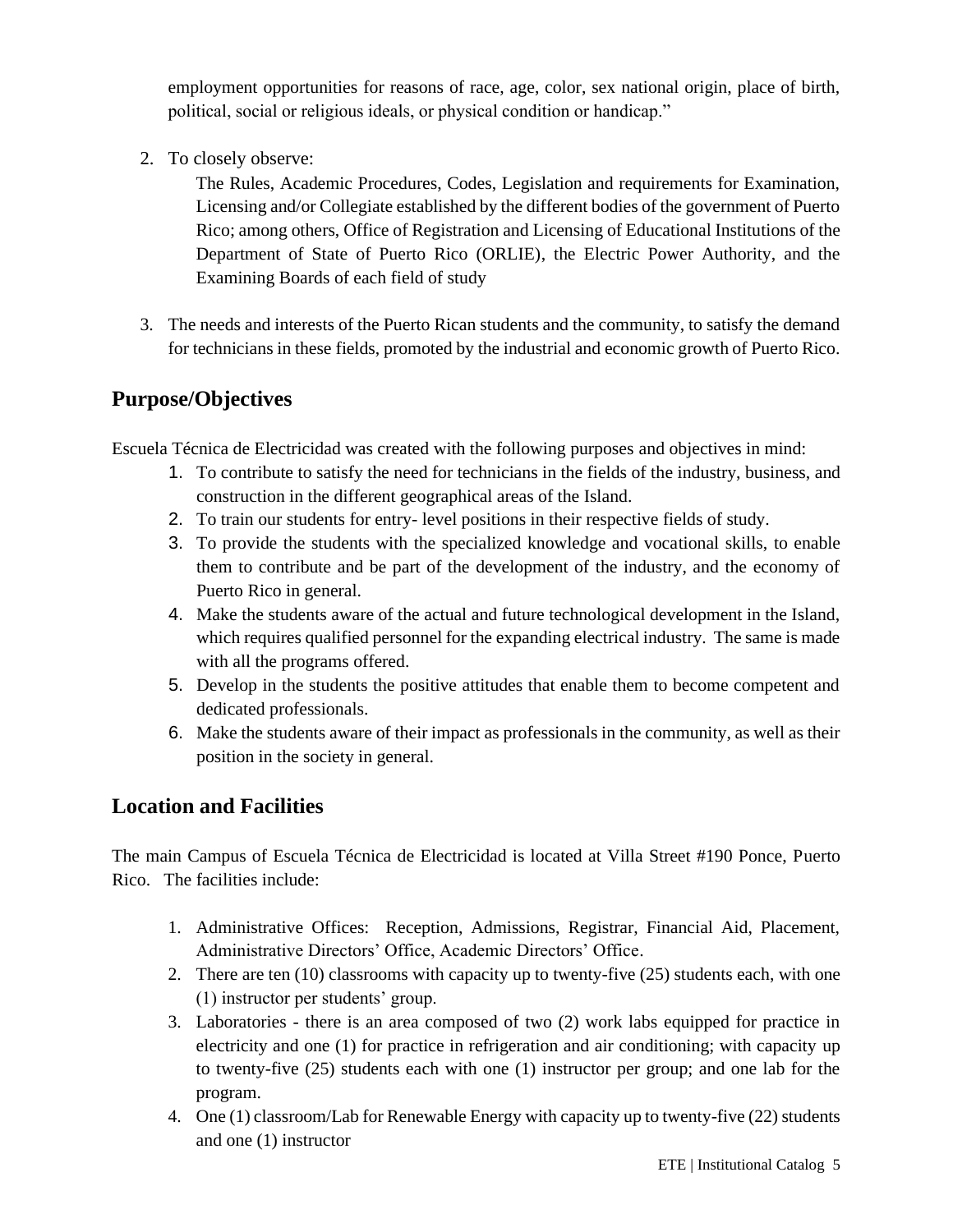- 5. There is also a computer laboratory, with twenty (20) computers with AutoCAD, ten (10) PLC modules and one printer. This laboratory has capacity up to twenty (20) students with one instructor.
- 6. Restrooms for ladies and for gentlemen
- 7. Tools rooms two (2) for electricity and two (2) for refrigeration and air conditioning.
- 8. Storage area for materials twelve (12) designated areas in the workshops and a general stock room in the mezzanine
- 9. Parking for twenty (24) vehicles for public and one (1) for handicapped.

The facilities of the Fajardo Campus are located at Antonio R. Barceló Street #6 in Fajardo, P. R. 00738. The facilities include:

- 1. Administrative Offices: Reception, Admissions/ Financial Aid, Registrar/ Placement, Administrative/Academic Directors' Office,
- 2. Four (4) classrooms and two (2) electricity workshops with capacity up to twenty-five (25) students each, with one (1) instructor per students' group. One (1) classroom/Lab for Renewable Energy with capacity up to twenty-five (25) students and one (1) instructor.
- 3. Restrooms for ladies and for gentlemen on each floor.
- 4. Tools rooms in each workshop.
- 5. The computer laboratory has ten (10) computers with AutoCad, one (1) printer and ten (10) PLC modules.

The facilities of the San Juan Campus are located at Campo Rico Avenue #767, San Juan, P.R. 00924. The facilities include:

- 1. Administrative Offices: Reception, Admissions/ Placement, Registrar, Financial Aid, Associate Administrative/Academic Directors' Office
- 2. In the lower floor there are three (3) classrooms and two (2) laboratories for electricity practice with capacity up to twenty-five to thirty  $(25 \text{ to } 30)$  students each, with one  $(1)$ instructor per group, and two (2) restrooms for ladies and gentlemen. In the high level there are five (5) classrooms with capacity up to twenty-five to thirty (25 to 30) students each, with one (1) instructor per one (1) practice workshop for electricity, one (1) workshop for Renewable Energy with one (1) instructor for each workshop and (2) restrooms for men and woman.
- 3. Tools rooms in each laboratory and two (2) supply rooms.
- 4. There is a computer laboratory, with ten computers with AutoCAD, ten (10) PLC modules, one (1) printer, and ten (10) modules with electronic sensors.
- 5. Parking for twenty-five (24) vehicles for public and one (1) for handicapped.

# **Advisory Board**

Ms. Ada I. Verdejo, Phd. – Chairwoman of the Advisory Board Mr. Gamalier Rodriguez – Vice President Advisory Board Ms. Rose M. Gotay- Secretary Mr. José A. Santiago-Rivera – Member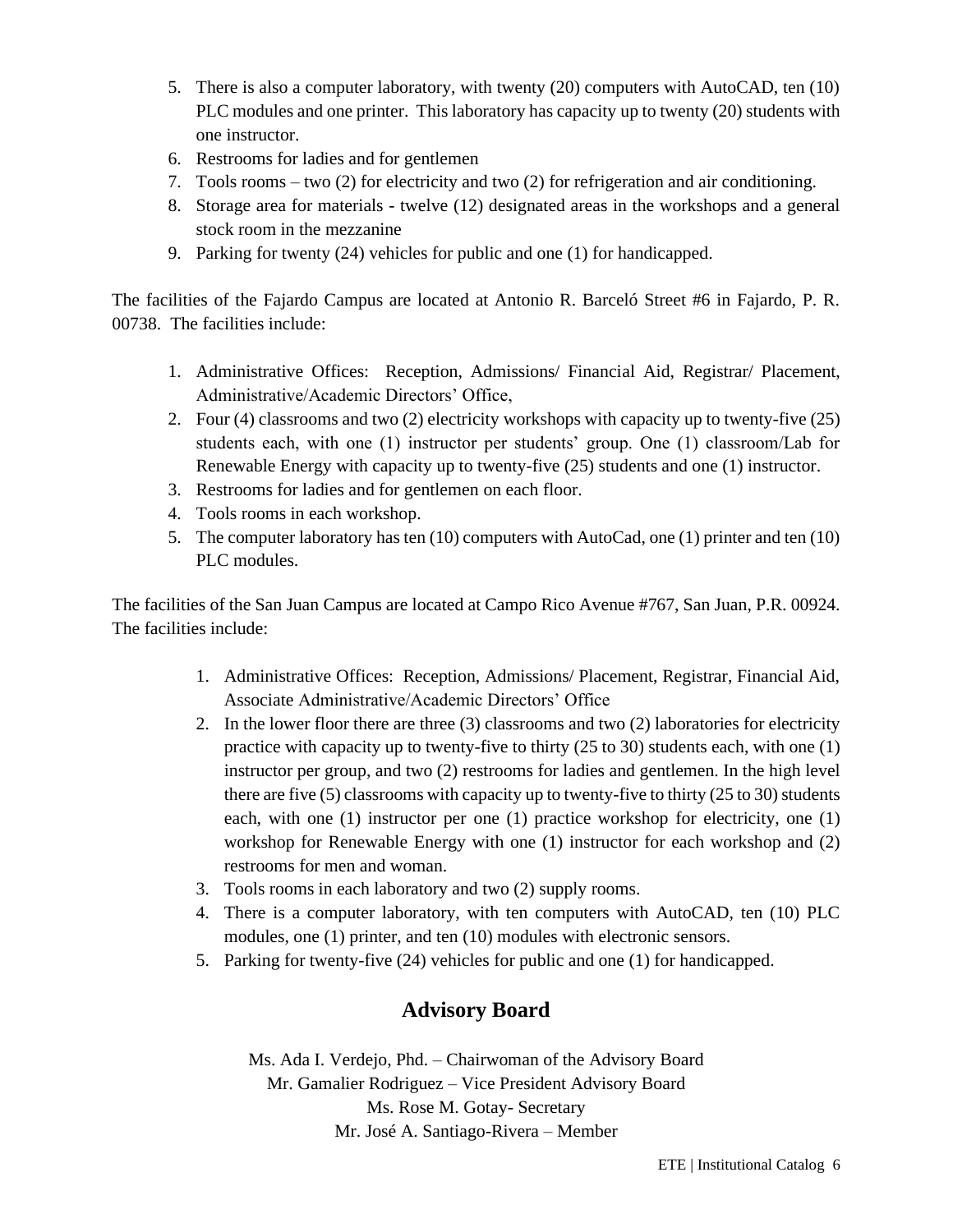Mr. José J. Santiago-Rivera - Member Mr. Ángel L. Camacho- Member Mr. Daniel Schultz-Cruz- Member

## **Directory of Personnel Ponce Campus**

# **Administrative Personnel Executive Director**

Mr. José A. Santiago-Rivera Cert Electrical Technician, 1988 Lic. 6203 – Escuela Técnica de Electricidad BBA, 1985 – Interamerican University of Puerto Rico AD, 1971 – University of Puerto Rico Real Estate Agent, Lic. 00742

#### **Director of Operations**

Mr. José Jaime Santiago-Rivera MA, 1992 – Central Michigan University BA, 1970 – University of Puerto Rico 1997 – Command and General Staff College Completed service in the United States Army of Major, Ordenance Corps

#### **Administrative/Academic Director** Mr. Daniel Schultz-Cruz

MSEE, 2015 – University of Colorado at Boulder BSEE, 2008 – University of Puerto Rico

#### **Administrative Assistance**

Mrs. Carmen J. Santiago-Rodríguez 3<sup>rd</sup> year, 1997 – University of Puerto Rico

#### **Admissions/Collections Officer**

Sra. Julyane Ojeda Santiago 3<sup>rd</sup> year, 1997 – InterAmerican University

#### **Registrar Officer**

Mrs. Jelyanne Ojeda Santiago HS Diploma Ponce High -2017

#### **Financial Aid Officer**

Ms. Yarry C. Ayala Rivera BBA, University of Puerto Rico, 2017 Ponce

#### **Placement Officer**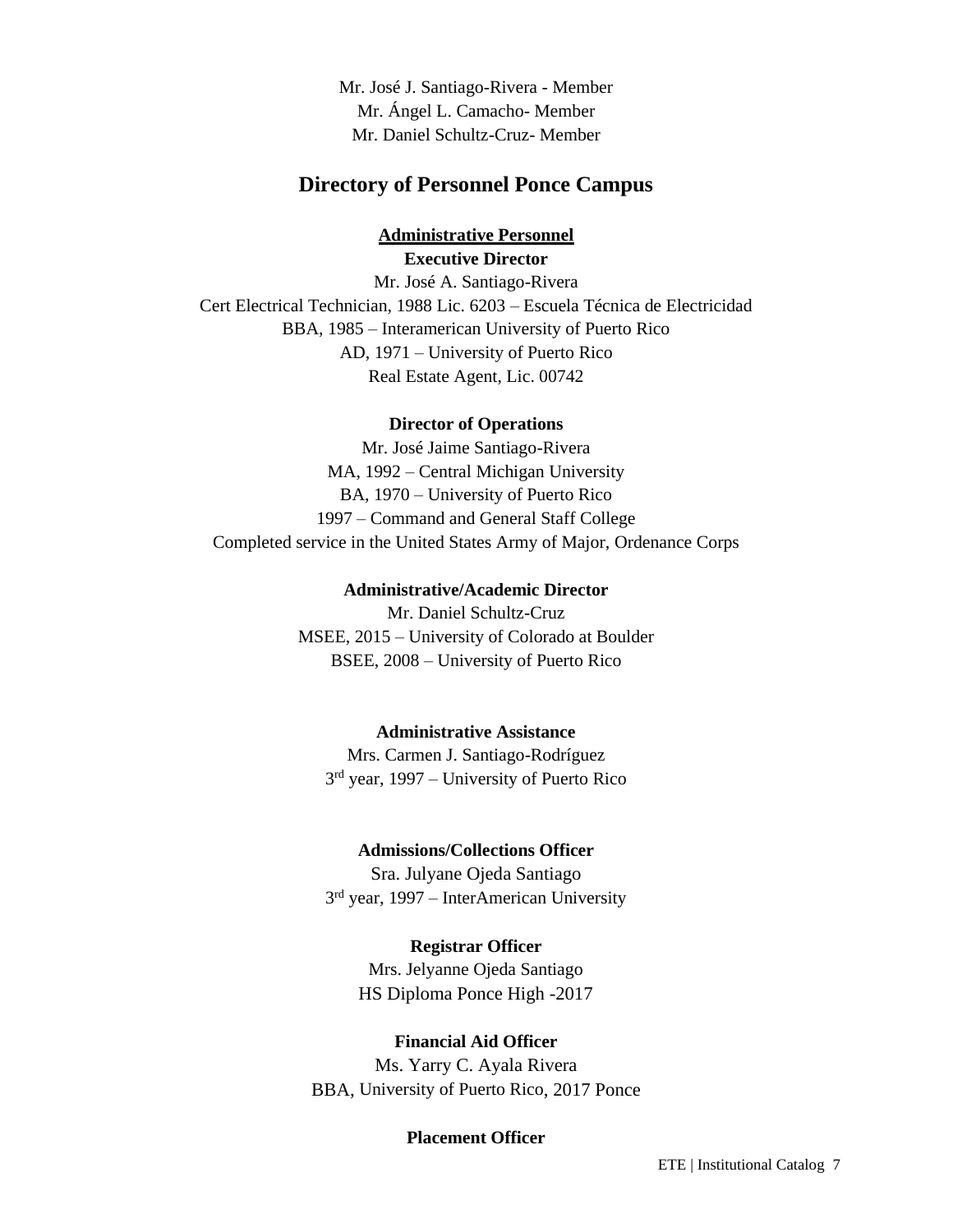Mrs. Carmen J. Santiago-Rodríguez 3<sup>rd</sup> year, 1997 – University of Puerto Rico **Faculty**

#### **Instructors of Electricity**

Mr. Luis Bacenet-Aponte Cert. Electrical Technician, 1994 Escuela Técnica de Electricidad BS, 1987- Pontifical Catholic University of Puerto Rico

> Mr. Adolfo Santiago Santiago BSEE, 1989 – University of Puerto Rico

Ms. Kathy Pérez Ocasio Cert. Electrical Technician, 2018 – Escuela Técnica de Electricidad

Mr. Carlos González-Méndez Cert. Electrical Technician, 2005 - Escuela Técnica de Electricidad

Mr. Daniel Luna-De Jesús Cert. Electrical Technician, 1991 - Escuela Técnica de Electricidad

Mr. Ángel Rivera-Galarza

Cert. Advance Electronics and Automation, 2014 - Escuela Técnica de Electricidad Cert. Refrigeration and Air Conditioning, 2012 - Escuela Técnica de Electricidad Cert. Electrical Technician, 2011 - Escuela Técnica de Electricidad AD, 2002 – Technology Institute of Puerto Rico

Mr. Luis A. Vega-Delgado Cert. Electrical Technician, 2000 – Escuela Técnica de Electricidad AD, 1990 – Technology Institute of Puerto Rico

#### **Instructors of Refrigeration and Air Conditioning**

Mr. Edwin Prieto-Valentín Cert. Refrigeration and Air Conditioning,1992 – Escuela Técnica de Electricidad

Mr. Wilson Rodríguez-Maldonado Cert. Refrigeration and Air Conditioning, 2008 – Escuela Técnica de Electricidad

Mr. Pedro Serrano-Pérez Cert. Refrigeration and Air Conditioning, 2008 - Escuela Técnica de Electricidad Cert. Electrical Technician, 2010 - Escuela Técnica de Electricidad AD Electrical Engineering Technology, 2007 – Technology Institute of Puerto Rico

#### **Design and Installation of Photovoltaic Systems**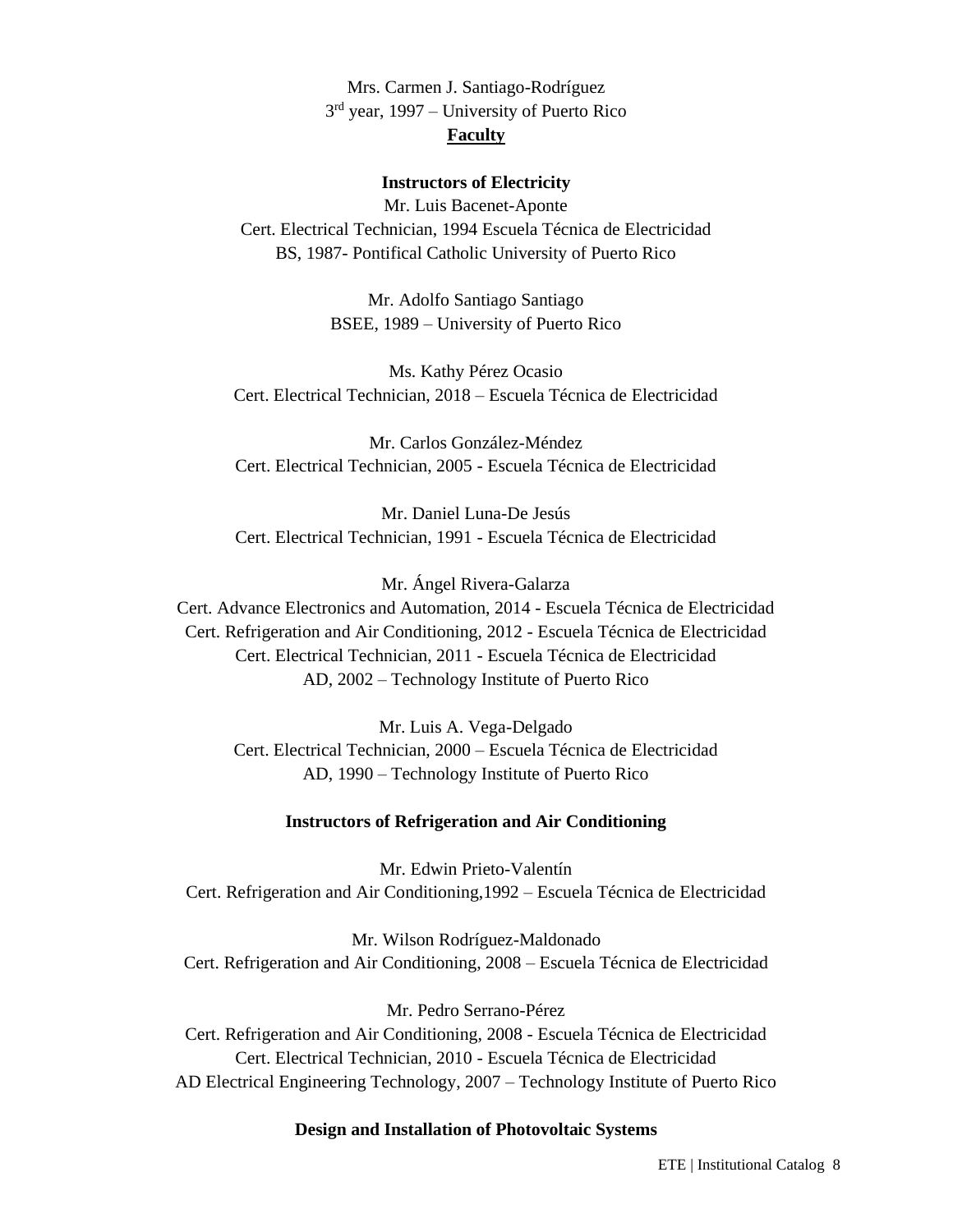Mr. Mariano Rivera-Martínez

Cert. Design & Installation of Photovoltaic Systems, 2010 - Escuela Técnica de Electricidad Cert. Electrical Technician, 2010 - Escuela Técnica de Electricidad

#### **Custodial Personnel**

Mrs. Mary Rosario-Figueroa 2<sup>nd</sup> year, 1978, Secretarial - Pontifical Catholic University of Puerto Rico

> Mr. Marcos J. Cruz-Rivera BBA, 2017 – Interamerican University of Puerto Rico **Driver**

> > Mr. Randy Rodríguez-Albarrán

Cert. Refrigeration and Air Conditioning, 2013 - Escuela Técnica de Electricidad Cert. Electrical Technician, 2012 - Escuela Técnica de Electricidad

# **Directory of Personnel Fajardo Campus**

#### **Administrative Personnel**

#### **Administrative/Academic Director**

Mrs. Shala M. Alvarado-Scott M.A. Education 2021, Cambridge College M.Ed., 2019 – Cambridge College BA, 2004 – University of Puerto Rico

#### **Admissions/Collection Officer**

Mrs. Hillary Rodríguez Carreras A.D. Science 201, UNE Carolina

#### **Financial Aid Officer**

Mr. Jaymar Negrón-Valentín Cert, 2018 – Escuela Técnica de Electricidad HS 1997, Rafael Roca High School

#### **Registrar/Placement Officer**

Mrs. Raquel I. Colón-Ugarte GED 2018

#### **Faculty**

#### **Instructors of Electricity**

Mr. Luis A. Carraballo Arizmendi Cert. Electrical Technician, 2015 – Escuela Técnica de Electricidad HS 2001, Escuela Voc. Ana Delia Flores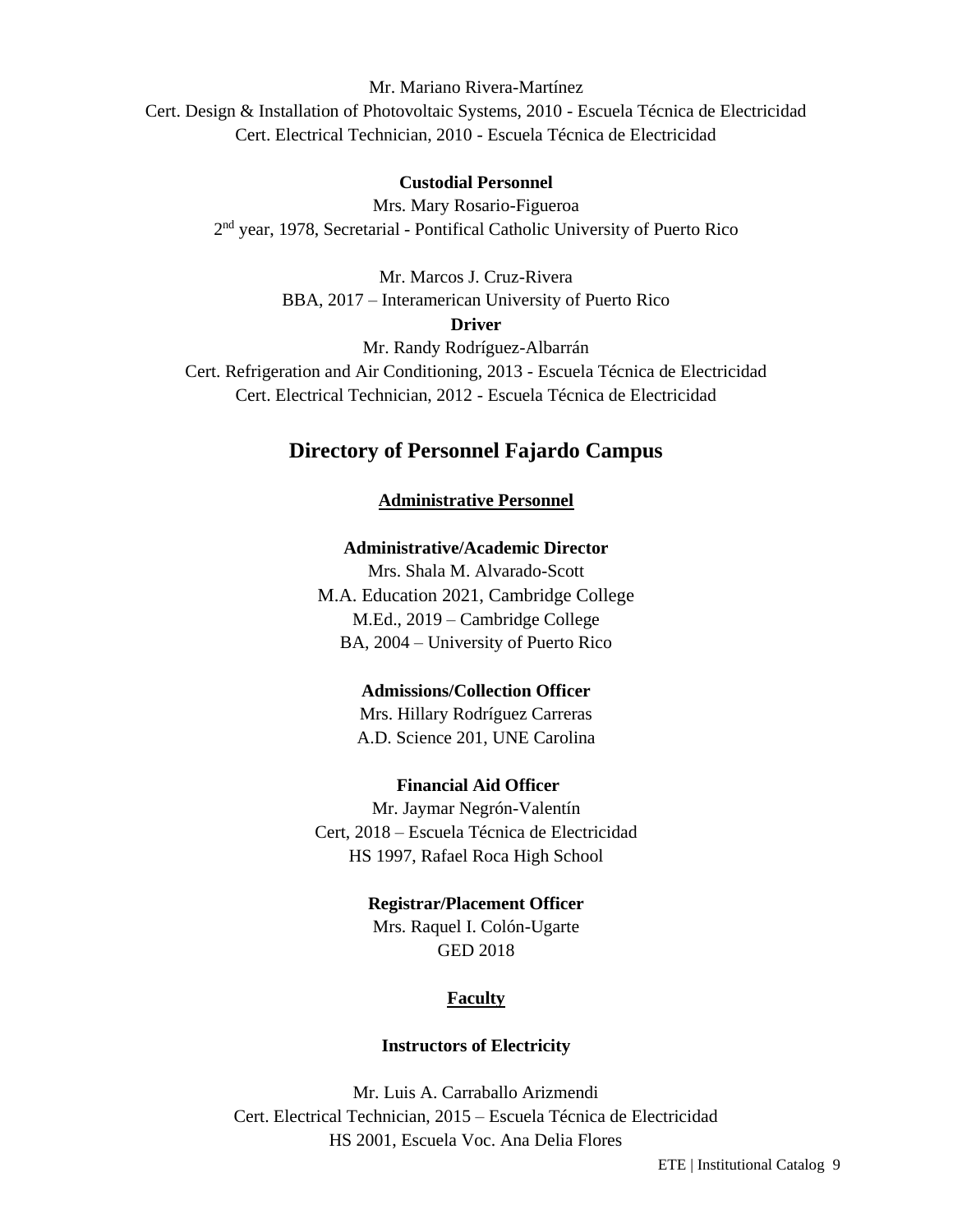Mr. Abner Calzada-Rosa Cert Electrical Technician, 2003 – Escuela Técnica de Electricidad HS, 1986 - Isidro Sánchez High School

Mr. Francisco Santana-Robles BA Criminal Justice, 2012 - Interamerican University of Puerto Rico Cert Electricity 1999 – Liceo de Arte y Tecnología

Sr. Alejandro Leguillow Piñeiro Cert Electrical Technician, 2014 – Escuela Técnica de Electricidad HS, 1986 - Isidro Sánchez High School

#### **Design and Installation of Photovoltaic Systems**

Mr. Abner Calzada-Rosa Cert Electrical Technician, 2003 – Escuela Técnica de Electricidad HS, 1986 - Isidro Sánchez High School

#### **Custodial Personnel**

Mrs. Luz D. Huggins-Cecilio HS, 1990 – Veve Calzada High School

# **Directory of Personnel San Juan Campus**

#### **Administrative Personnel**

**Administrative Director** Mrs. Rose M. Gotay-Hernandez AD, 1993 - Secretarial Sciences Data Processing College

#### **Academic Director**

Mrs. Vanesa Díaz-Fonseca BA, 2000 – Social Worker Caribbean University

#### **Admissions/Collections Officer**

Ms. Yadira Ayala- Resto AD, 1989- Secretarial Sciences Puerto Rico Junior College

#### **Registrar/Placement Officer**

Ms. Muggete Martínez M.A. Education 2021- Cambridge College BA, 2012- Science Caribbean University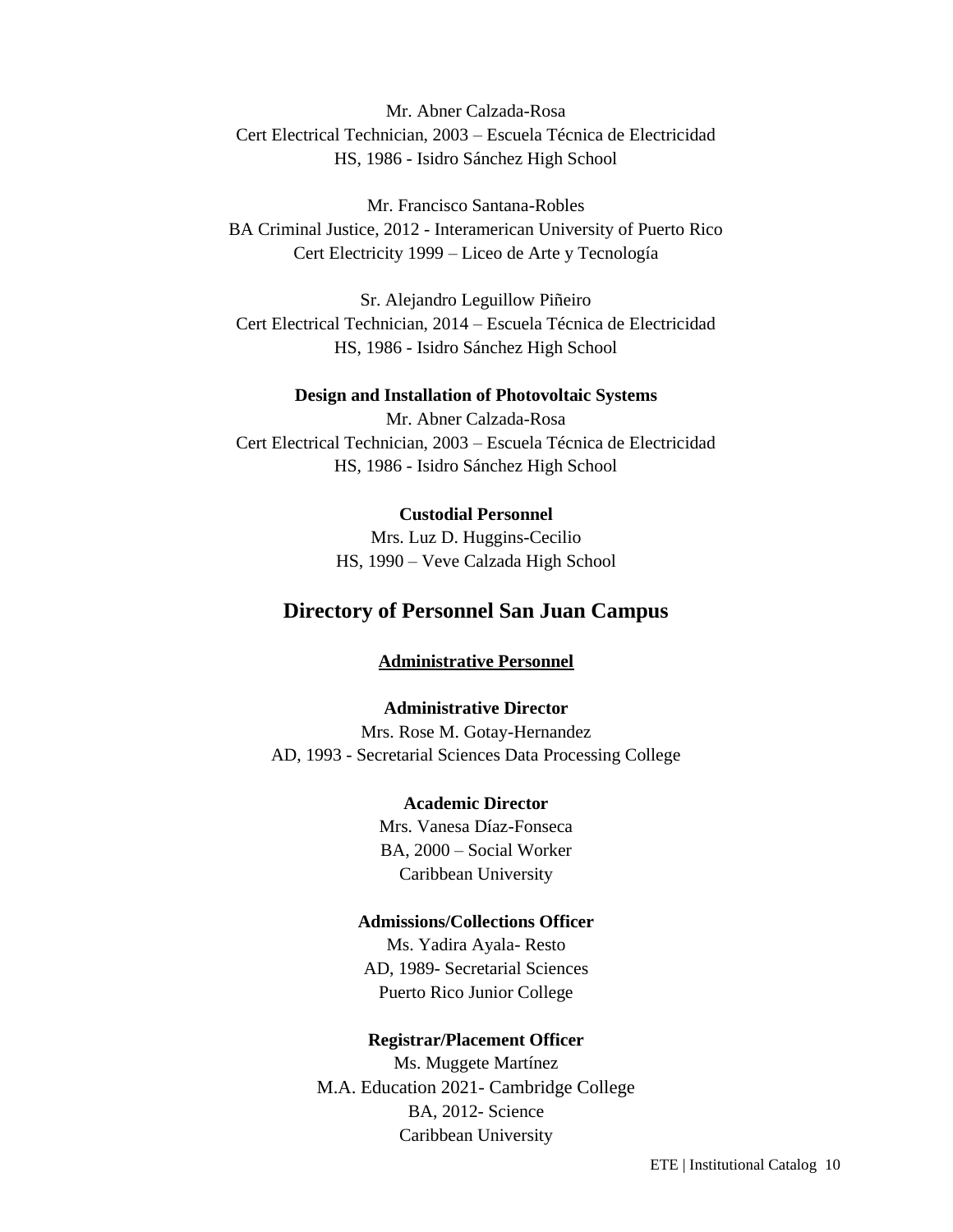#### **Financial Aid Director**

Mrs. Sheila F. Gotay-Hernández BA, 2004- Office System Ana G. Mendez University

#### **Custodial Personnel**

Mr. Wilfredo Figueroa Esquilin A.D. Accounting, 1990 MBTI

#### **Faculty Instructors of Electricity**

Mr. José J. Ramos Mercado BA-Science-Math 1991-University of Turabo B.E.d, 2000-University of PR Cert Electrical, 1986-Technician Carlos F. Daniels

Mr. Luis A. Rivera Morales Cert Electrical- 1997, Vocational Miguel Such

Mr. Armando Andreu Seguí Cert Electrical Technician, 2006- Escuela Técnica de Electricidad

Sr. Romualdo Bonilla-Méndez B.B.A Mathematics,1999 - University of Puerto Rico M.E.d. Education, 2017 - University Interamericana

Mr. Omar A. Pérez Castaigne Cert Electrical Technician, 2014- Escuela Técnica de Electricidad

> **Design and Installation of Photovoltaic Systems** Mr. José R. Cotto Villegas Cert Electrical Technician,1988 Vocational School AD Engineering, 1987- Polytechnical University

#### **Instructors of Refrigeration and Air Conditioning**

Mr. Carlos Vázquez-Suarez Cert. Refrigeration and Air Conditioning, 2002 – Cert. Electrical Technician, 2006 - Escuela Técnica de Electricidad

Mr. Félix J. Rosa González Cert. Refrigeration and Air Conditioning, 2000- Escuela Técnica Metropolitana

The faculty has the corresponding certificates from the Department of Education of Puerto Rico.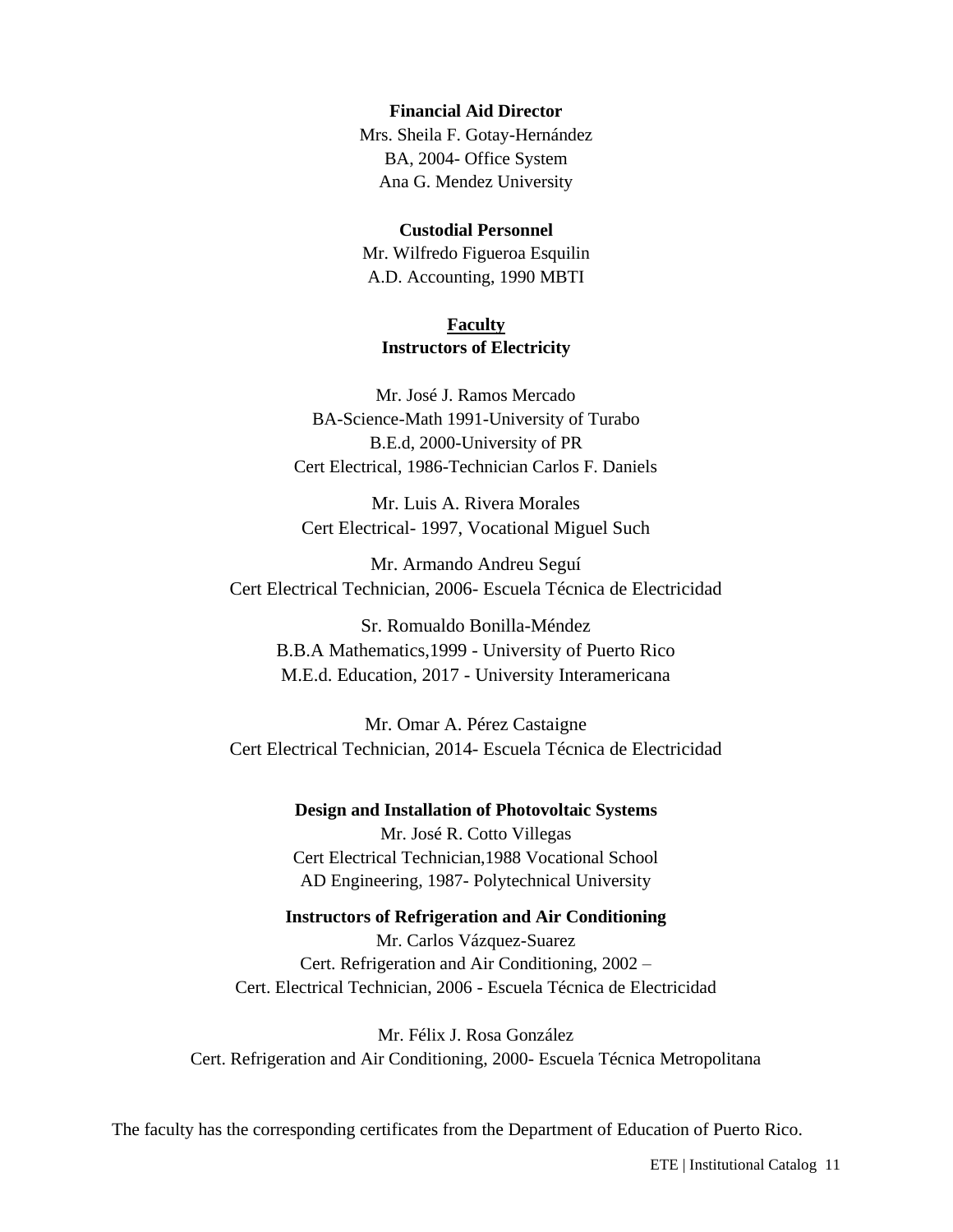# **Admission Office**

# **Institutional Admission Requirements**

The admission requirements are the same for all campuses:

- 1. A candidate for study must be 16 years of age or older with an approved high school diploma. Any person 16 to18 years of age with an approved high school diploma must have the Admissions Application and the Enrollment Agreement signed by the parent or legal Guardian.
- 2. Complete the Admission Application.
- 3. Bring the Certificate of Birth to make a photocopy of it
- 4. Bring the Immunization Certificate (minors 21 or younger)
- 5. Pay the Admission fee (\$50.00) or re-admission fee (\$10.00) (**non-refundable)**
- 6. Bring a copy of the high school diploma or equivalency (GED). An official transcript from the school or an official certification that the student has completed the high school requirements can be accepted in lieu of the high school diploma. Home schooled candidates may apply to Escuela Técnica de Electricidad with the established requirements.
- 7. Bring the social security card, for verification of the number.

# **Admissions Procedure**

- 1. The interested person visits or calls the school and receives orientation regarding the programs of study and the admissions requirements by the Admission Officer. When a walk-in comes to the institution, the person receives orientation regarding the programs of study.
- 2. When he/she brings a document to the admission officer, the document is checked for verification of authenticity.
- 3. If the High School Diploma cannot be verified as authentic, the institution will verify the information through the listings of the Department of Education Records Center. They provide the Institution with evidence of a graduation certification, then we proceed with the admission.
- 4. The person is asked to fill out a questionnaire, used afterwards for an interview.
- 5. If the person makes a satisfactory interview, the admission form is completed.
- 6. If some of the admissions documents required are not available, the person receives the list of the admission requirements, to hand in before the program starts.
- 7. The person is referred to the Financial Aid Office for orientation on the financial aid offerings and the eligibility requirements. If the person has the required documents the FASFA is processed.
- 8. Before the program starts the admission, office sends a letter, phone call or email to the prospective student to notify the orientation date and the beginning date of the program. In this orientation the General Catalog is discussed with the students and sent via email, the contracts are signed, and the beginning date is confirmed.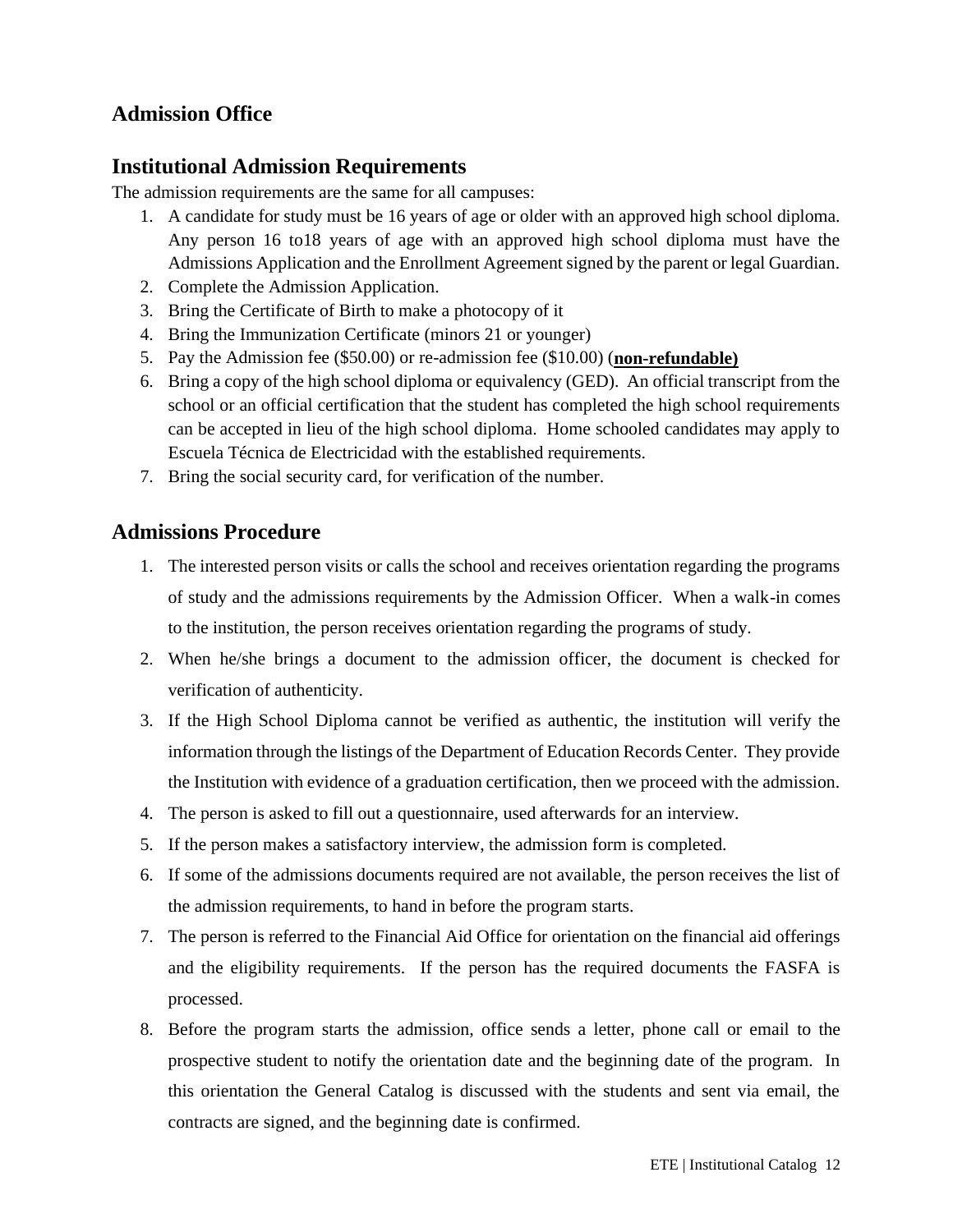9. This process is the same for all the programs of study offered.

# **Re - Admission Procedure**

Returning students must apply for readmission in the admission office. Students must complete the Readmission Application and sign a new Enrollment Agreement. A readmission fee of ten dollars (\$10.00) **(non-refundable)** will be charged to the student.

# **Enrollment Procedure**

Once the person is admitted, students are given an appointment to visit the school in a future date for a general orientation and official enrollment. In the orientation student must inform a valid email to receive the catalog. In order to be formally enrolled, the student must sign the Enrollment Agreement.

# **Late Enrollment Policy**

#### **Purpose**

The purpose of the Late Enrollment Policy is to outline the process and responsibilities that need to take place when students are enrolled after the first day of the course.

#### **Policy**

- A. This policy applies to all students that are enrolled after the first day of the course.
- B. The maximum time frame for Late Enrollment is 15 lecture days after the course has begun.

#### **Procedure**

- 1. To facilitate the engagement between the students that enroll in a course that has begun, the institution provides a reference module with technical information corresponding to the lectures and coursework offered during the first 3 calendar weeks of classes. The reference module includes all the classwork, homework and evaluation material.
- 2. A coordination between the instructor and student takes place to outline the material that needs to be studied and completed in order to get on track with the course.
- 3. Once the student has completed all the corresponding coursework, if any, the instructor performs the evaluation and proceeds to complete the Late Enrollment Certification.
- 4. The Late Enrollment Certification is a form that certifies that although the student was enrolled late, all the coursework, including evaluation material has been completed and is on track with the course.
- 5. Once the Late Enrollment Certification is completed by the professor and student, it is provided to the Academic Director for review. Once the Academic Director has reviewed the Late Enrollment Certification, the Registrar will notify the Financial Aid Office that the student is assisting classes for the corresponding procedure.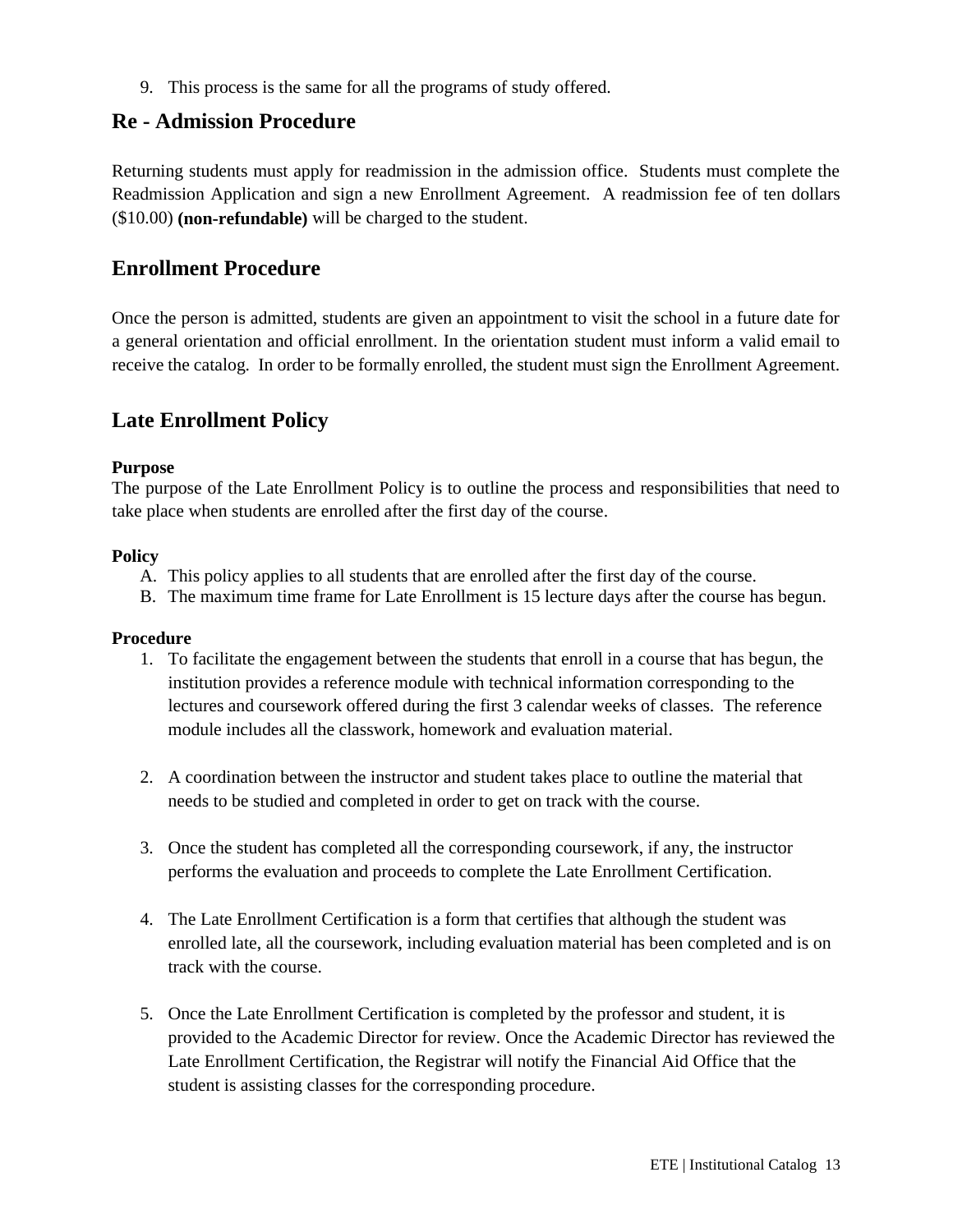# **Cancellation Policy**

- A. The student has the right to cancel the Enrollment Agreement at any time prior to starting classes. Applicants rejected by the school or international students rejected by the US Citizenship and Immigration Services (USCIS) will receive a refund of all money paid in advance, excluding the admission fee or readmission fee, as applicable.
- B. If a program is cancelled by the school after any student is enrolled, the school will refund all money paid by the student.
- C. If the student cancels the Enrollment Agreement after signing it, but prior to starting classes, or never attends, the school will refund all money paid in advance, except the admission fee or readmission fee, as applicable.
- D. The cancellation after the start of class (Optional Student Trial Period) takes place within the first 5 weeks of class. A student who is considered a cancellation or no show will receive a refund of all money paid in advance, excluding the admission fee or readmission fee, as applicable.
- E. All refundable payments will be refunded within 30 days of the cancellation notification.

# **Transfer Credits Policy**

The Transfer Credits Policy of Escuela Técnica de Electricidad (ETE) is applicable to all admitted students who have approved postsecondary or college-level credits at previous institutions that are accredited by a recognized accrediting agency approved by the U. S. Department of Education, in any of the armed forces of the U. S., or in training programs at non-educational entities properly certified or licensed by a federal or state agency prior to entering ETE, who formally request transfer of credits. This Policy is as follows:

- 1. The request for transfer of credits shall be made when completing the admission application.
- 2. Courses to be considered for transfer must have been approved with a grade of "C" (minimum 70%) or more, or its equivalent, and shall be equal in contents and number of credits as those at ETE.
- 3. Up to a maximum of nine (9) credits will be accepted for ETE's 36-credits programs, and up to six (6) credits will be accepted for ETE's 24-credits programs.
- 4. Students who have previously approved credits at any of ETE's campuses will receive credit of all units (credits) approved with a grade of "C" (minimum 70%) or more and which are equal to those of the new program for which re-admission is applied.
- 5. Students who have approved courses or credits in any of the armed forces of the U. S., or in training programs at non-educational entities properly certified or licensed by a federal or state agency may receive credit for those courses approved according to the criteria established in # 2 and 3 above. *Official* evidence of this is required.
- 6. Students who wish to be considered for transfer of credits must request an *official* transcript from the previous institution, or an *official* evidence of the courses or credits approved in any of the armed forces of the U. S., or in training programs at non-educational entities properly certified or licensed by a federal or state agency.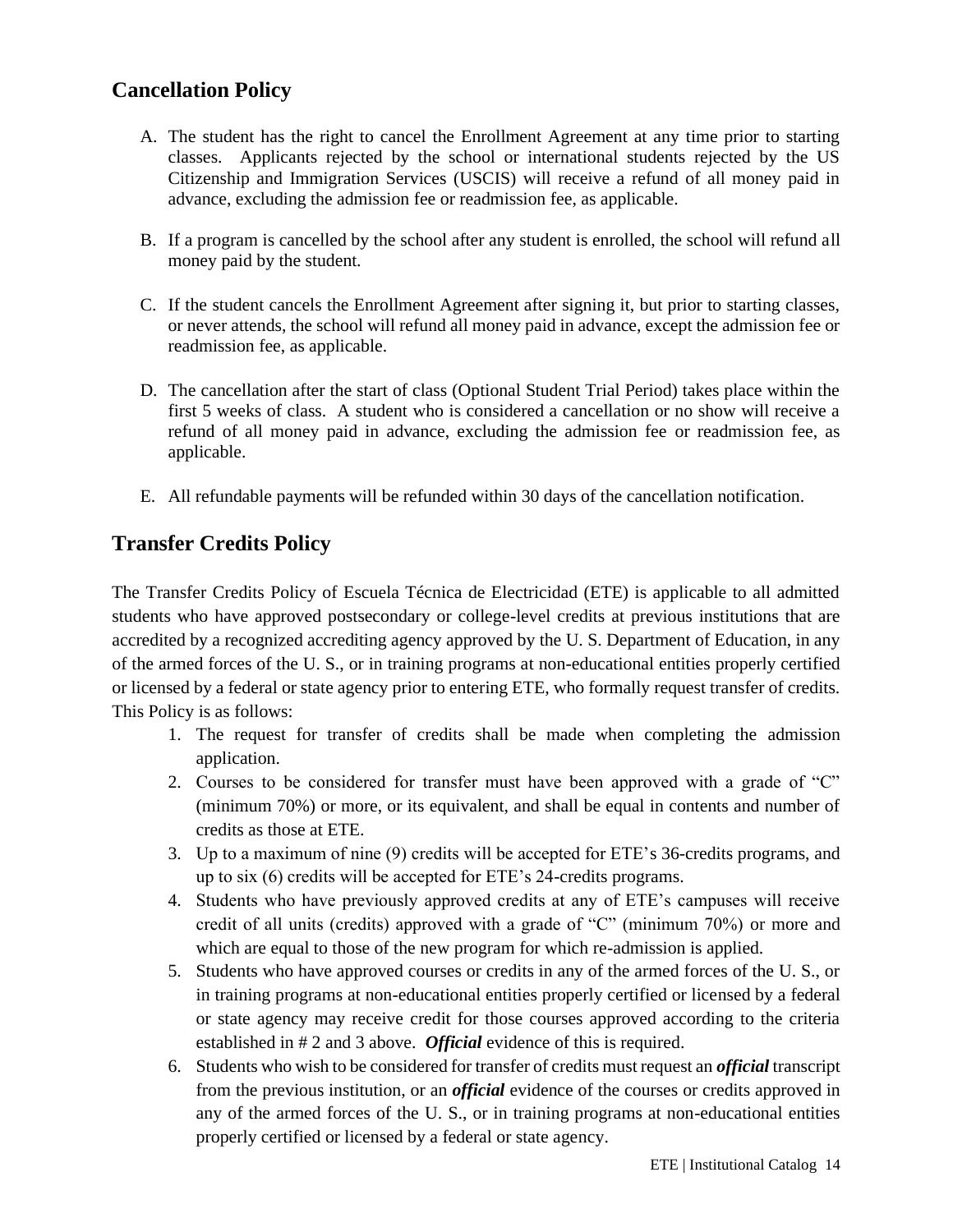- 7. The committee designated by ETE will determine which and how many credits will be accepted in transfer. The committee's decision on the credits that will be accepted in transfer, if any, will be notified in writing to the student prior to the class start.
- 8. The tuition charge and the financial aid awarded (if any) for the term to which the transfer credits are applied will be adjusted accordingly.
- 9. No fees or charges will be assessed for the transfer of credits. Students may submit a written appeal to the campus director for the committee's decision within five (5) days of the notification.
- <span id="page-14-0"></span>10. ETE will give a copy of the Transcript and the Catalog to the student, free of charge for a Transfer of credit to another school.

## **Interactive Distance Learning**

The programs based on the Interactive Distance Learning (IDL) modality include lectures and laboratories sessions on campus from Monday – Thursday. Lecture sessions will be offered every Friday with the use of the Institutional online platform. The student can use any electronic device such as laptop, computer, tablet, or cell phone with Internet connection and Google Chrome, Safari or Microsoft Edge browsers (preferred) to have access to class session. However, with the objective to maintain the continuity of educational services despite situations out of the Institution's control, such as atmospheric events, restrictions of on campus meetings established by the Government of Puerto Rico, among others; the Institution will notify in advance the use of the online platform any day of the week. With the objective of guaranteeing the effectiveness of the educational services, the Institution has the right to modify the modality, as necessary.

# **Facilities for the Handicapped**

At the moment, ETE has ramp facilities to provide access to the facilities for the handicapped. However, we advise that the nature of our programs requires full use of the physical resources of the person for the lab practice and to practice as an electrical or refrigeration and air conditioning technician in the field.

# **Post-Secondary Passport Act of Reasonable Accommodation**

To ensure that any person with disabilities is entitled under Article 6 of Law # 250 of 2012, of the Post-Secondary Educational Passport of Reasonable Accommodation to voluntarily enter an admission process. Students will be accepted under the legal principles of the regulations, rules and procedure under this law and that comply with the safety rules according to the nature of the programs.

# **Policy:**

Based on Article 6 of Law # 250 of 2012, the Postsecondary Educational Passport of Reasonable Accommodation, The Technical School of Electricity, Inc. establishes as a Policy the rights that students must comply with this Law.

# **Procedure:**

ETE, has the services of help to students with Physical limitations and to consumers of the Vocational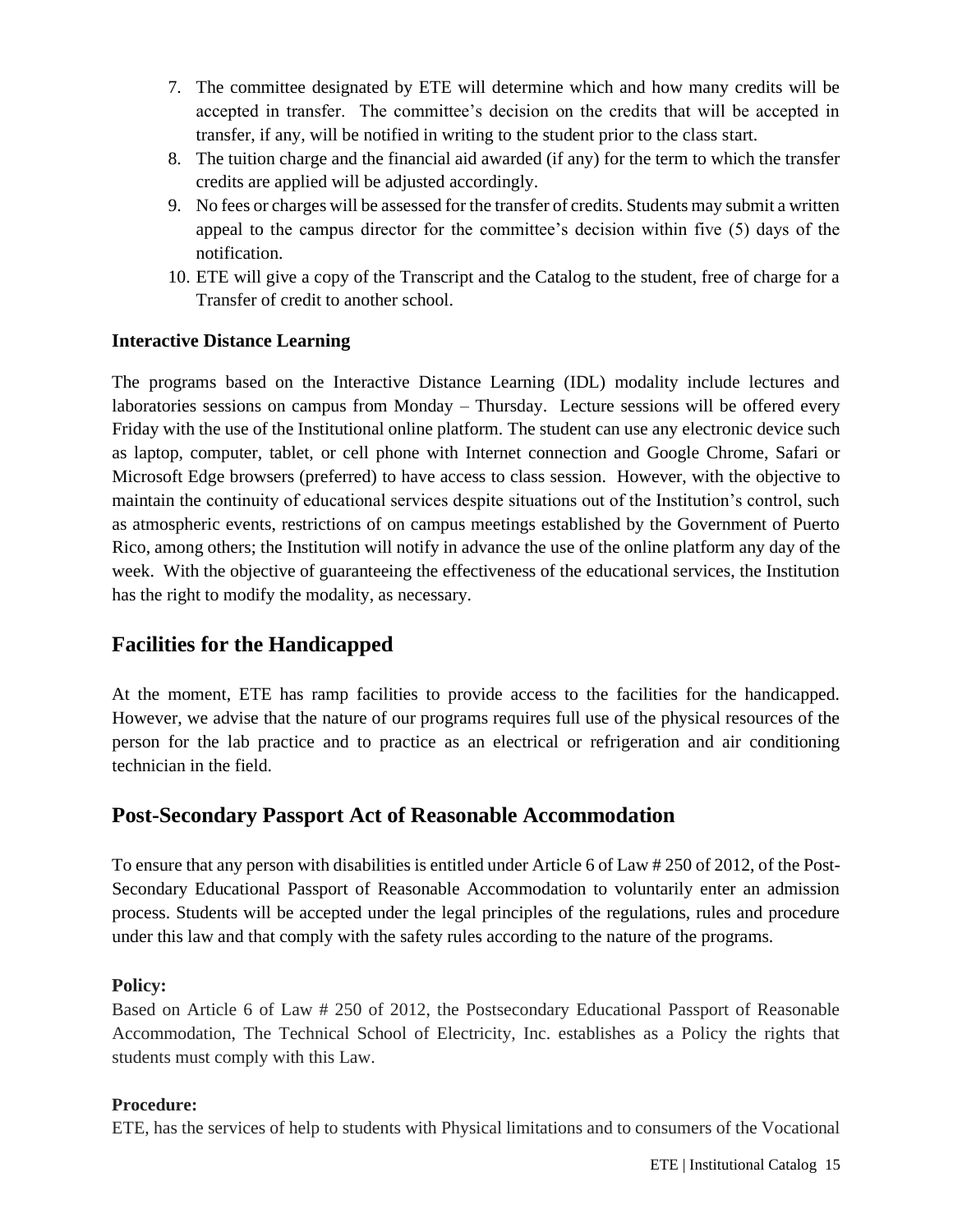Rehabilitation Program. All Students interested in receiving reasonable accommodation in the academic area must request the same, completing the form that is provided for these purposes. With the request you must include a medical certification and / or a reasonable accommodation referral from the Office of Vocational Rehabilitation, which evidences the health condition.

After analyzing the application, it refers to the faculty with the recommendation of the case. In other cases that merit, are assigned amanuenses (note takers). The process of application must begin 15 working days before the beginning of each academic semester.

## **Procedure for Responding to Complaints under Section 504 of the Rehabilitation Act**

## **Informal Procedure**

Any student who understands that his / her rights under the laws have been violated which protect persons with disabilities may file a complaint in oral or written in the Academic Director's Office.

## **Formal Procedure**

- 1. If the student is not satisfied with the informal procedure, he may file a complaint in writing with the Academic Director of the Campus.
- 2. The Academic Director will request the record from the Registrar's Office.
- 3. The Academic Director will cite witnesses from both the complainant and the complainant. He will keep a record of the statements and issue a written resolution within the next ten (10) working days of receiving the complaint. Such a decision shall be notified to the parties.
- 4. If you do not agree with it, the aggrieved person will have 15 working days from the date of the notification to go to that decision with the principal executive.
- 5. The Chief Executive will review the case file and issue a final and firm decision within the next ten (10) working days after receiving the request for review.
- 6. When it is determined that the complaint violates the rules or procedures of the School that may lead to the formation of charges under any of the applicable rules, it will be reported to the Principal Executive for it to proceed accordingly against the official or officials concerned. Section 504 of the Rehabilitation Act of 1973 requires that persons with disabilities participate in any activity or program that receives federal financial aid. It is a policy of this School does not discriminate against any person, in any of its operations institutional, for any of the following reasons: race, color, age, sex, religion, nationality, marital status, physical appearance, political affiliation and physical disability.

# **Aliens**

Alien students must present official evidence of the courses or programs taken in their country of origin, properly validated by the Puerto Rico Department of Education.

# **Student Identification Number**

The student's identification numbers consist of:

- 1. The last three digits of the beginning year of study
- 2. The number assigned to the site of studies: Ponce  $= 01$

Fajardo  $= 02$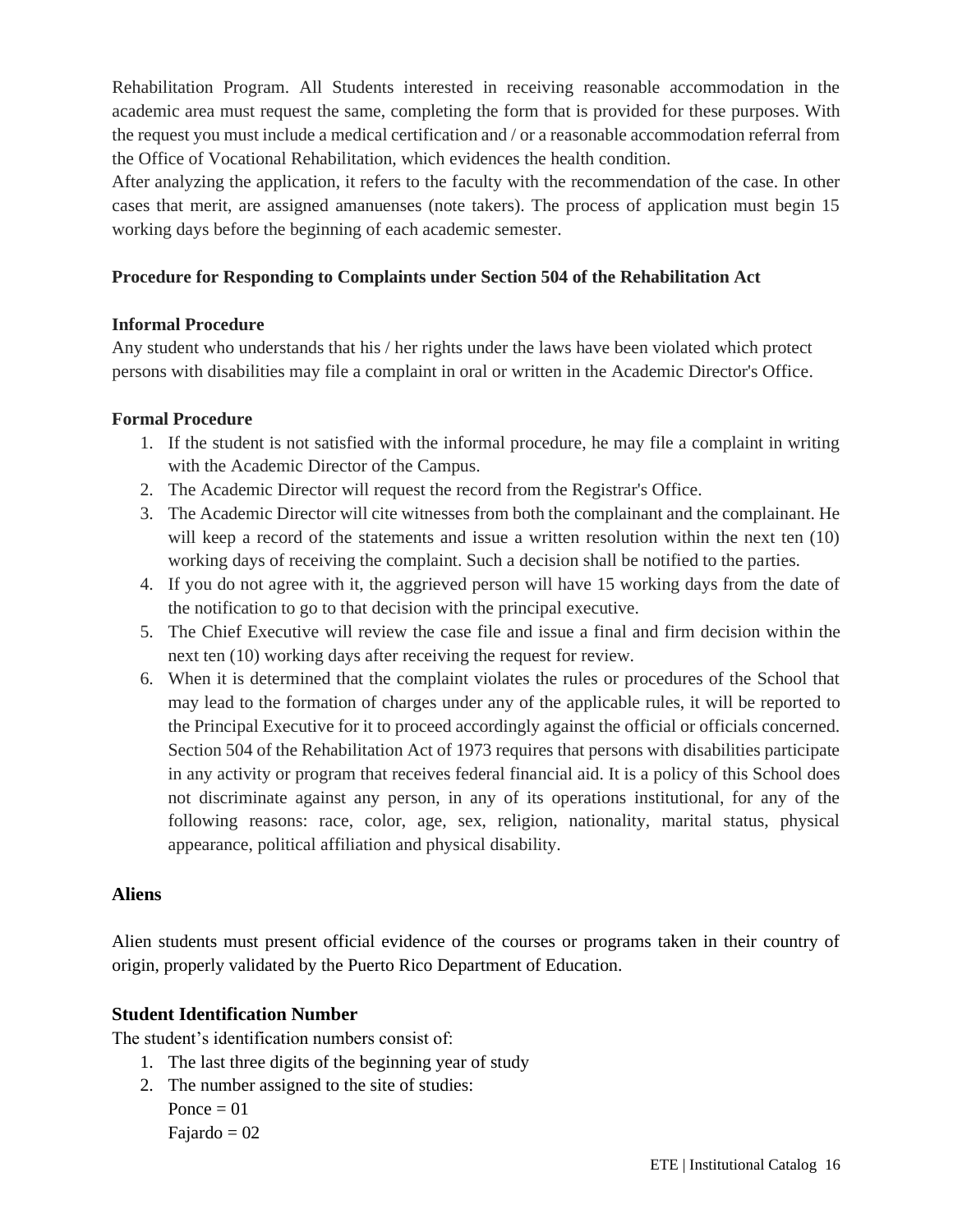San Juan  $= 03$ 

3. The last four digits of the student's social security number

# **ID card**

The use of the ID card has been implemented with the purpose of identifying the students and minimizing the risk of strangers or outsiders in the School, workshops or halls without first going to the administrative offices. The ID card has a fee of five dollars (\$5.00).

# **Students' Rules**

The Students' Rules have been established with the purpose of implementing disciplinary rules in harmony with the objectives of the School; therefore, the Students' Rules pretend the following:

- Promote good behavior within the School.
- Advise students about their responsibility toward the School. According to this, the disciplinary system will be used to judge the infractions that might be committed by students. The following patterns of conduct will be considered infractions to the established norms of institutional order, and will be subject to disciplinary sanctions:
	- 1. Dishonesty on academic work
	- 2. Alteration or forgery of official documents such as files, grades, records, certificates or diplomas, or any other official document.
	- 3. Peace disturbance inside the School or in outside activities sponsored by the School.
	- 4. Interrupt, obstruct or otherwise disturb the normal course of events inside the School, or in activities sponsored by the School, either inside or outside its facilities.
	- 5. Publish or distribute obscene or defamatory literature or material inside the School.
	- 6. Represent the School without previous official authorization to do so.
	- 7. Malicious damage to School's property, and/or steal material and/or equipment of the school or that belongs to other students, instructors and/or administrators.
	- 8. The use of alcoholic beverages or any other controlled substances inside the School or attend classes under the effects of alcohol or controlled substances. **Smoking is not permitted in the classrooms, laboratories, or halls**.
	- 9. Inappropriate clothing such as short pants, shirts with no sleeves, leggings, open sandals, caps, hat, sunglasses, hoods or any other accessories that the School may consider inappropriate. **Short pants, open sandals, sleeveless shirts or T-shirts are not permitted during normal class and laboratory hours and/or in activities outside the School sponsored by the School, for security reasons. This applies to both male and female students.**
	- 10. Misbehavior observed, towards the members of the Board of Directors, the Advisory Board, the Directors, the Administration, and Faculty, other School's personnel or other students.
	- 11. Not complying with the Attendance Policy.
	- 12. Not completing the daily tasks on reasonable pace without justification, or not making arrangements for make-up.
	- 13. Any behavior that interrupts the normal operations of the School, *including the use of cellular phones during classes or laboratories.* Any student that expects an *emergency call* should notify it to the administration and to the instructor. The student shall attend the call in the halls or outside the building. Once the call is completed, the student must return to class.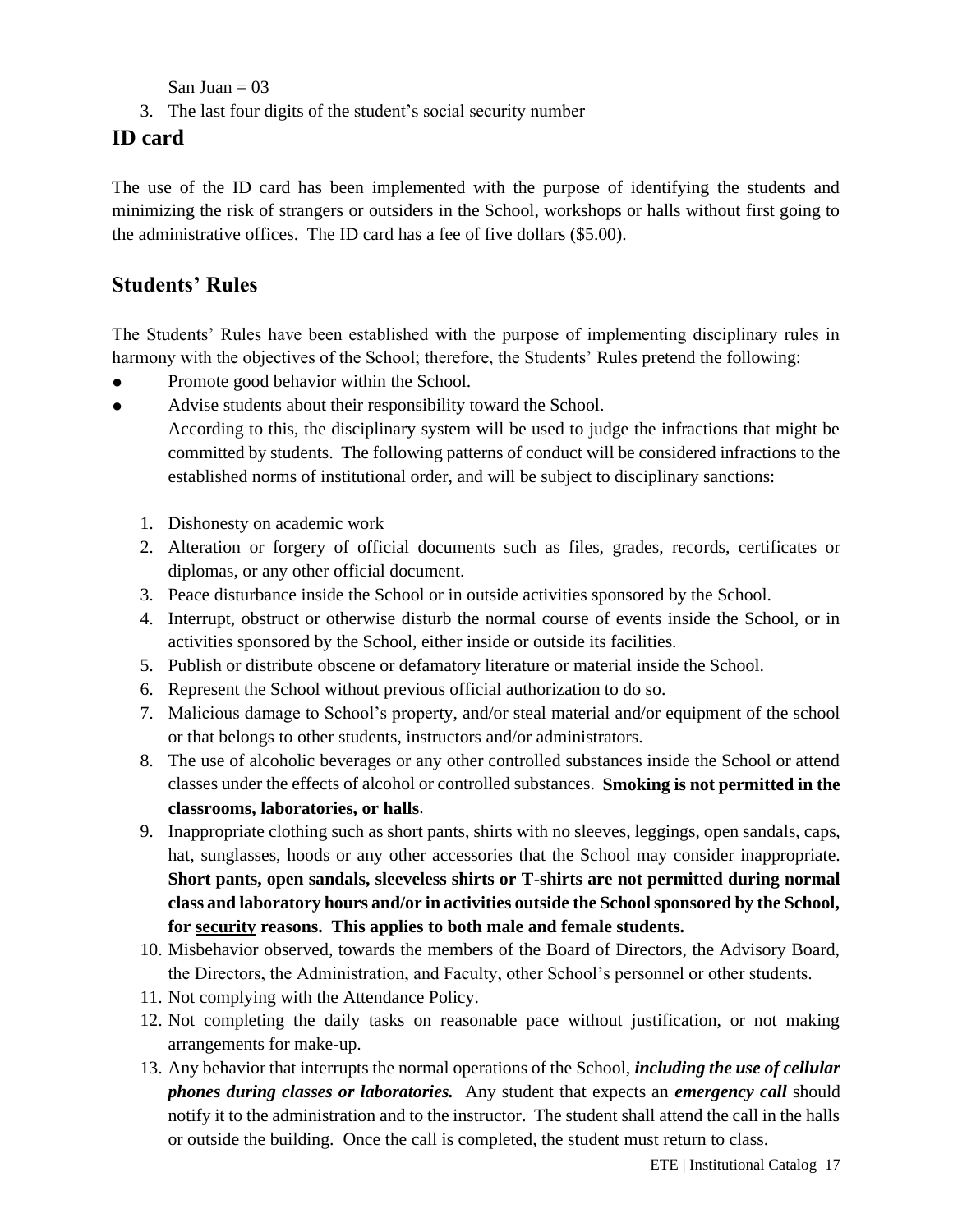- 14. Possession of weapons, as defined by the laws of the Commonwealth of Puerto Rico, including those students with the legal permit to carry weapons from the Government of Puerto Rico. Those students who are part of the police authorities or law enforcement agents authorized by the Government shall be discreet.
- 15. Any offense related to domestic violence against women and gender violence within the institution to be applied all related laws instituted by the Government of Puerto Rico and the Federal Government.

# **Workshop's Rules**

- 1. Only authorized by his teacher, students can make use of equipment, materials and tools in the workshop.
- 2. Hand games, jokes, disorderly behavior, fights, arguments and language not appropriate **ARE NOT ALLOWED IN THE WORKSHOP.**
- 3. Energize, turn on, activate or connect to live lines any device, equipment or instrument will be allowed only in the presence of the student's teacher.
- 4. The student must return to the warehouse all materials used, as he took them, placing them in the appropriate compartments.
- 5. The student will make proper use of practice modules, ensure their conservation and return them as received.
- 6. **NOT PERMITTED** to make changes or modifications to the modules, especially the magnetic. Connections are made from the connection points of the terminal block to them.
- 7. The student will make proper use of the tools that the institution provides to do their task and return them as received. In case of break from improper use or loss, the student must replace them in the same model and quality.
- 8. Only the teacher can operate power panels in service on buildings or workshops.
- 9. **NOT PERMITTED** eat food inside the workshop.
- 10. The student will leave on the area and equipment clean as it were before use
- 11. Professor ensures due compliance with this Regulation by students.

# **Termination Policy**

Violation of any of the above rules will constitute cause for termination. Also, possible causes for temporary or permanent termination will include, but not be limited to: unsatisfactory academic progress, excessive number of unexcused consecutive absences. The School reserves the right to adopt additional norms in the future, as deemed necessary, which will be notified in a timely manner.

# **Bullying Policy**

By disposition of Law #37 of 2008, Bullying Law, of the government of Puerto Rico, Escuela Técnica de Electricidad, implemented a regulation with the purpose of preventing violations in which students may incur in the premises of our school that could affect adversely our student environment and at the same time, will help maintain a healthy social one.

The following actions will be taken if adverse situations occur:

1. The student will be referred to the Academic Director for orientation.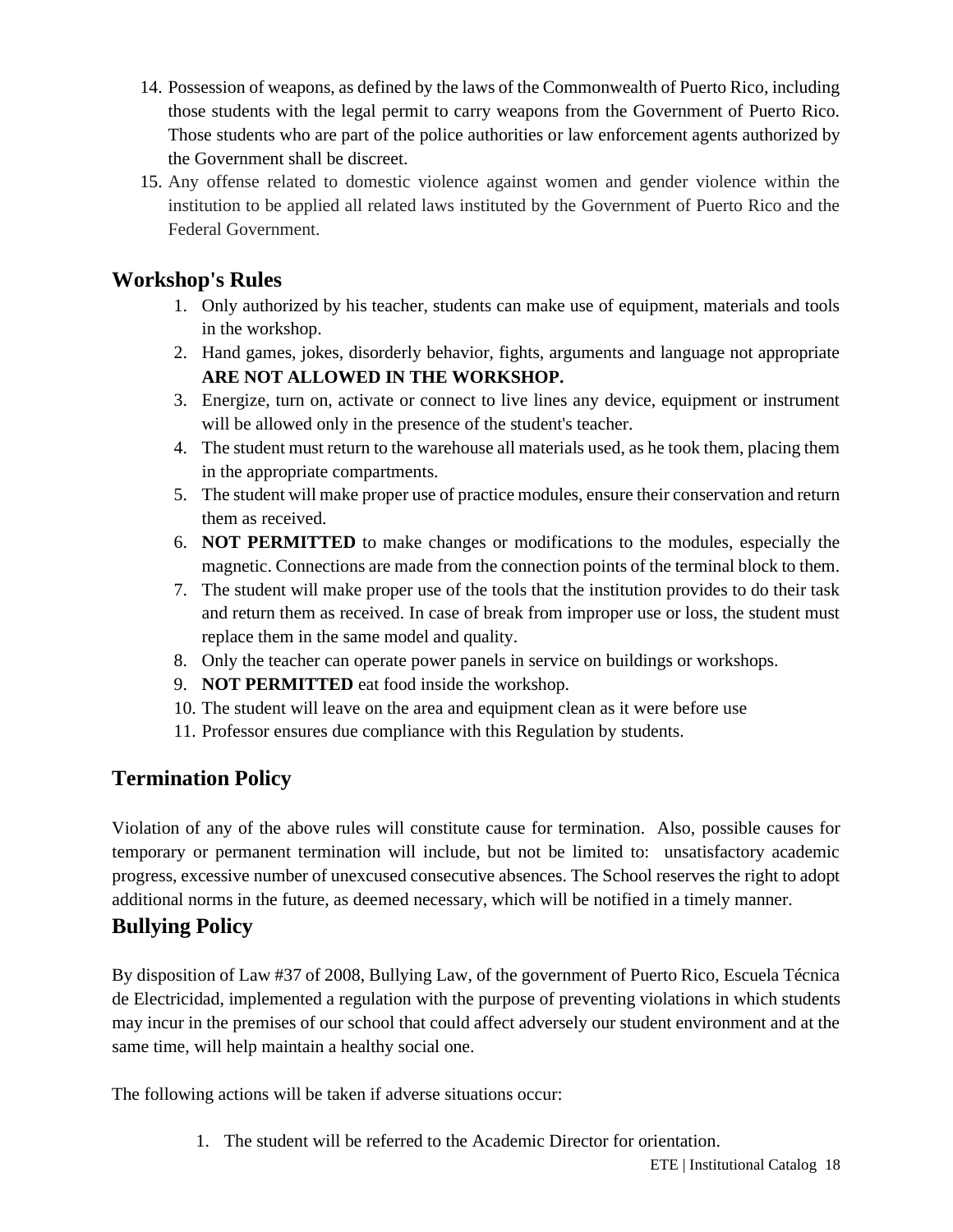- 2. If the student is a minor, his parents or legal guardians will be contacted.
- 3. If necessary, the student may be referred to the corresponding agencies for help.
- 4. After all resources have been attempted and if no changes occur, the termination policy will be applied.

# **Policy for students who suffer from ASMA (Law Number 56, February 1, 2006, Commonwealth of PR).**

ETE students must provide the office of the Academic Director, medical evidence, certifying this condition and a certification from the parent or legal guardian giving authorization for the student to administer the medication. For more information, please refer to the mentioned law.

# **Drugs and Alcohol Policy**

Escuela Técnica de Electricidad prohibits the use of alcohol and the use of drugs not prescribed by a physician during normal class time. To alert students and employees about the implications of using and/or abusing these substances, Escuela Técnica publishes brochures and other literature in the bulletin boards and sponsors lectures from governmental agencies about this matter throughout the year. If any student or employee shows problems with this matter, the Director will refer the person to the Social Services Department for guidance and help.

# **Confidentiality of Students' Records (FERPA)**

Escuela Técnica de Electricidad guarantees the privacy of students' files, as instructed under FERPA. In case that any information needs to be released, it must be requested **in writing**. Under no circumstances is information to be given by telephone. If the student benefits from certain financial aid programs, the stipulations of such programs will be considered before giving information about students. In the same way, the School recognizes the students' right to see and revise the information in their own files.

Access to student files will be authorized to contracted auditors for school monitoring, personnel from the Federal Department of Education/The General Inspector or the Accrediting Agency and personnel of legitimate educational interest.

# **Policy on the Retention of Students Records**

The Institution's written policy for maintaining students' records follows the U.S. Department of Education's regulations under [34 CFR §668.24 and The Federal Student Handbook Volume 2 Chapter 7 pp. 2-188] revised 2018. Academic, financial aid and bursar records are kept for a minimum of three years. All records are maintained accurately, orderly, and with appropriate access provided for participants, as required by FERPA. Students' files including admissions documents, attendance, and academic progress records are kept safe and properly protected from unauthorized access in locked cabinets, following the policies established by federal and state regulations.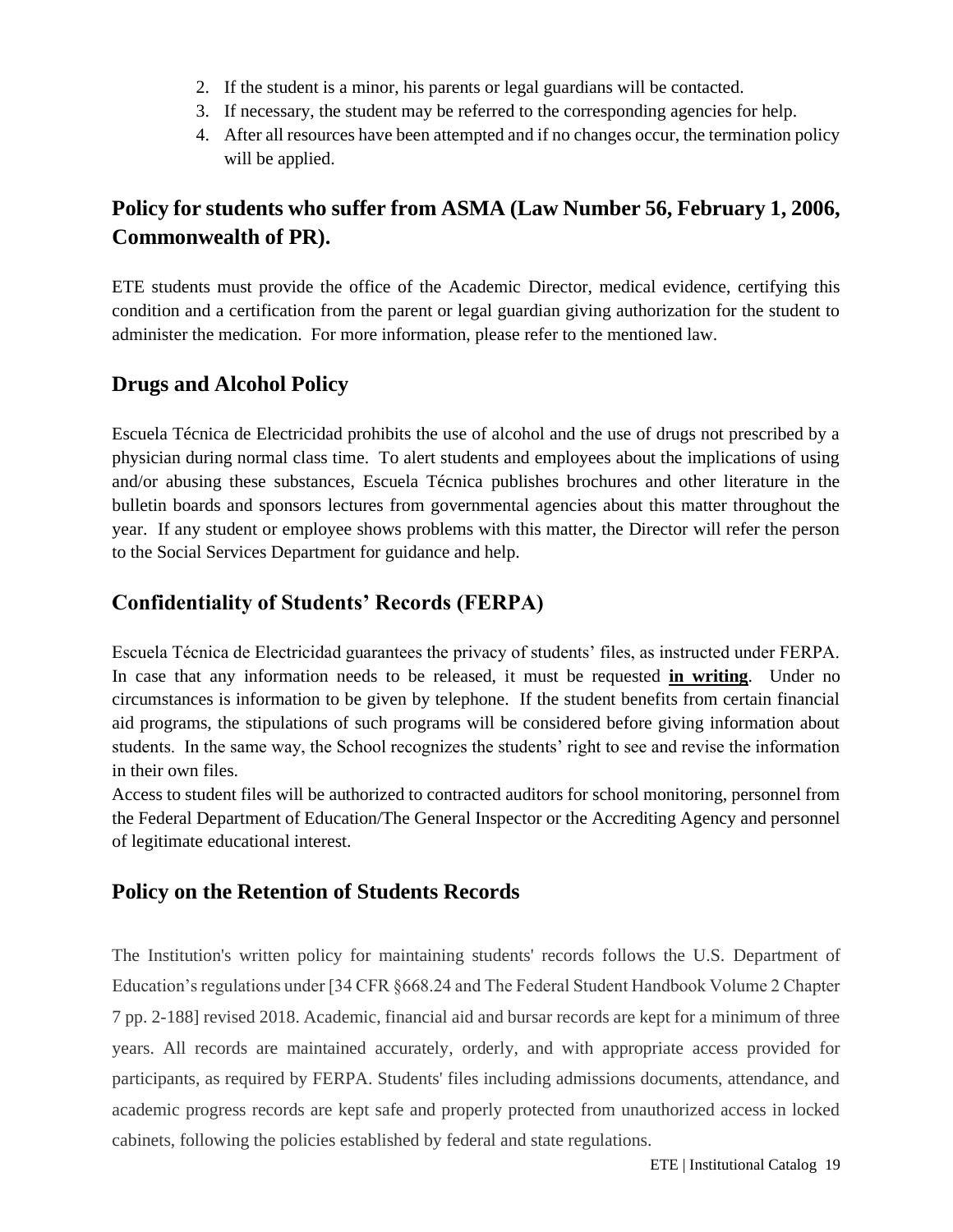# **Copyright Law Policy**

Based on the Copyright Federal Law (U.S. Copyright Law, 17 U.S / c.), The Escuela Técnica de Electricidad, Inc. established as a Policy to Protect Copyright the following:

- 1. Is prohibited photocopy entire books, papers, monographs and any other written or recorded document, having copyright without prior written permission of the author, except under the stipulated in the # 4-a and 4-b below.
- 2. Copy computer programs and / or licenses of these on paper, tapes, disks or any other means or methods without prior written permission of the author and / or the company that produces them is also prohibited, except under the stipulated in the # 4-a and 4-b below.
- 3. This applies to all educational materials and / or equipment and programs that are currently in school, and that are acquired and / or published in the future.
- 4. However, this policy takes into consideration the following:
	- a. Under some conditions this law allows the use of fragments of copies of copyrighted works in the classroom. The Act states that "The fair use of a copyrighted work, including reproduction in copies for purposes such as teaching (including multiple copies for use in the classroom) does not infringe the copyright."
	- b. Similarly, the nations covered by the Treaty of Berne Convention have an international agreement on copyright, also the laws of copyright many other nations contain provisions "fair use" and allow some partial use material copyrighted without permission, if such material is not altered, credit is given to the author, and is used for educational or research purposes and not for commercial use.

# **Social Security Use Policy**

By disposition of law #186 of the Government of Puerto Rico on September 1, 2006, that prohibits the use of the social security number for identification purposes. Escuela Técnica de Electricidad, will maintain students and prospect student's social security numbers under strict confidentiality, and this number will only appear in official documents.

- 1. Admission Application
- 2. Student Contracts
- 3. The Free Application for Student Aid (FAFSA)
- 4. Other documents related to Financial Aid If required by the pertinent agency.
- 5. Student Transcripts

Students or parents of dependent students that request that their social security number be given as information to any agency, will have to authorize the institution in writing by using the form "Authorization for giving student information", which will be available in the school offices.

# <span id="page-19-0"></span>**Campus Security and Safety**

The U.S. Department of Education requires that the institution put into effect Public Law 101-542<sup>a</sup>, "The Student Right-to - Know and Campus Security Act", amended and signed on November 8, 1990.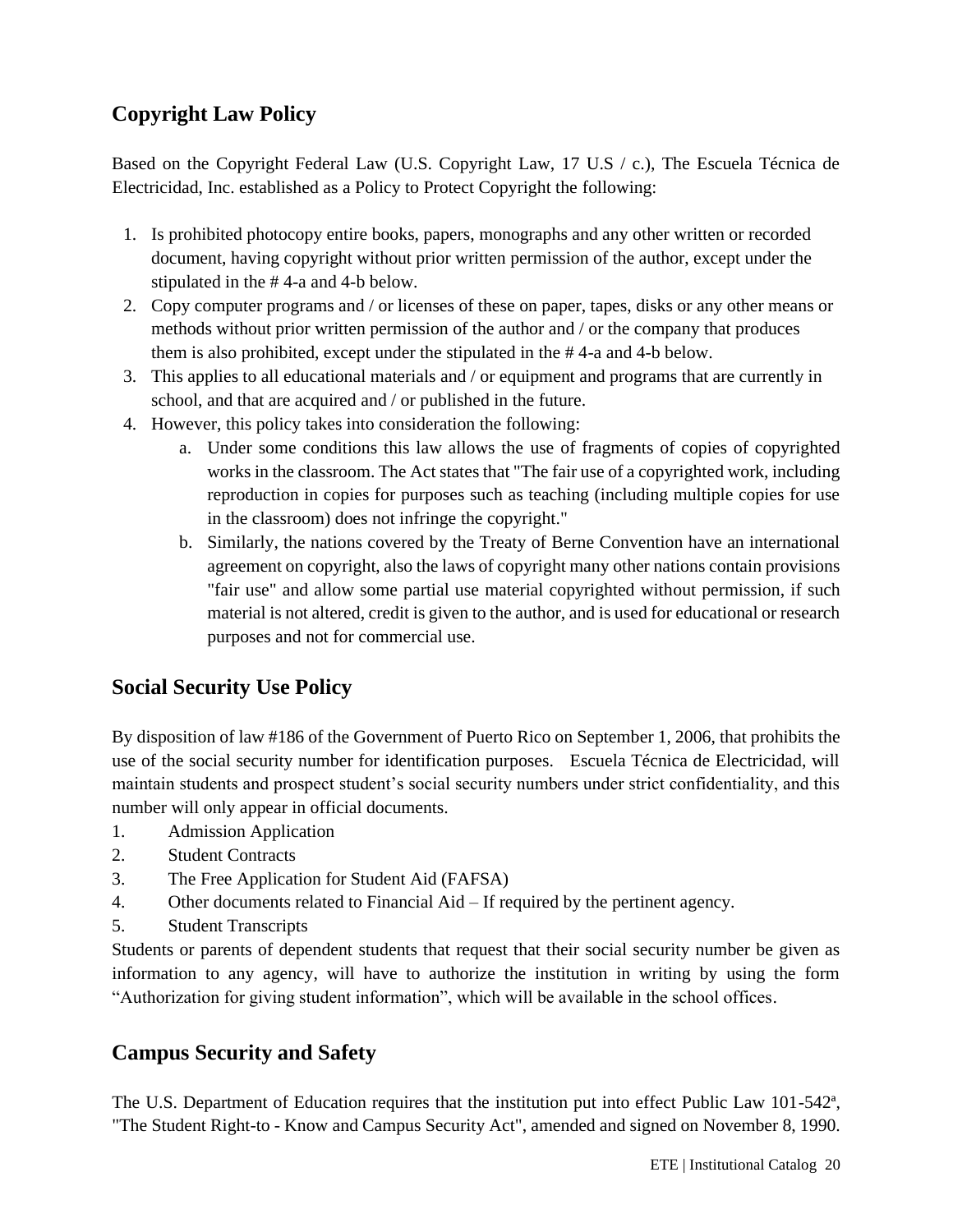The Act contains requirements that protect the continuity of the institution's participation in Financial Aid for students.

Title II of the Act is known as Alert Crime and Security Act on Campus, it requires that the institution collect information concerning crimes committed within the premises of the same, in the immediate vicinity (front sidewalk and / or back) during the current year and future years. The word campus means any building, property or areas near the school that are used by the institution or student organizations for educational purposes. In our case it refers to the campus main building, rooms and parking. These offenses are described as: murder, rape, robbery, burglary and theft, among others.

This law also requires collected statistics for the number of arrests for crimes committed on campus such as violation of the alcohol use or abuse policy, violation of the policy on possession and / or use of controlled substances and possession of weapons.

# **Financial Aid Office**

Escuela Técnica de Electricidad participates in the Federal Pell Grant program. This program has been established by the U. S. Department of Education as the basis for all other federal student aid programs. Students should apply for eligibility by means of the Free Application for Federal Student Aid (FAFSA). A full-time student is defined as a student carrying a full-time academic workload (12 credits). The information contained in the FAFSA is processed electronically. The eligibility is informed to students. The financial aid officer determines the amount of money the student is eligible for taking into consideration the cost of the program and the estimated family contribution (EFC). This is a free grant that does not have to be repaid.

# **Eligibility Requirements**

- 1. Be enrolled in an eligible program.
- 2. Be a U. S. Citizen or eligible non-citizen.
- 3. Demonstrate financial need.
- 4. Make satisfactory academic progress.
- 5. Not be in default in federal student loans and have not exceeded the maximum accumulated loan amounts or the maximums for any academic year.
- 6. Be registered with the Selective Service System (males born since January 1, 1960 who are eighteen (18) years or older and have not reached the 26 years old).
- 7. Be a high school graduate or have the recognized equivalent.
- 8. Eligibility scholarship students will be affected by the percentages or grant payments they have used the student in other educational institutions that have studied. The Department of Education gives the name of "Lifetime eligibility Used" (LEU) to the percentage of use of the grant. If the same is equal to or greater than 600% used the student is ineligible to receive subsequent payments of federal Pell Grant
- 9. Does not have a bachelor's degree or its equivalent.
- 10. Has not been convicted for sale or possession of controlled substances.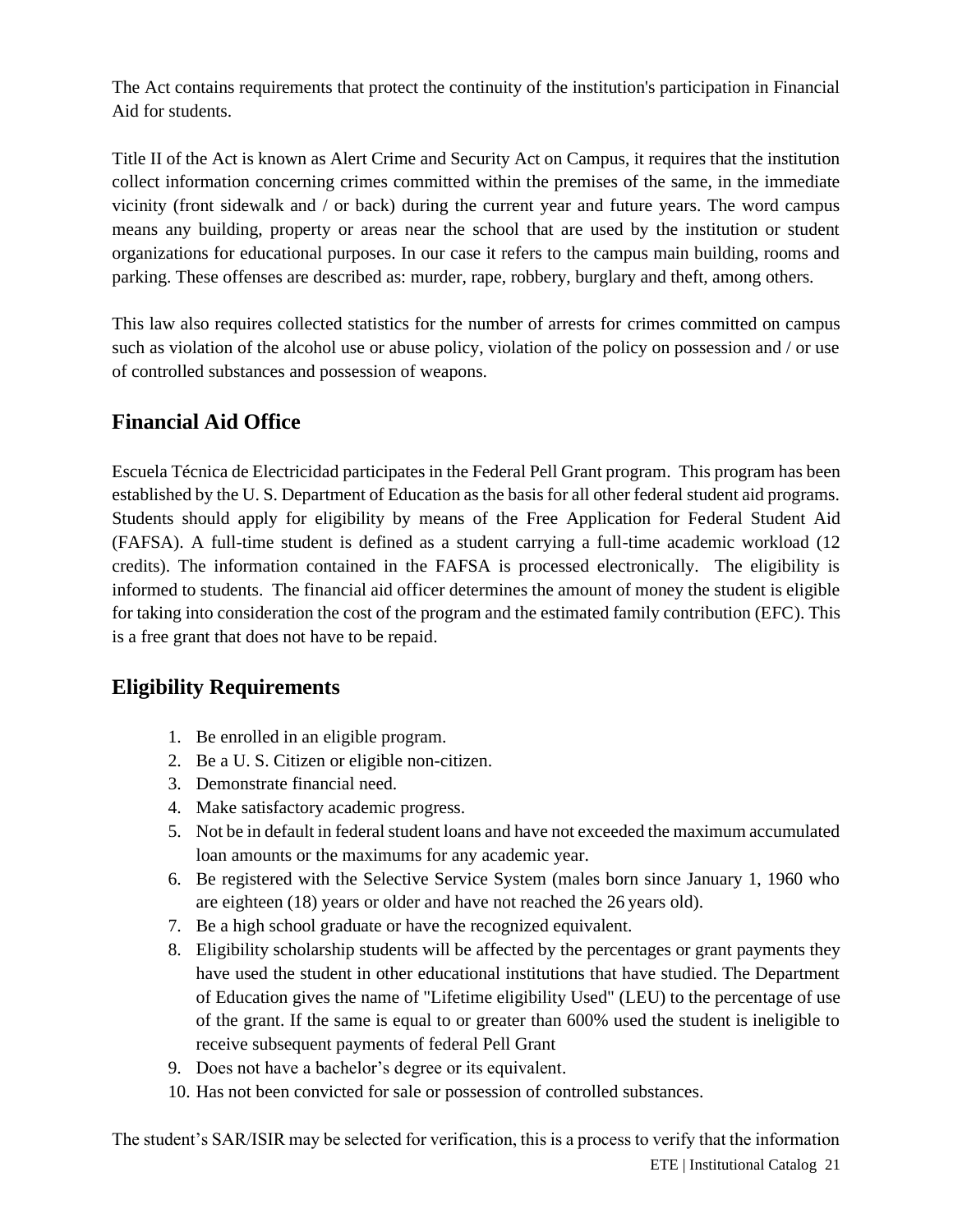you provide on your application is correct. The student must evidence or document the information contained in their scholarship. If this circumstance exits, an asterisk (\*) will appear next to the EFC that appears on the right side of the upper margin on the first page of the SAR or ISIR. For the academic year 2021-2022 onwards, the students selected for verification will be divided into groups: V4, V5. The data to verified will depend on the group in which the student is selected. In those cases where a "C" appears next to the EFC, the student must resolve the discrepancy represented by the "C" before the financial aid money (if any) fir the term can be disbursed.

# **Procedure**

- 1. The student delivers the required documentation as applicable, when the SAR or ISIR is received.
- 2. The Financial Aid Officer determines the award amount according to the Payment and Disbursement Schedule provided by the U. S. Department of Education for each year.
- 3. The award letter is prepared, to notify the student the amount for the fiscal year or portion of it
- 4. The payrolls are prepared, and the Federal Pell Grant is credited to the students' accounts, one disbursement per term in which the student is eligible.
- 5. The amount of the payrolls is requested to ED thorough G5.

The institution also participates in supplementary aid programs of the government of Puerto Rico, the Office of Registration and Licensing of Educational Institutions of the Department of State of Puerto Rico (ORLIE). This program provides aid to the institution's standards. This aid is supplemental to any other financial aid for which the student has qualified. The amount assigned to the student varies according to the allocation of funds that the institution receives annually.

# **Students Rights and Responsibilities**

# **Students' Rights**

Students have the right to ask to the School about the following:

- 1. Which financial aid programs are available, including federal and state aid
- 2. Which are the deadlines established by the financial aid office to submit applications and for the administrative processes that may affect the students.
- 3. How are financial aid distributed, and the criteria for this decision
- 4. How the student's need is determined.
- 5. How are the payments realized and the frequency of these
- 6. Which are the fees assessed to students and the school's refund policy
- 7. What is the school's criterion to determine satisfactory academic progress
- 8. How the cost of education is determined.
- 9. Which is the institutional policy to protect the confidentiality of student records, including their social security number

# **Students' Responsibilities**

- 1. Complete the applications accurately and deliver them on time at the financial office.
- 2. Provide accurate information. If any student provides false or incomplete information in any application, it may be considered an infraction to existing laws, and he or she may be punished by law.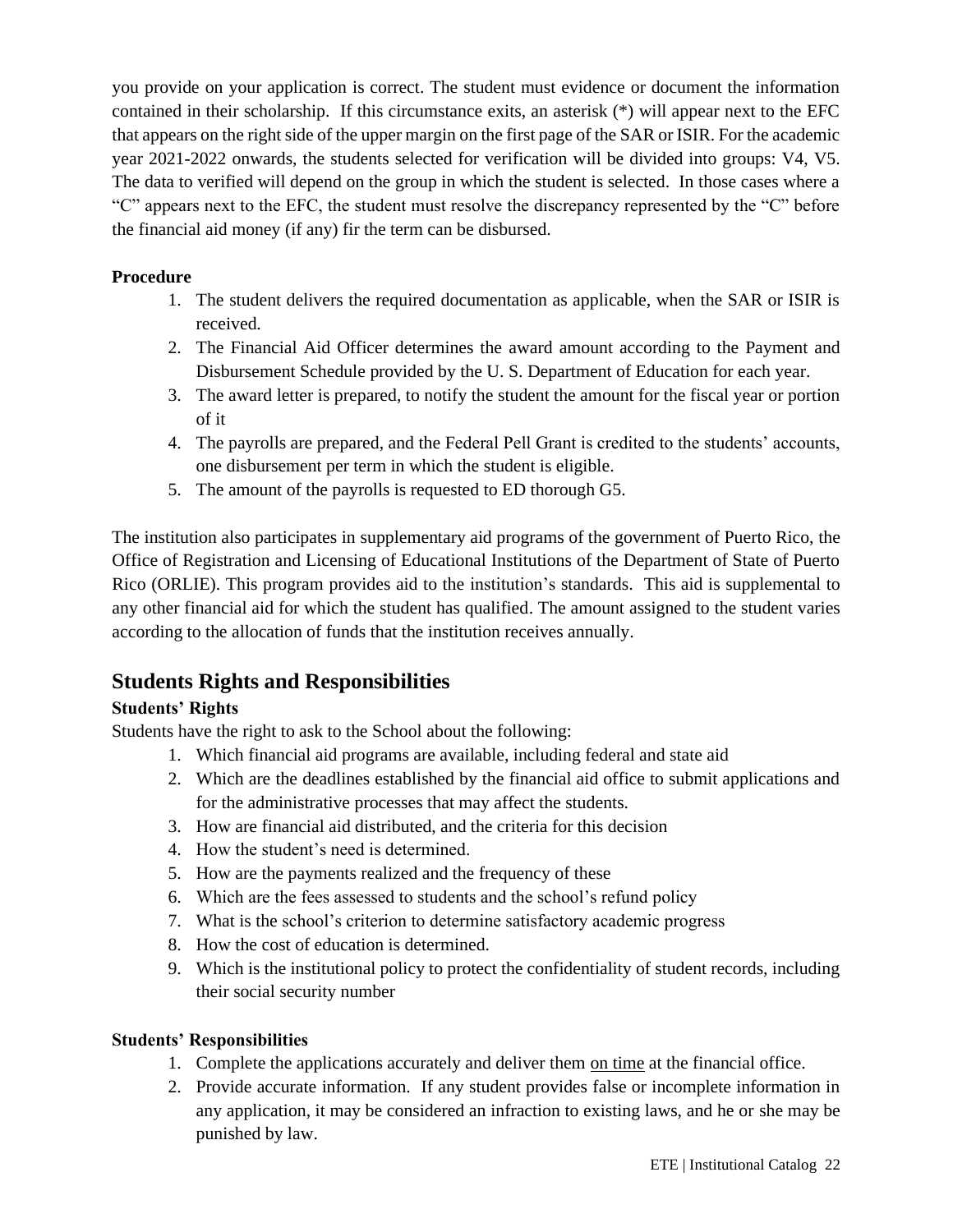- 3. Submit any additional information or documents requested, such as certifications and/or new information to the agency that requires the information.
- 4. Read and understand the documents required and sign and keep a copy of them.
- 5. Accept responsibility for the documents that sign.
- 6. Have knowledge of the refund procedure of the school.
- 7. All schools and colleges are required to provide, upon request, information about the programs and about what is expected from them. Students should read and understand this information completely before taking the decision to enroll in any school.
- 8. Students who are participants of the federal student financial aid programs must notify the financial aid office the following information:
	- a. Address changes (also to the Registrar's Office)
	- b. Graduation date
	- c. Withdrawals
	- d. Changes in name or marital status
	- e. Change in the academic program or to another institution

The financial aid offering is conditioned to the actual receipt of the funds from the different sources. The financial aid office reserves the right to make the necessary changes or adjustments, according to amendments or changes in the federal or state regulations, or the school's internal procedures.

#### **Transfer and Readmitted Students**

Transfer students from outside the institution will be evaluated qualitatively only on the work completed while at this school*.* Students transferring from one program to another within this school will have their GPA calculated on a cumulative basis, including all coursework attempted while at the institution.

The quantitative requirement remains 75% for all students, but the maximum time frame is based on the number of credits the student must complete in the current program. As an example; if the student transfers in 16 credits, and therefore must complete 20 credits in the current program at E.T.E., the maximum time frame is 20 x 150%, or 30 attempted credits.

# <span id="page-22-0"></span>**Refund Policy**

This Refund Policy applies to students who have started attending classes and are administratively withdrawn or are terminated by the school. The tuition charge for the term is based on the total tuition charge (cost) for the program divided by the number of terms.

- A. Refund amounts are based on a student's last date of attendance (LDA). If the student is present at least one day during the scheduled week, the school considers it as if a whole week was completed. One week is defined as any 7 consecutive days' period in which there is at least one day of classes.
- B. If the student is given an administrative withdrawal or is terminated by the school during the first week of classes, after the cancellation period, the school will retain 10% of the tuition charge for the term or five hundred dollars (\$500.00); whichever is less.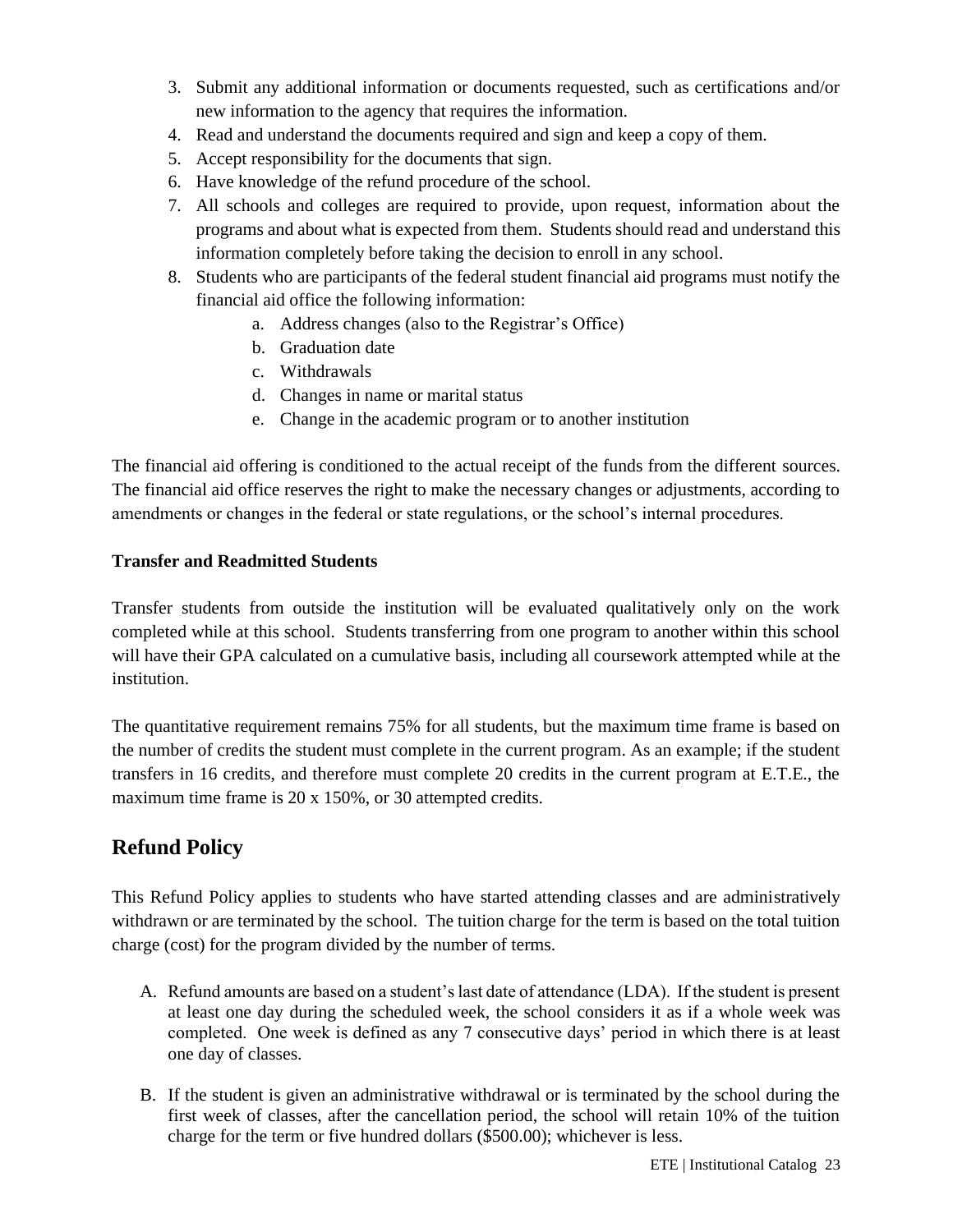- C. If the withdrawal or termination occurs after the first week of classes, after the cancellation period, but within the 60% of the term, the school will retain a prorated portion of the tuition charge for the term, based on the number of weeks the student attended versus the number of weeks in the term, plus a 10% of the unearned portion of the tuition charge.
- D. If the withdrawal or termination occurs after the 60% of the term, the school will retain 100% of the tuition charge for the term.
- E. For an enrolled student, refunds due will be paid within 45 calendar days from the documented date of determination (DOD). The date of determination is the date the student gives written or verbal notice of withdrawal to the institution or the date the institution terminates the student, by applying the Satisfactory Academic Progress policy.

# **Return of Title IV Funds Policy**

The Return of Title IV Funds Policy applies to students who are participants of the Federal Title IV programs (Federal Pell Grant) and who are administratively withdrawn or are terminated by the school after attending classes. This policy responds to the amendments provided in the Higher Education Act Reauthorization, and The Higher Education Act of 1965. In order to determine the amount of the Federal Title IV Aid awarded that the student has the right to keep*,* the total number of credits that the student actually started attending up to the date of the withdrawal or termination will be considered. The date in which the student notifies the intention to withdraw will be taken as the date of withdrawal. If the student does not notify the intention to withdraw and ceases attendance, the last day of actual attendance per the school's records will be taken as the date of withdrawal. The procedure is as follows:

A. The financial aid officer will check the number of credits that the student actually started attendance in the *Federal Pell Grant Payment and Disbursement Schedule*, and the student's *EFC.*

B. The amount of money shown in the *Payment Schedule* is divided by two. If the product of this division has cents, it will be rounded up to the next dollar.

C. The result in #2 above is the final adjusted amount of Federal Pell Grant funds for the term, according to the credits started up to the withdrawal or termination.

D. This adjusted amount is then subtracted from the original disbursement in the student's ledger (if any).

E. The difference is the refund to the Title IV programs.

If the student starts attendance to the 12 credits or more of the term and later on withdraws, is administratively withdrawn or is terminated, then dispositions of the R2T4 regulations will apply. These are based on the number of *days attended*, vs. the number of *calendar* days in the term. This computation is made using the R2T4 website provided by the U. S. Department of Education for this purpose. The amount determined by the computation at the website will be returned to the Title IV programs.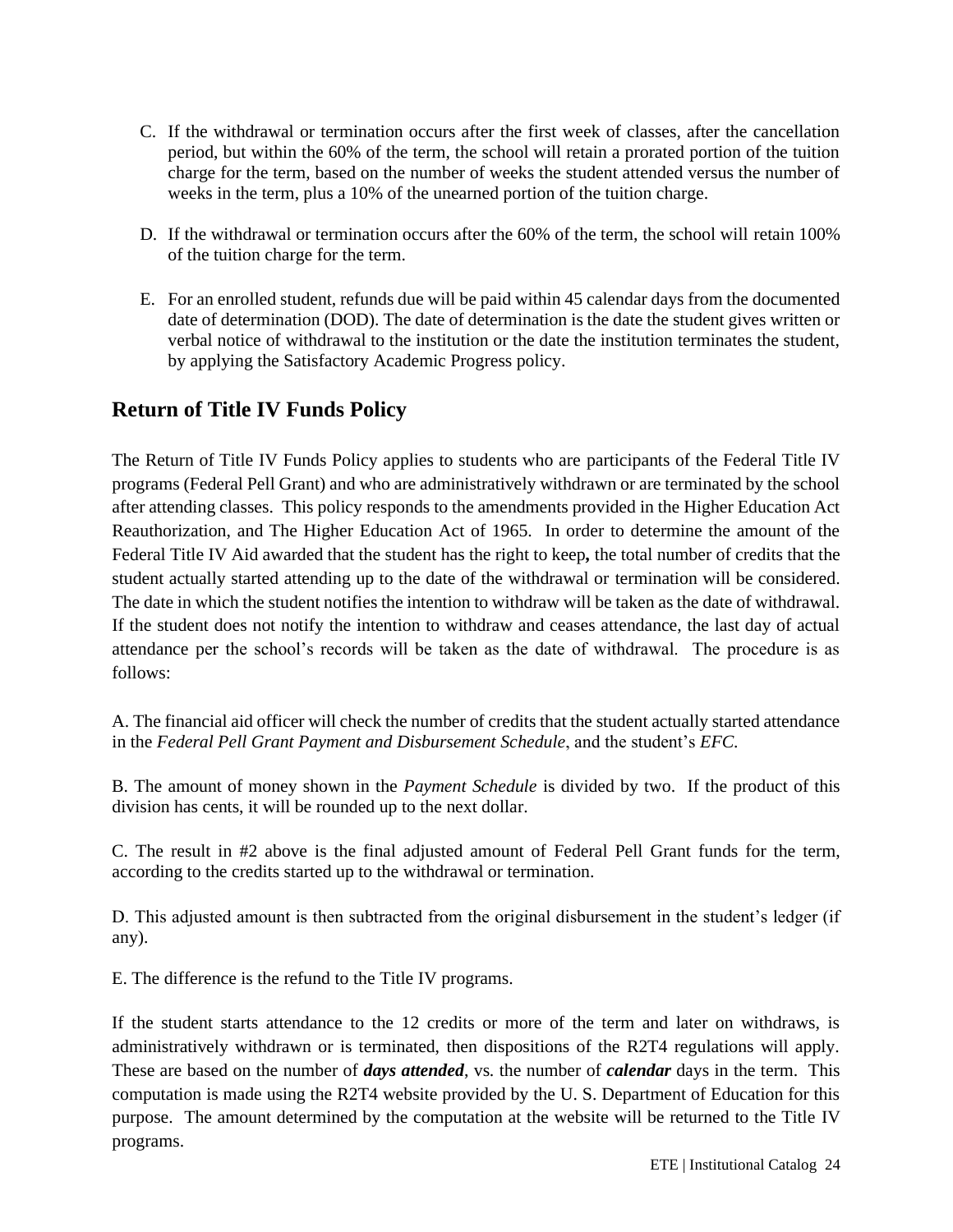# **ETE Institutional Scholarship Policy**

#### **Purpose:**

ETE has established a scholarship fund for economically disadvantaged students that comply with the satisfactory academic progress, attendance requirements, and demonstrate eagerness to fulfill the graduation requirements, as established by the Institution.

#### **Policy:**

The objective of this scholarship is to help students that are academically committed to achieve their goals and personal growth within our society, but lack of the economic resources necessary to cover the economic responsibilities of the education. By breaking the economic barriers that prevents such students from completing their studies, the Institution procures to assist in meeting educational goals.

#### **Procedure:**

Eligibility Requirements:

- a. Enrolled and officially accepted at Escuela Técnica de Electricidad
- b. American citizens or lawful permanent residents of Puerto Rico
- c. Demonstrated financial need, after completing FAFSA corresponding to the fiscal year (on or before the deadlines established for each period of disbursement of funds) in the Financial Aid Office or online at: [www.fafsa.ed.gov](http://www.fafsa.ed.gov/) (including students who have covered 600% of Federal Pell Help or do not have the percentage necessary to cover the cost of studies)
- d. Confronts economic difficulties that do not allow the full coverage of economic responsibilities regarding education, certificate and goals achievement
- e. Compliance with the Attendance policy, Satisfactory Academic Progress policy, and all the regulations established in the Institutional Catalog
- f. To request the Institutional Scholarship, applicants must complete the Institutional Scholarship Form available at the Administrative Director's office. The Institution will evaluate the Institutional Scholarship Forms submitted by students and will determine the granting using the following criteria:
	- i. Institutional funding is available for scholarships
	- ii. Full compliance with eligibility requirements
	- iii. Financial assistance needs, based on the needs' analysis performed by the Financial Aid office and the particular economic difficulties that do not allow the student to cover the economic responsibilities regarding education
	- ETE | Institutional Catalog 25 iv. Academic Progress performance, including attendance, and grades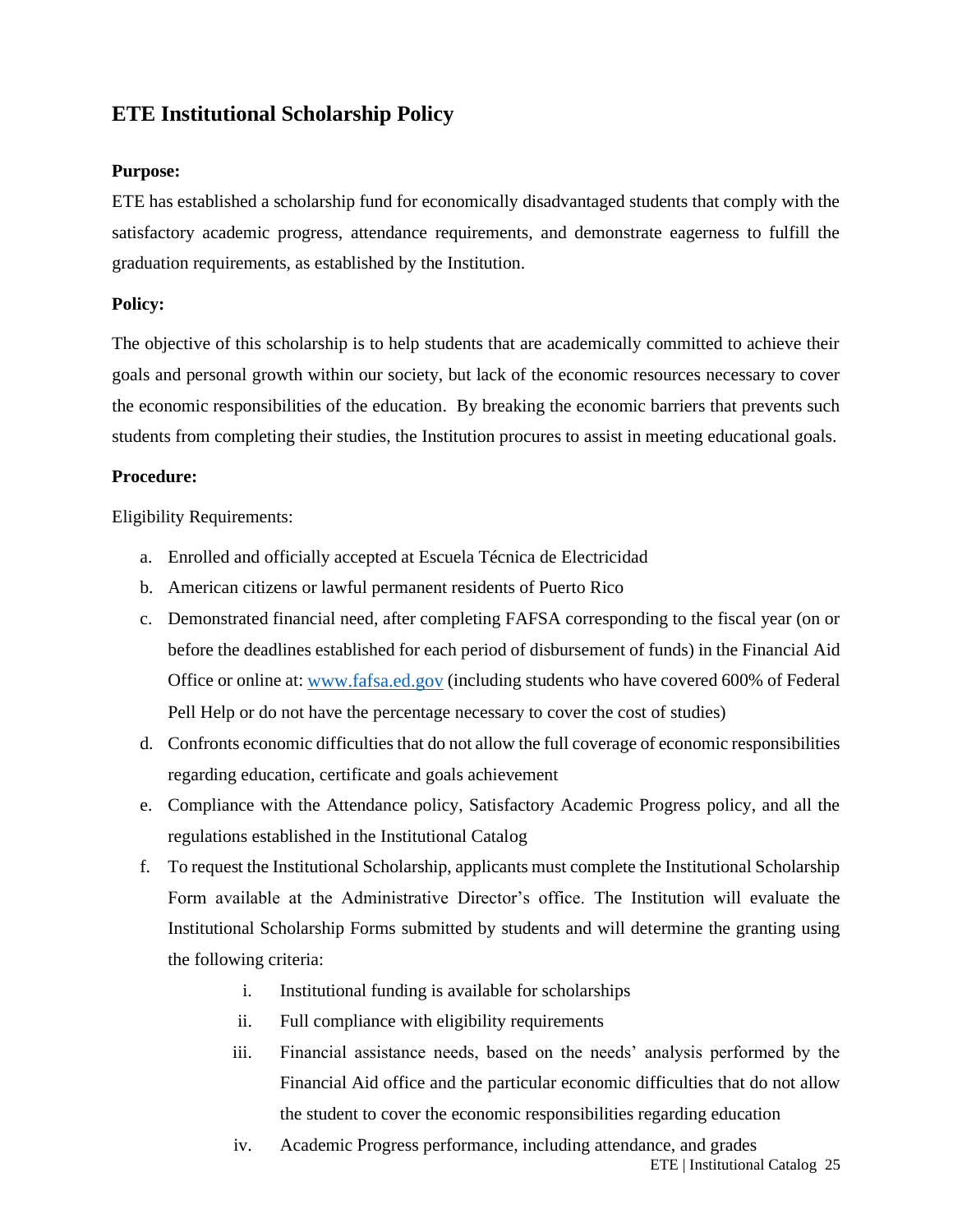After the request of the Institutional Scholarship:

- a. The Administrative Director is responsible for preparing and monitoring the list of candidates for the Institutional Scholarship to be granted in the corresponding term.
- b. The Administrative Director will reach out to the Financial Aid office, Registrar office, Academic Director, and the corresponding instructor to analyze such requests.
- c. Once the Institutional Scholarships are approved, the Institution prepares a credit note that includes the name, student number, corresponding program section and amount awarded. Furthermore, the amount awarded is credited to the student's account Ledger.
- d. The number and amounts of Institutional Scholarships are determined on a case by case basis and dependent on the economic needs and recommendations of the evaluation committee (Administrative Director and Academic Director).

The Institutional Scholarship award is conditioned to the full compliance with the graduation requirements and completion of the program of study.

## **FERPA Law:**

All provisions concerning the privacy of information in student records as established in the FERPA law, shall apply equally to this Institutional Scholarship.

Note: These funds come directly and exclusively from the Board of Directors of the Escuela Técnica de Electricidad. They reserve the right to award these grants to all students who demonstrate financial need according to the provisions of this document. This scholarship is not a federal aid.

# **Registrar Office**

#### **Attendance, Tardiness and Early Departure Policy**

#### **Purpose**

The Institution recognizes that regular class attendance is an essential part of its educational programs. Being an institution accredited by ACCET, students must comply with a minimum of 80 % cumulative assistance, consistent with Document 35 - Policy on Attendance Requirement. Furthermore, as part of student's preparation and professional development, the Institution procures a sense of responsibility not only in the academic area, but also interpersonal skills needed for their careers.

#### **Policy**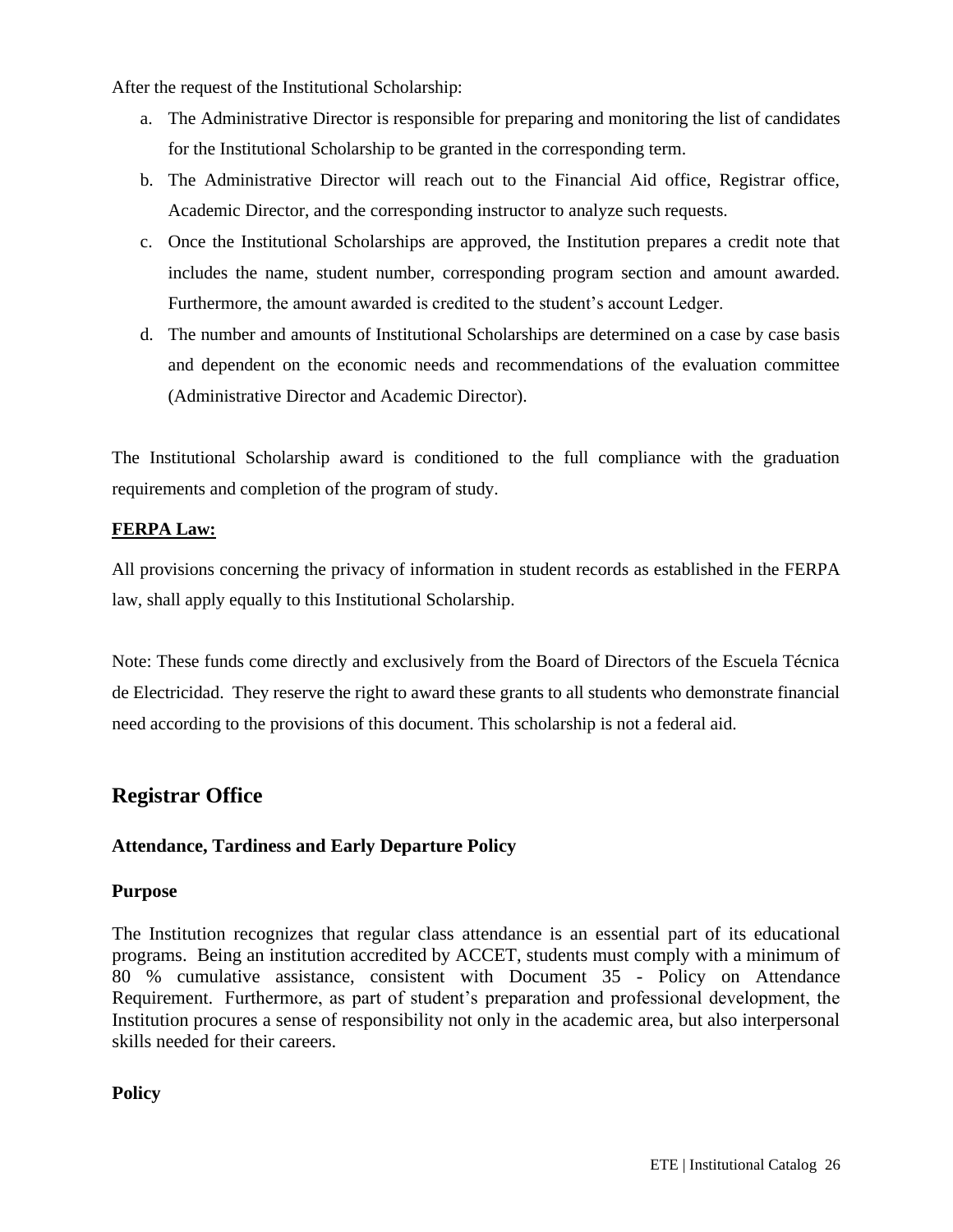For students to be considered graduated from a program, they must have completed a minimum of 80% cumulative attendance. With the objective of compensating for situations that may provoke absences, make-up sessions are available to meet the graduation requirements and provide the opportunity to acquire the material or task missed during the absence period. Make up work must be completed before the beginning of the next unit.

## **Procedure**

- $\checkmark$  Attendance is taken daily in class by the instructor through the daily attendance sheet and register in the academic portal where students have access at all times.
- $\checkmark$  All the students must sign it. At the end of the day, it will be delivered to the Registrar. If the class is in interactive remote mode, the attendance must be reported by the instructor through the Academic Portal.
- $\checkmark$  In both scenarios' attendance will be verified by the registrar. In addition, the registrar keeps the absences in the student's cumulative sheet.

The following will be considered justified absences:

- $\checkmark$  Sickness of a student
- $\checkmark$  Fatal sickness of immediate family member or death of an immediate family member
- $\checkmark$  Reasons that are out of the control of a student
- $\checkmark$  Court summons

Every student is obligated to justify 3 consecutive absences, as minimum. Every possible effort will be made to keep the student active in class but if the absent period reaches  $(8)$  eight consecutive absences, the student will be withdrawn administratively.

#### **Make up work for absences**:

It is the responsibility of the student to make arrangements with the Registrar for make-up work missed due to absences. The make-up work must be completed outside of normally scheduled class hours, and it must be delivered before the beginning of the next unit. Activities for make-up work must be educationally sound and comparable to the content, time, and delivery of the classes missed. These activities may include completing class exercises, special projects, lab assignments or written work related to the absence. In collaboration with the Instructors, the Registrar is responsible for completing the make-up work sheet along with evidence of the make-up work done (required to enable validation). Students must make-up work within the allowed time frame to meet the minimum graduation requirements.

#### **Tardiness/Early Departures**

Punctuality is an important factor in education and business. Therefore, students are required to be on time and stay for the entire duration of class. A student is considered tardy after 15 minutes and assume the responsibility for deciding with their instructors for all make-up work and time missed because of being late for classes or leaving early. Time missed in class due to students' tardiness or early departures is recorded as time absent from class.

Our programs follow the schedule:

#### **Day Students:**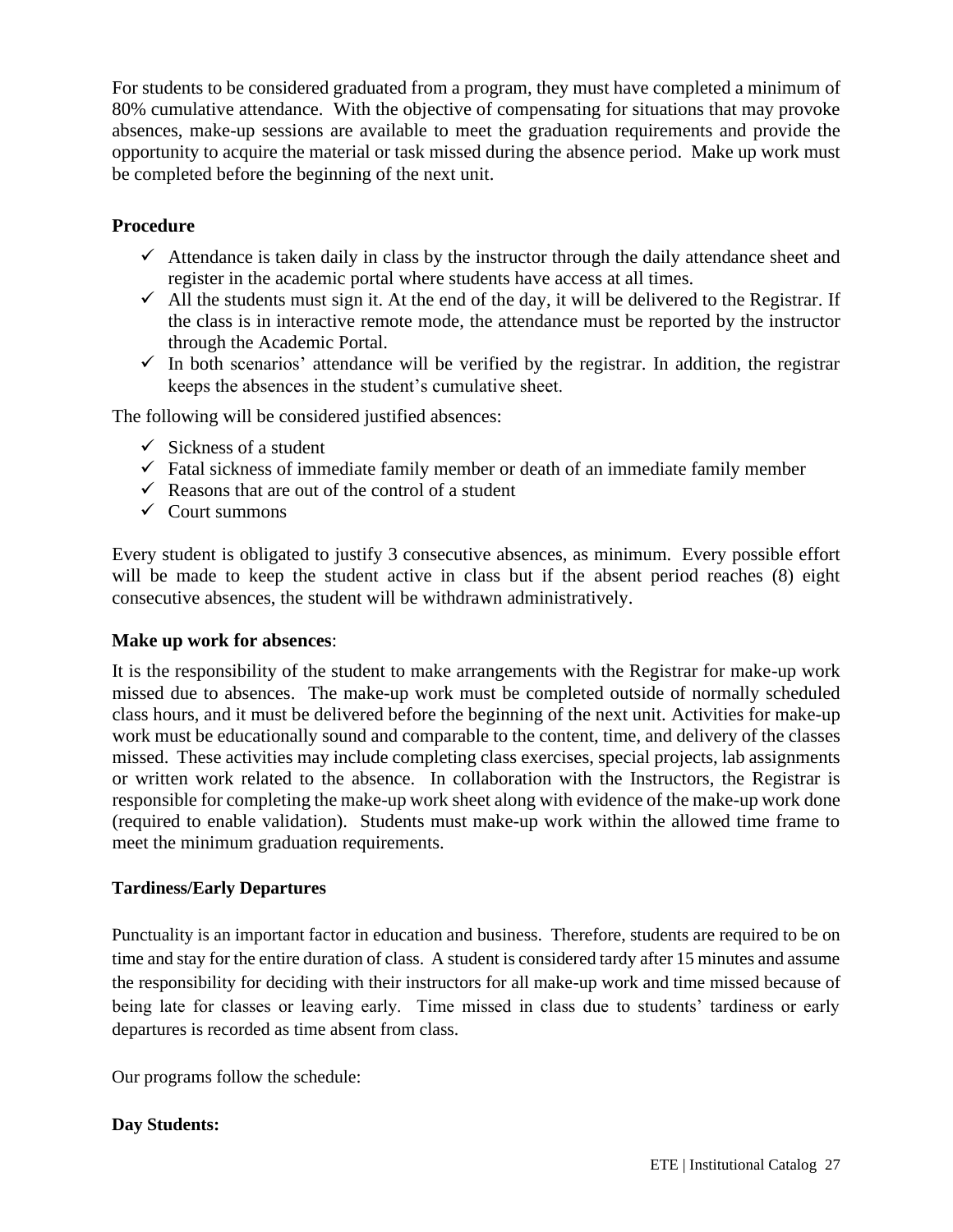Monday thru Thursday: 7:30 AM. - 12:00 PM Friday: 7:30 AM – 11:30 AM

## **Evening Students:**

Monday thru Thursday: 5:30 PM – 10:00 PM Friday: 5:30 PM - 9:30 PM

## **Tracking Attendance**

- $\checkmark$  Instructors will continue to monitor the absences of their students.
- $\checkmark$  Registrar keeps and monitors students' attendance. Registrar posts the absences in the cumulative attendance form and REGSYS system.
- ✓ Instructors and the Registrar are in continuous interaction to obtain appropriate attendance percentages for all students.
- $\checkmark$  The Registrar and the Academic Director review attendance reports in a monthly basis with a focus on those who can be found within a pattern of absences of 15% of the scheduled program term.
- ✓ Students that are identified during this reviewing process will be called, e-mailed, or cited to the office by the Registrar to inform the current attendance status, understand the reasons for the absences, and encourage the student to comply with the attendance requirements and makeup time missed. The Registrar shall maintain an activity log of all communication in the Student Report Sheet.
	- **o** Students that continue with the absence pattern and do not improve since the meeting with the Registrar, are cited to meet with the Academic Director and Registrar to establish a make-up time plan.
	- **o** Students that do not comply with the make-up time plan as established by the Registrar and the Academic Director, are given an Attendance Warning with specific terms and conditions. Students must fully comply with these terms and conditions.
	- **o** During Attendance Warning status, students have the opportunity to receive attendance counseling, and are eligible for financial aid. However, if students do not fully comply with the terms and conditions established in the Attendance Warning, students are given an Academic Warning, as established by the Satisfactory Academic Progress (SAP) Policy.
	- **o** Maximum absences per term (grading period) will not exceed 15% of the total number of cumulative attendance days. At the end of each grading period, a student who has missed more than 15% of the scheduled classes will be placed on Attendance Warning with specific terms and conditions. Students must fully comply with these terms and conditions.
- $\checkmark$  If a student is absent for (8) eight consecutive days without justification he will be withdrawn from the program, after all reasonable means of communication attempts have been made.

# **Leave Of Absence**

#### **Purpose**

Enable a mechanism for students that encounter a justifiable situation that requires a leave of absence. The Institution developed a form that is used when students need to be absent for a prolonged period of time for justified reasons and may need an extension of time to complete their program of study. Leave of Absence may be granted for up to 180 days for any twelve (12) months period.

#### **Policy**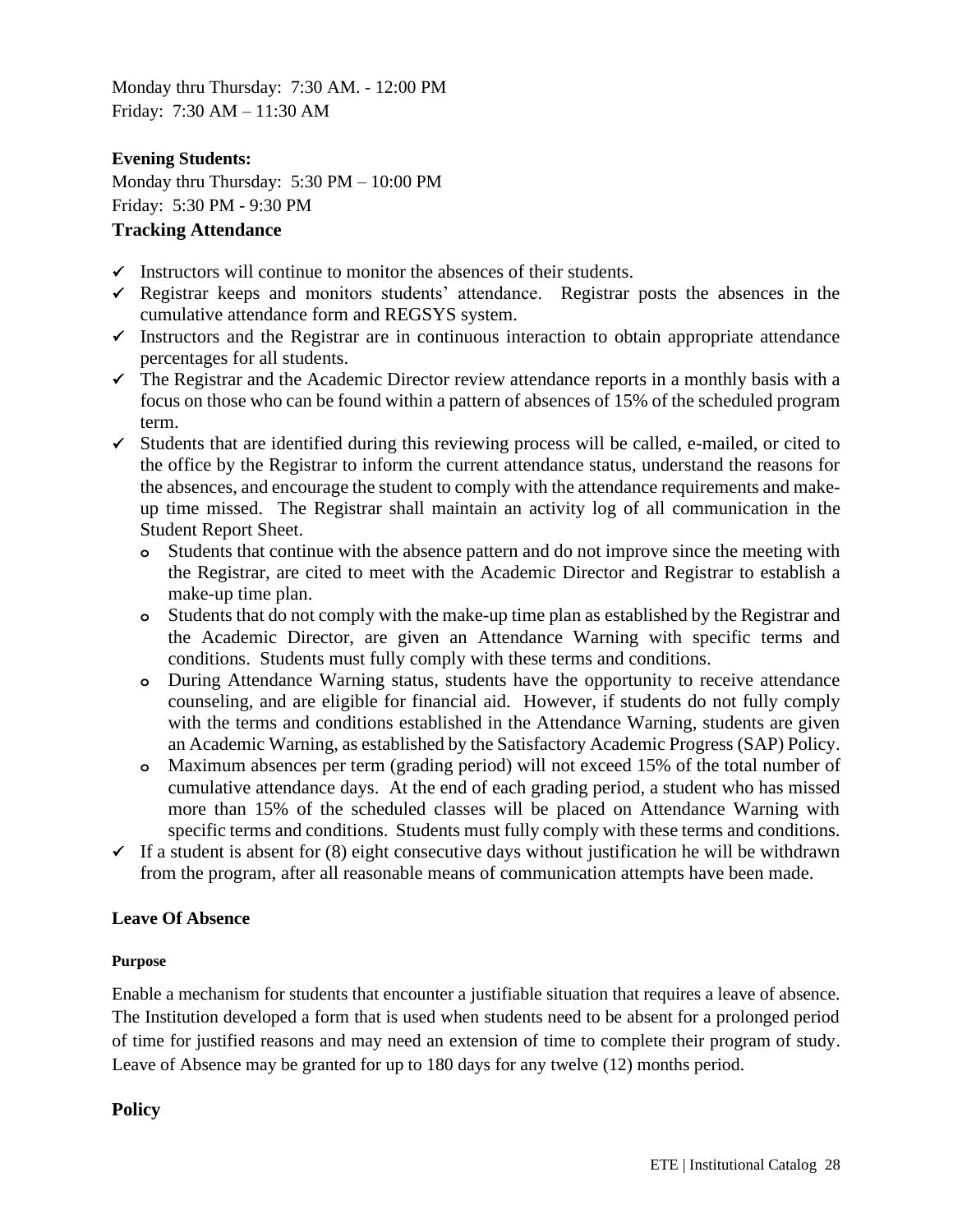Students may request a leave of absence for the following reasons:

- ✓ Illness
- **Military Service**
- 
- ✓ Death Maternity
- ✓ Others: Requires Academic Director's approval

## **Procedure**

- $\checkmark$  Students must request the leave of absence at the Registrar's office.
- $\checkmark$  The institution must document and approve the leave of absence request in accordance with the policy.
- $\checkmark$  Students who need a leave of absence, must make a signed written request indicating the reason for the request. Only 1 Leave of Absence can be granted for up to 180 days for any 12 months period.
- $\checkmark$  For students in the Design and Installation of Photovoltaic Systems' program, the policy is to grant up to 120 days, as a maximum (one-half the published program length).
- $\checkmark$  Students may request more than one Leave of Absence during any twelve-month period if they have not reached the 180 or 120 days maximum.
- $\checkmark$  Students that need a leave of absence for more than 180 or 120 (for students in the Design and Installation of Photovoltaic Systems' program) consecutive days, should request a withdrawal and apply for readmission.
- $\checkmark$  The Institution may not assess the student with any additional charges as a result of the leave of absence.
- $\checkmark$  Students must attest to understanding the procedures and implications for returning or failing to return to his/her course of study.
- $\checkmark$  If a student fails to return from a Leave of Absence at the established time or does not request an extension period, the student will be withdrawn from the program.

# **Withdrawals**

In accordance with federal regulations, when a federal financial aid recipient withdraws from all classes during a term, it is Escuela Técnica de Electricidad's (ETE) responsibility to determine the withdrawal date and amount of grant that the student earned. If a student received less attendance than what was earned, he/she may be able to receive those funds. On the other hand, if the student received more attendance than earned, the unearned funds must be returned by the school and/or aid recipient to the appropriate aid program.

#### **Withdrawal Date**

A student's withdrawal date varies depending on the type of withdrawal.

#### **Official Notification Provided by the Student**

A student is considered officially withdrawn if the Registrar Office is notified by the student in writing or by phone of intent to withdraw. If a student documents the circumstances in writing, the withdrawal date is the date that student submits a document to the registrar office. If a student sends written notification of intent to withdraw, the withdrawal date is the date the letter is received via postal, electronic, or fax mail.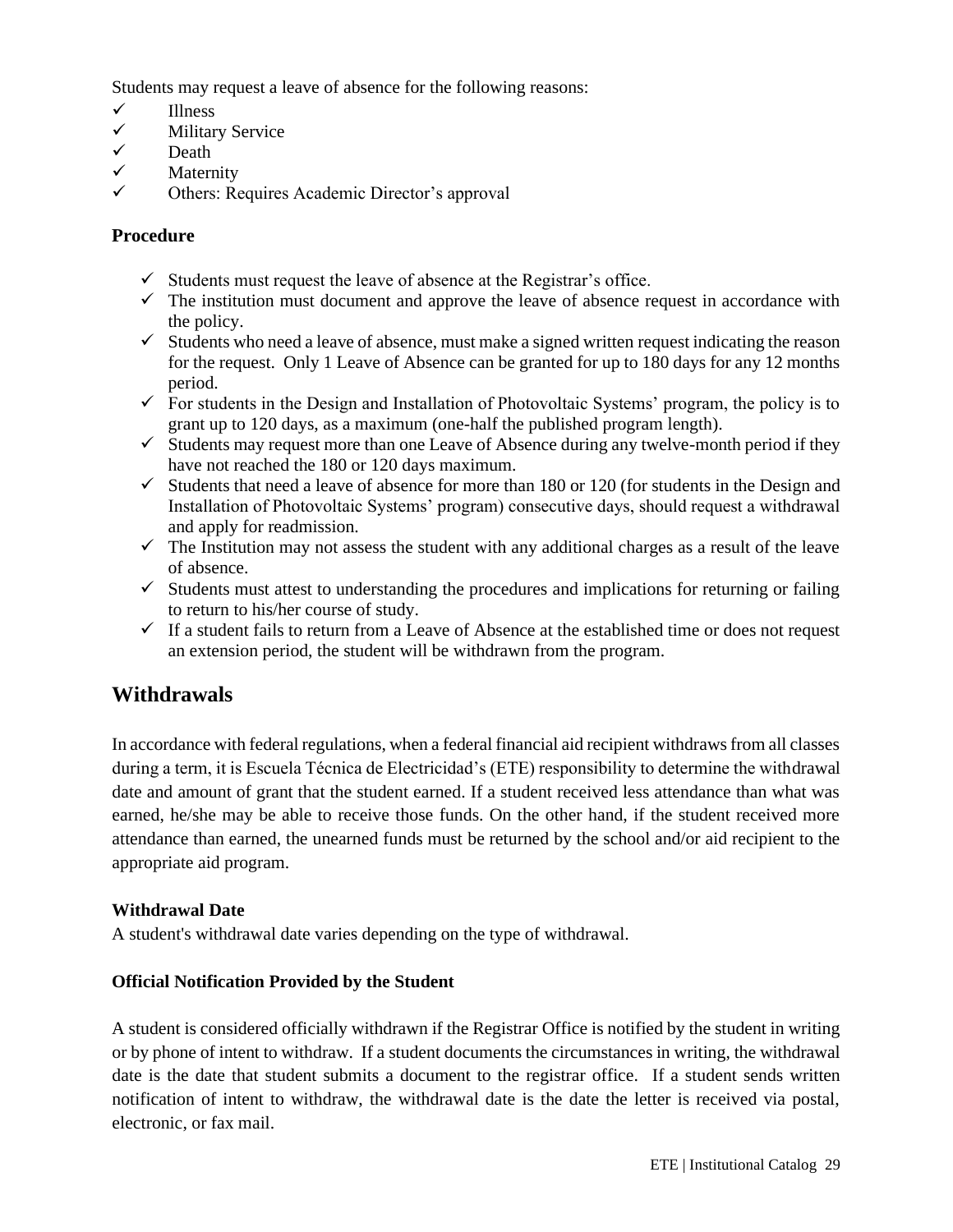#### **Official Notification not Provided by the Student**

If a student ceases attendance without providing official notification, the withdrawal date used is the date that is reported as the last date of attendance at an academically related activity by a faculty member on a class roster, grade roster/sheet, or other documented source, e.g., grade book. The faculty member will maintain the documentation of the last date of attendance. In the case when an official notification was not provided by the student because of circumstances beyond the student's control, i.e., illness, accident, grievous personal loss or other circumstances, the date related to the onset of that circumstance will be used as the withdrawal date. This date will be determined by the Registrar.

#### **Date of Determination that the Student Withdrew**

The date of determination that a student withdrew varies depending upon the type of withdrawal.

✓ **Official Notification Provided**

The date of determination is the date the student provides ETE official notification or begins the withdrawal process, whichever is earlier.

#### ✓ **Without Official Notification Provided**

The date that ETE becomes aware that the student has ceased attendance will be the date of determination. All students must justify absences after three consecutive absences, as minimum. A student who is absent during eight (8) consecutive days will be administratively withdrawn. Every reasonable effort will be made for the continuation of a student.

#### **Total Withdrawal**

Students who withdraw on or before the last day of classes will have the word "withdrawal" in their records. The date in which the student notifies the school their intent to withdraw will be the date used for refund and for the return to the Title IV programs (if applicable) computations. If the student ceases attendance and does not notify his or her intent to withdraw, the last date of actual attendance per the school's records will be used for refund and return of Title IV funds computation (if applicable).

#### **Withdrawal for Academic Deficiency**

If the student does not make satisfactory academic progress in a probationary period will be given an administrative withdrawal.

#### **Withdrawal for Absenteeism**

In accordance with the USDE, a federal regulation, Escuela Técnica de Electricidad, has developed a procedure for taking attendance. A student who is absent during eight (8) consecutive days will be administratively withdrawn. Every reasonable effort will be made for the continuation of a student. The registrar will proceed to prepare the withdrawal sheet and notify the financial aid office immediately after the eight consecutive absences, within the time frame required by the USDE.

#### **Termination Withdrawal**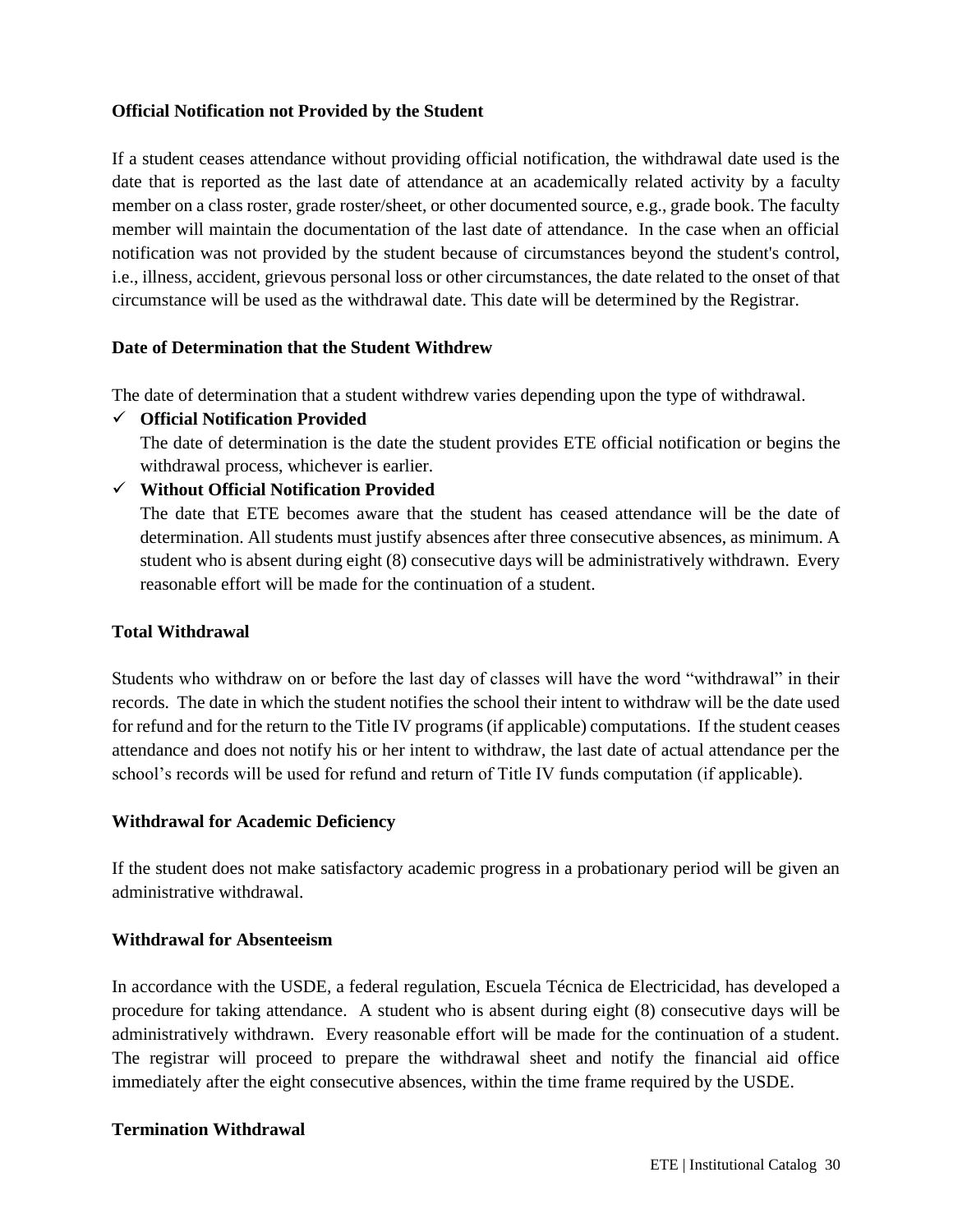Students who do not complete a program in the established timeframe of 150%, will lose the right to Financial Aid, if any, and will be terminated.

## **Withdrawal procedure**

- 1. The student will request the withdrawal form and be oriented at the registrar's office. Students may request withdrawal by telephone, or send a letter requesting the withdrawal. This can also be done by e-mail to: [eteponce@etepr.edu](mailto:eteponce@etepr.edu) if the student is from the Ponce Campus; to [etefajardo@etepr.edu](mailto:etefajardo@etepr.edu) if the student belongs to the Fajardo Branch; or to [eteriopi@etepr.edu](mailto:eteriopi@etepr.edu) if the student is from the San Juan Campus, stating the reasons for the withdrawal.
- 2. The withdrawal form is completed, and this constitutes the formal withdrawal
- 3. Before making an administrative withdrawal, students are called by phone and are oriented to continue in the program in which he or she was enrolled. If he or she cannot be contacted, after the eight (8) day he or she is given an administrative withdrawal. Copy of the withdrawal form with pertinent signatures will be sent to the student.

# **Evaluation and Grading System**

Students are evaluated by means of exams, projects, and tasks in the laboratory and/or homework. Students' attendance to the examinations is required. Any student who is unable to attend an examination for a valid reason and it is accepted by the instructor, will have a make up the test. The evaluation system of Escuela Technical de Electricidad is based on the standard grading system, as follows:

| <b>Rating</b>           | <b>Percentage</b> | <b>Grade</b> | <b>Honor Points</b> |
|-------------------------|-------------------|--------------|---------------------|
| <b>Excellent</b>        | $90 - 100\%$      | A            | 4.0                 |
| Good                    | $80 - 89%$        | В            | 3.0                 |
| Satisfactory            | $70 - 79%$        | C            | 2.0                 |
| <b>Deficient</b>        | $60 - 69\%$       |              | 1.0                 |
| Failure                 | $0 - 59\%$        | F            | 0.0                 |
| <b>Withdrawal</b>       |                   | W            |                     |
| <b>Inactive Student</b> |                   |              | No                  |

#### **Procedure to calculate Average**

To calculate the general average of every term and the general average accumulated (or accumulative) (GPA), uses the system of Honor's Points, system that is in use for the institutions that operate in hours - credits. To calculate the general average (GPA) the value of the note multiplies for the points that it represents, being the result Honor's Points, and then there being divided the whole of points of honor between the total number of credits (of the term or accumulated).

#### Example:

 $A = 4 X 4.00 = 16$  Honor Points  $B = 3 X 3.00 = 9$  Honor Points  $C = 2 X 2.00 = 4$  Honor Points  $D = 1 X 1.00 = 1$  Honor Points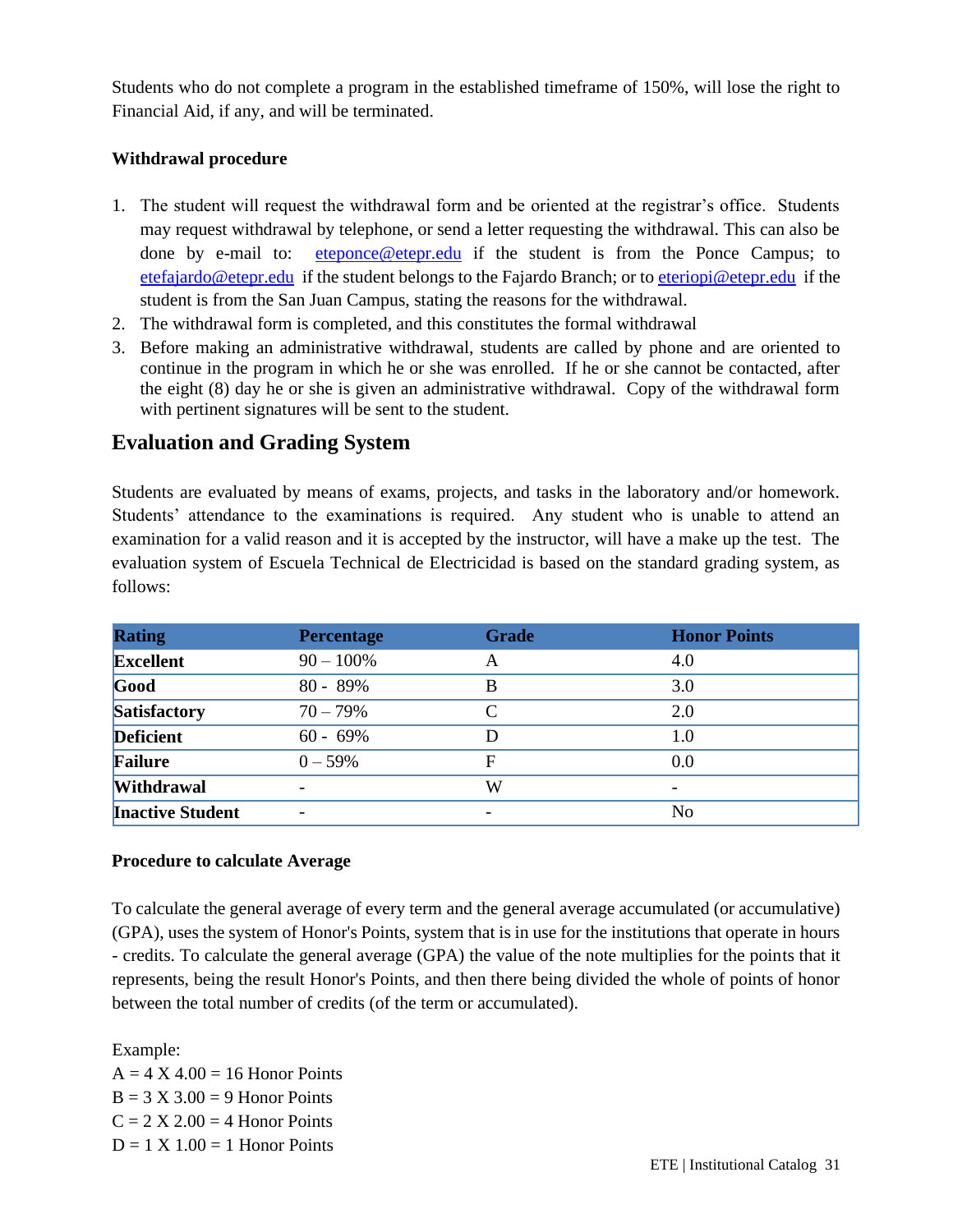Having finished each term of study, the total honor points, that represent the notes or grades of the unit multiplying the value of each grade by points, is divided by the total credits of the term and the result is the general percent of the term. Similarly, having completed a term, the total numbers of honor points are accumulated, and they are divided by the total of intended credits and the result is the general cumulative percentage, better known as the GPA.

## **Satisfactory Academic Progress Policy**

## **Purpose**

Used to monitor, assess, and record student progress, consistent with the institution's assessment system, Document 18 - Satisfactory Academic Progress Policy, as well as consistent with Federal Title IV programs.

## **Policy**

Students must comply with the Satisfactory Academic Progress, as established by the Institution for each term to be able to participate in Financial Aid, graduation, and performance requirements for knowledge retention to be effective. For this reason, satisfactory academic progress is discussed in orientation to new groups. The overall goal into ensure that students have the ability to successfully complete their programs of study.

## **Procedure**

The Electrical Technician, and Refrigeration and Air Conditioning programs are divided into 3 terms of 12 credits each. The Design and Installation of Photovoltaic Systems program is divided into 2 terms of 12 credits each. Students are encouraged to maintain a satisfactory academic average at the end of each term of their respective programs. To facilitate the monitoring of this information, the Institution developed the academic portal. This portal allows students to have access to their grades and attendance at all times.

- $\checkmark$  Quantitative Progress is defined as the credit hours achieved divided by the credit hours attempted. For satisfactory academic progress, a student must have completed a minimum of 75% in each term.
- $\checkmark$  Qualitative Progress is defined as the student's cumulative grade point average which is reviewed at the end of each term to determine the progress. The minimum grade point average required by term is evaluated by the following table:

| <b>TERM</b>   | <b>MINIMUM</b> |
|---------------|----------------|
|               | <b>AVERAGE</b> |
| <b>First</b>  | 1.50           |
| <b>Second</b> | 1.75           |
| <b>Third</b>  | 2.00           |

Satisfactory Academic progress is defined as: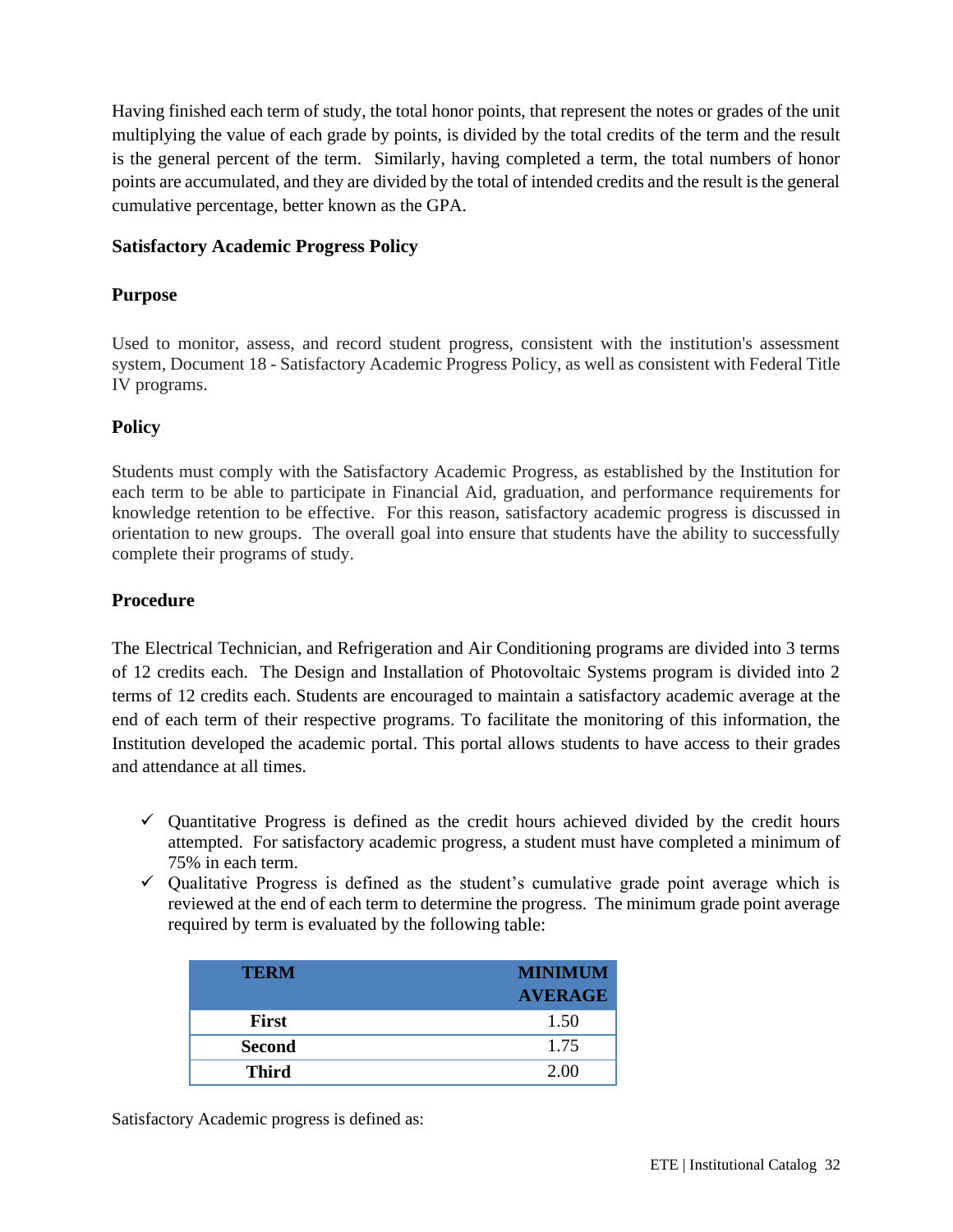- 1. Students must maintain regular attendance and met at 80% cumulative attendance by the end of the program of study to graduate.
- 2. At the end of the first trimester, students must have a minimum cumulative grade point average of 1.50.
- 3. At the end of the second trimester, students must have a minimum cumulative grade point average of 1.75.
- 4. At the end of the third trimester, students must have a minimum cumulative grade point average of 2.00.
- 5. Student must successfully complete at least 75% of the credits attempted in each term.

## **Warning Policy**

- $\checkmark$  If a student fails to maintain the required academic progress at the end of any term, the student will be placed on Academic Warning for the next term.
- $\checkmark$  To maintain eligibility for financial aid during the warning period, the student must attain the required GPA and the number of achieved credit hours.
- $\checkmark$  If the student fails to comply with the required GPA and/or number of achieved credit hours, eligibility for financial aid will be lost and the student may be dismissed from school.

#### **Appeals Procedure**

Any student not attaining the required GPA or achieved hours during the warning period will receive a written dismissal notice, sent by certified mail. The student may submit a written appeal of his/her dismissal within 5 calendar days of receipt of the dismissal notice. The appeal should be addressed to the Academic Director and must be accompanied by documentation of the mitigating circumstances that have prevented the student from attaining satisfactory academic progress and evidence that changes have occurred to allow the student to now meet standards of satisfactory academic progress.

The Appeals Committee is composed of the:

- ✓ Academic Director
- $\checkmark$  Administrative Director
- $\checkmark$  Financial Aid Director
- $\checkmark$  Registrar
- ✓ Instructor

The Appeals Committee will examine the appeals and if granted, an Academic Plan that clearly identifies a viable path for the student to successfully complete the program within the maximum timeframe allowed, must be provided. The student will be notified of the committee's written decision within 5 days of the Academic Director's receipt of the appeal. The decision of the committee is final and must be signed by the student and the members of the committee.

Students reinstated upon appeal are placed on a probationary status for the next term, during which time they must meet the terms and conditions set out in the committee's letter granting the appeal. At the end of term, and at the end of every term thereafter, the student's academic status will be reviewed. If the student does not progress, a withdrawal from the program will proceed.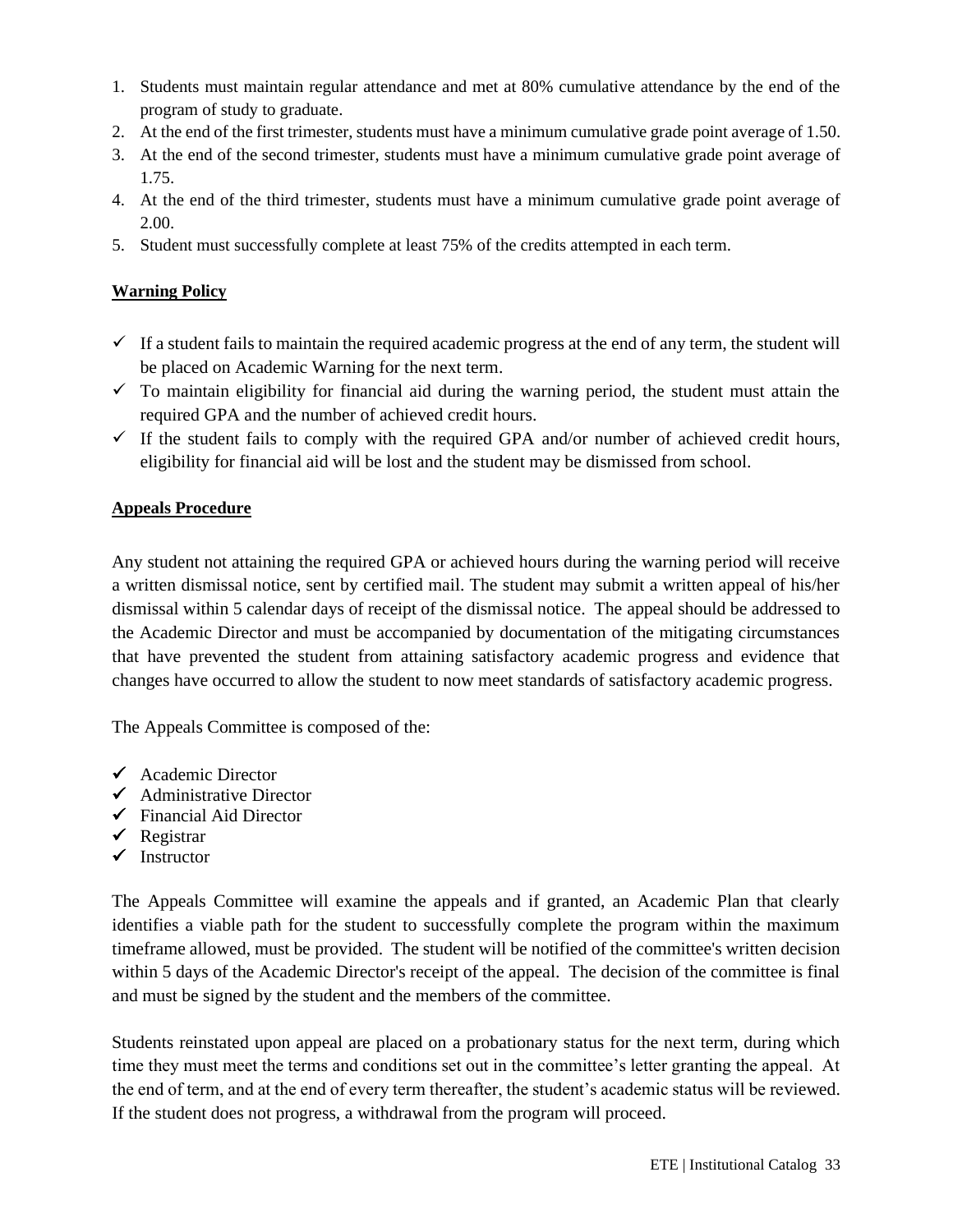#### **Maximum Time Frame to Complete the Program**

All program requirements must be completed within a maximum timeframe of:

 $\checkmark$  1.5 times the normal program length, as measured in attempted credit hours

## ✓ Students exceeding the maximum time frame are no longer eligible to receive financial aid. **Graduation Requirements**

To obtain the Certificate from Escuela Técnica de Electricidad, candidates to graduation must:

- 1. Obtain a minimum average of 2.00
- 2. Have a minimum of 80% of attendance
- 3. Pay the graduation fee
- 4. Have no outstanding debts with the School

# **Certificate**

Students who complete satisfactorily the program for which was enrolled will receive a Certificate in which the specific title of the technical program that was completed will appear.

# **Delivery of Certificate and Transcripts**

The certificate will not be delivered to the students until they have completed all the academic requirements and have satisfied all their financial obligations. Copies of the permanent academic record (transcript) with the credits approved up to any date may be issued upon request, if the student's account is current. If the student has completed the academic program but has an outstanding balance, no copies of transcripts or certifications will be issued until the outstanding balance is paid in full. Students must pay the appropriate fee for each copy.

# **Student Services**

# **Placement Service**

Escuela Técnica de Electricidad has a Placement Officer to help students and graduates to get placed in jobs related to their areas of study. This officer also notifies students about employment opportunities that come to our knowledge, and schedules appointments for job interviews with the different companies who call in search of prospect employees. The School also gives advice and help on how to prepare the resume to students ready for graduation and when they are referred to employment interviews.

# **Licensing Services**

Our placement officers aid the students with all their licensing procedures, guide them step by step in the process of completing their applications and the submission of their documents. These documents must be upload on an external website Didaxis, PCSHQ. There is a timeframe placed by the agency for this application. This service is given to our students and graduates free of charge. Also, we keep record of the student's that pass the exams, that help us to measure and improve the quality of our programs.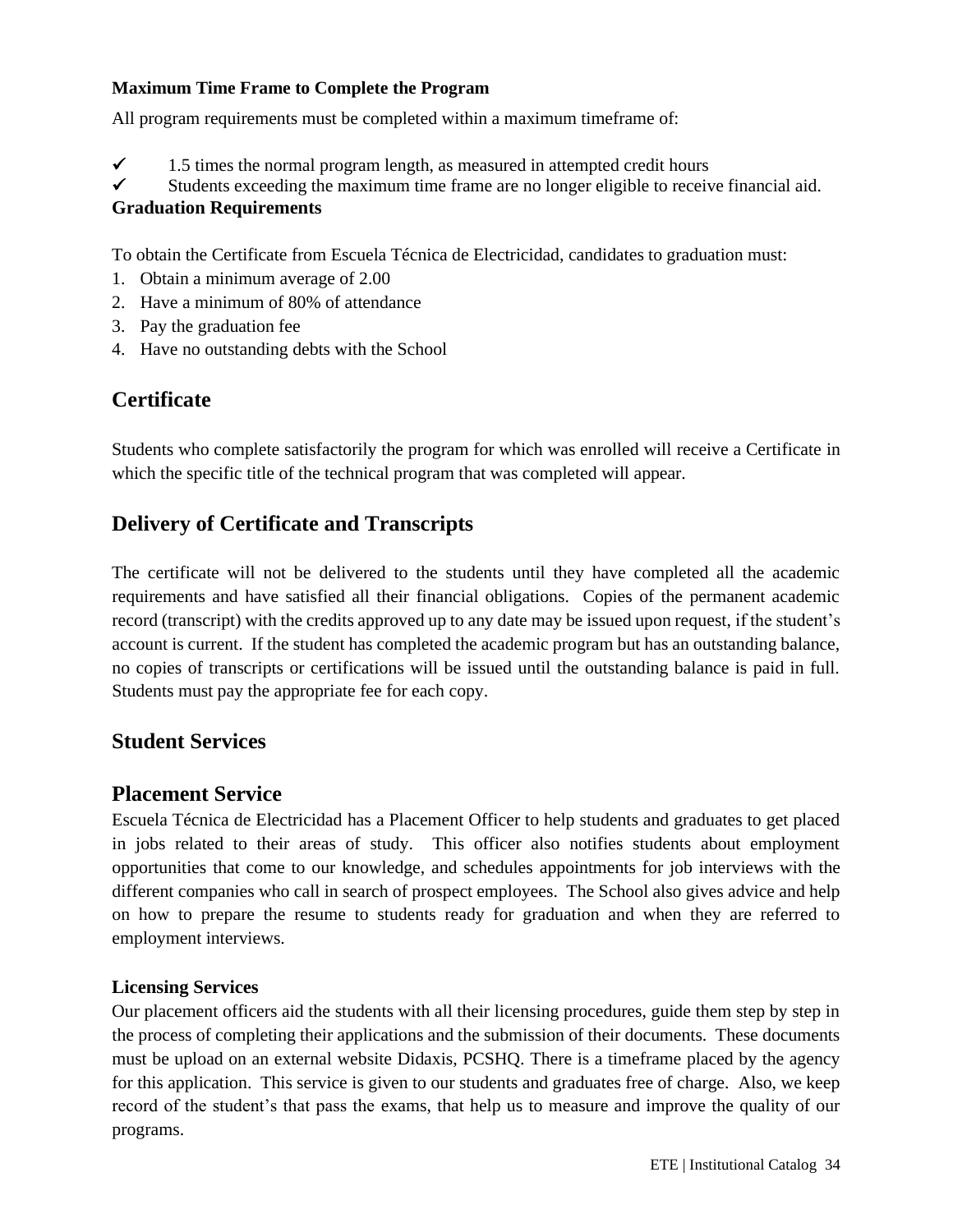The material provided in the programs enables students to take the following examinations:

#### **For Electrical Technician:**

Electrician Apprentice Examination Electrician Helper Examination Electrical Technician Examination

## **For Refrigeration Technician:**

EPA 608 Examination EPA 609 Examination Refrigeration Technician Examination

#### **Pre-employment Orientations**

Prior to graduation, our students receive guidance on how a resume is prepared, orientation on the process of interviews, before, during and after and dress codes are discussed. Orientation on small business and Self-employment.

#### **Fraternization between students**

Sporting events, competences workshop, visits to industry and commerce, site visits related to the program.

# **NOTE: Escuela Técnica de Electricidad** *does not* **guarantee employment to students and graduates, nor it commits to find employment to them.**

# **Finance**

ETE has established the following policies:

- 1. The tuition charge is made by the term, dividing the total cost of the program by the three terms of the program.
- 2. Admission fee or readmission fee non-refundable.
- 3. Payments are to be made in cash, checks or money orders payable to Escuela Técnica de Electricidad, ATM cards, ATH Mobile, VISA or MasterCard.
- 4. No interest charges are assessed on students' accounts.
- 5. All costs are as stated in the Enrollment Agreement. Enrollment Agreements are not sold to third parties.
- 6. Payment plans can be made, according to the student's need, for private students and/or for the portion not covered by the financial aid.
- 7. In case any student pays with a check for tuition, transcripts or for any other charges and the check is returned by the bank, the following procedure will apply:
	- a. The Business Office will notify the student and collection efforts will be made.
	- b. A collection agency may be used to collect the monies due to the School, or the amount of returned checks.
- 8. If the School issues a refund check to a student and the student loses it, the student will be responsible of reimbursing to the School the amount of the bank charge for the suspension of the payment for the lost check. The school will issue a new check to student, and it will be paid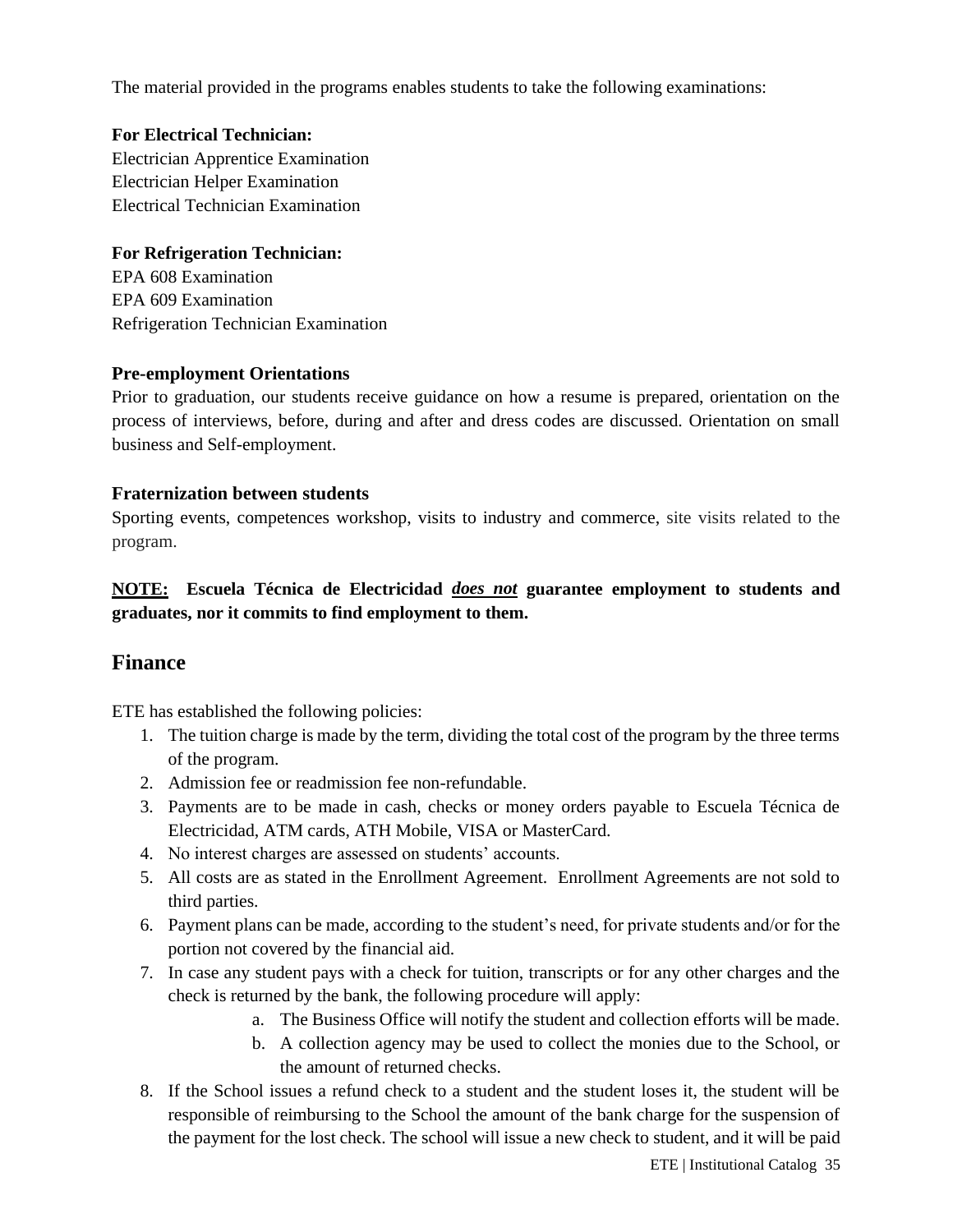to the student as soon as he/she pays the bank charge.

# **Clock-Credit Hour Policy**

## **Purpose:**

To facilitate the transfer of credit between institutions of higher education, we have defined our programs in terms of credit hours and have adopted a common classification system. These facilitate the evaluation of courses by other educational institutions and encourage articulation.

## **Policy:**

This policy procures to comply with federal requirements for clock-to-credit hour conversions for financial aid purposes, and ACCET requirements for academic purposes. The evaluation of homework or work outside of class will be identified as a grading criterion and weighted appropriately in the determination of the final grade for a course.

For academic purposes we use Carnegie clock-to- credit hour conversions:

**Lecture Hours:** Instructional hours consist of theory or new principles.

| Lecture Credit hours:    | Semester Credits – Must teach a minimum of 15 lecture |
|--------------------------|-------------------------------------------------------|
|                          | hours to award 1 semester credit hour                 |
|                          | (divide lecture hours by 15)                          |
| <b>Laboratory Hours:</b> |                                                       |

| <b>Laboratory Credit Hours:</b> | Semester Credits – Must teach a minimum of 30 |
|---------------------------------|-----------------------------------------------|
|                                 | laboratory hours to award 1 semester          |
|                                 | credit (divide laboratory hours by 30)        |

Our Programs are composed of technical courses divided into three semesters. Instructional hours consist of supervised student practice of a previously introduced theory/principle during which practical skills and knowledge are developed and reinforced*.*

#### **For purpose of Title IV Federal Financial Aid**

The method we use for converting clocks to credit hours is as follows: One semester credit hour is based on 30 hours of direct instruction with the professor.

# **Academic Calendar**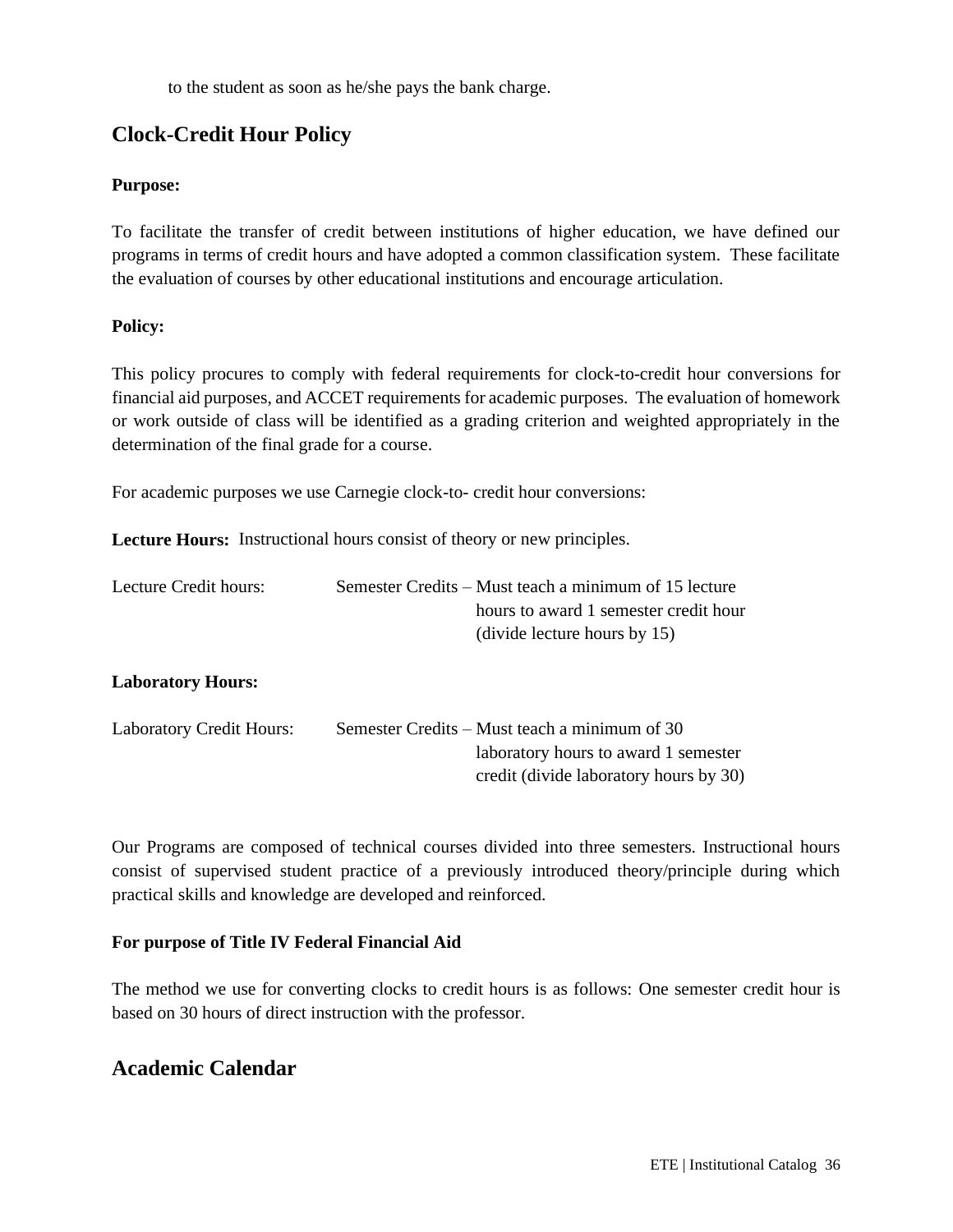At the beginning of the academic year, the academic calendar is prepared. It is prepared based on the academic calendar of the Department of Education of Puerto Rico. It will be taken into consideration when preparing the study time of each program. Our courses are year round. It is sent to the executive director for any changes. Upon being approved, the calendar will be delivered to the registrars.

# **Veterans Policy**

# **Admission**

The institution is authorized to enroll veterans and their beneficiary's students referred by federal and state agencies. Any student veteran and / or beneficiary must meet all admission requirements in addition to those related to their status as beneficiary of the appropriate agency in the federal or state and deliver them before the first day of school. In accordance with the Veterans Benefits and Transition Act of 2018, section 3679(e) of title 38 (Public Law 115-407), a student who is entitled to educational assistance under Chapter 31, Veterans Readiness and Employment, or Chapter 33, Post-9/11 GI Bill® benefits shall be permitted to attend or participate in the course of education during the period beginning on the date on which the individual provides to the educational institution a Certificate of Eligibility for entitlement to educational assistance under Chapter 31 or 33 (a "Certificate of Eligibility".

- The date on which payment from VA is made to the institution.
- 90 days after the date the institution certified tuition and fees following the receipt of the Certificate of Eligibility.

The Institution shall not impose any penalty, including the assessment of late fees, the denial of access to classes, libraries, or other institutional facilities, or require the student to borrow additional funds, in order to meet his or her financial obligations to the institution due to the delayed disbursement funding from VA under Chapter 31 or 33.

**GI Bill®** registered trademark of the Department of Veterans Affairs (VA)

# **Readmission**

After having spent the stipulated term suspension, the student may be readmitted to the program of study, without the right to receive your benefit. Once elapses first class, having accumulated a minimum GPA of 2.00, the student veteran will reinstall your benefit.

# **Validation of hours / credit for previous studies**

Each Certifying Officer must ensure that the student with previous studies submitted for consideration an official transcript from the institution and / or program source. The student must request credit validation following the procedures established by the institution. They ensure that, to validate hours / credits for previous studies, the cost and duration of the program shall be reduced proportionately.

# **Satisfactory Academic Progress**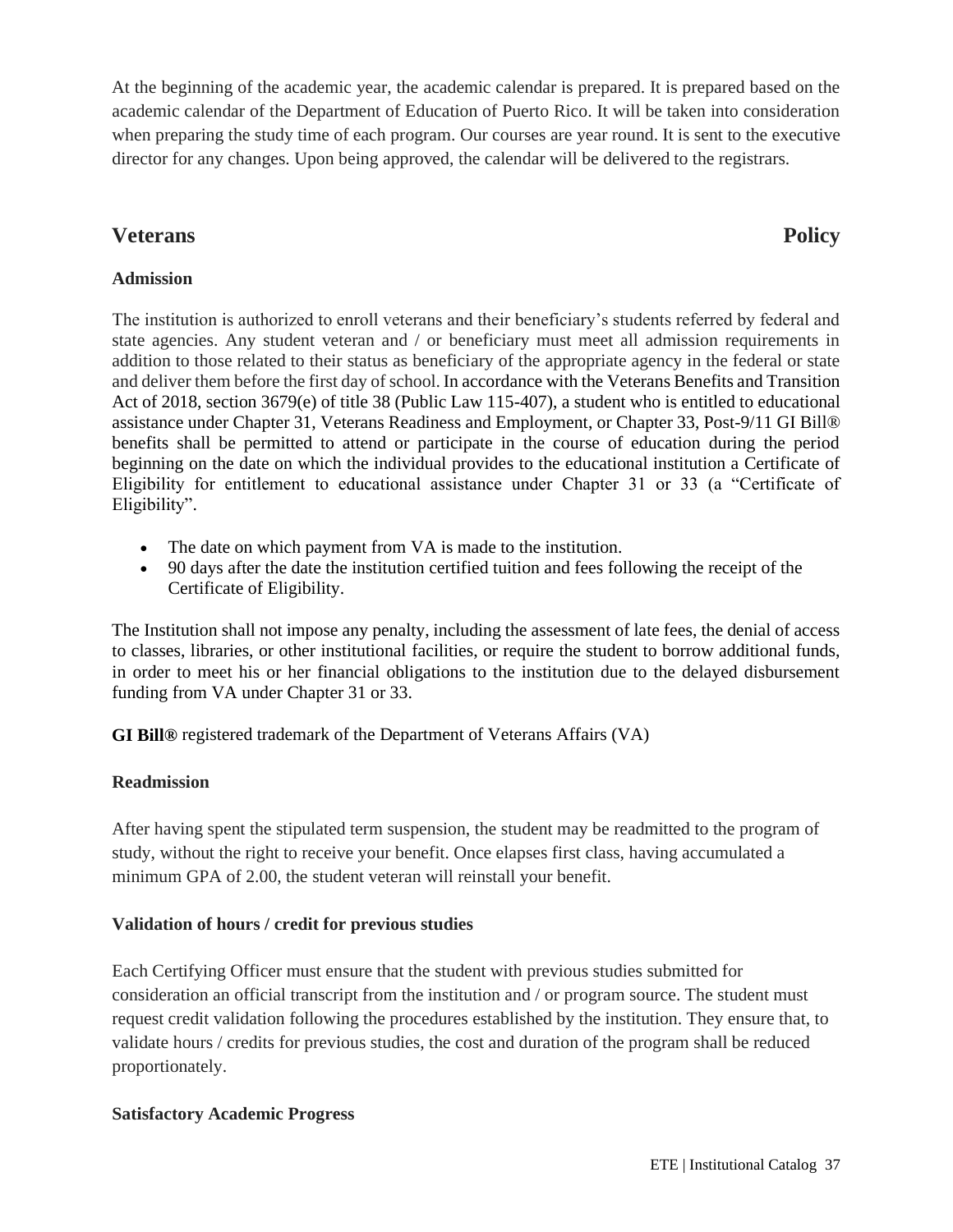The student receiving educational benefits from the Veterans Administration shall maintain all evaluation period minimum cumulative overall average (GPA) of 2.00 to be considered making satisfactory progress.

#### **Probationary Period / \*\* Unsatisfactory Progress (Academic Warning)**

Students who fail to accumulate a minimum grade point average (GPA) 2.00 at the end of the first grading period or term, be placed on probation for their benefit. In the case of being in a program consisting of only two (2) terms, will lose their benefit for the second term. In programs of three (3) terms or more, will be on probation if it is not his last term and maintain their advantage. Failure to achieve the minimum average (GPA) of 2.00 at the end of the term in which is in evidence, it shall suspend the benefit.

#### **Reinstalling the benefit**

After that the benefit has been suspended for unsatisfactory progress, and once after the next term of school, having accumulated at least 2.00, the student veteran reinstalls your benefit you. Once he returns from his first suspension, for failing to reach the minimum of 2.00 again, your benefit will be suspended for one year.

#### **Satisfactory Attendance**

The Veterans Administration will pay for the total program hours. Therefore, a student receiving educational benefits maintain satisfactory attendance. An evaluation of care at the end of each period. Only allow 10% of the total hour's absences for the period, term or session. In case of excused absences, they will not have to be replenished, more must be evidenced itself (according to the reasons stated in the institutional catalog or authorized excused absences). One veteran or beneficiary that exceeds 10% of absences in the first period, term or session will be suspended with immediate benefit. Consequently, accumulating 10% in any period, term or session not being replaced, the benefit will be suspended. All absences will be replaced as soon as the student returns to the classroom.

#### Authorized **Absence** (LOA)

Educational benefit is suspended while the veteran student is absent with permission. The benefit will again be reinstated once the student returns to school.

# **Complaints Procedure**

This institution is recognized by the Accrediting Council for Continuing Education & Training (ACCET) and the Junta de Instituciones Post-Secundarias (JIP) as meeting and maintaining certain standards of quality. It is the mutual goal of ACCET, JIP and the institution to ensure that educational training programs of quality are provided. When problems arise, students should make every attempt to find a fair and reasonable solution through the institution's internal complaint procedure, which is required of ACCET and JIP accredited institutions and frequently requires the submission of a written complaint. Refer to the institution's written complaint procedure which is published in the institution's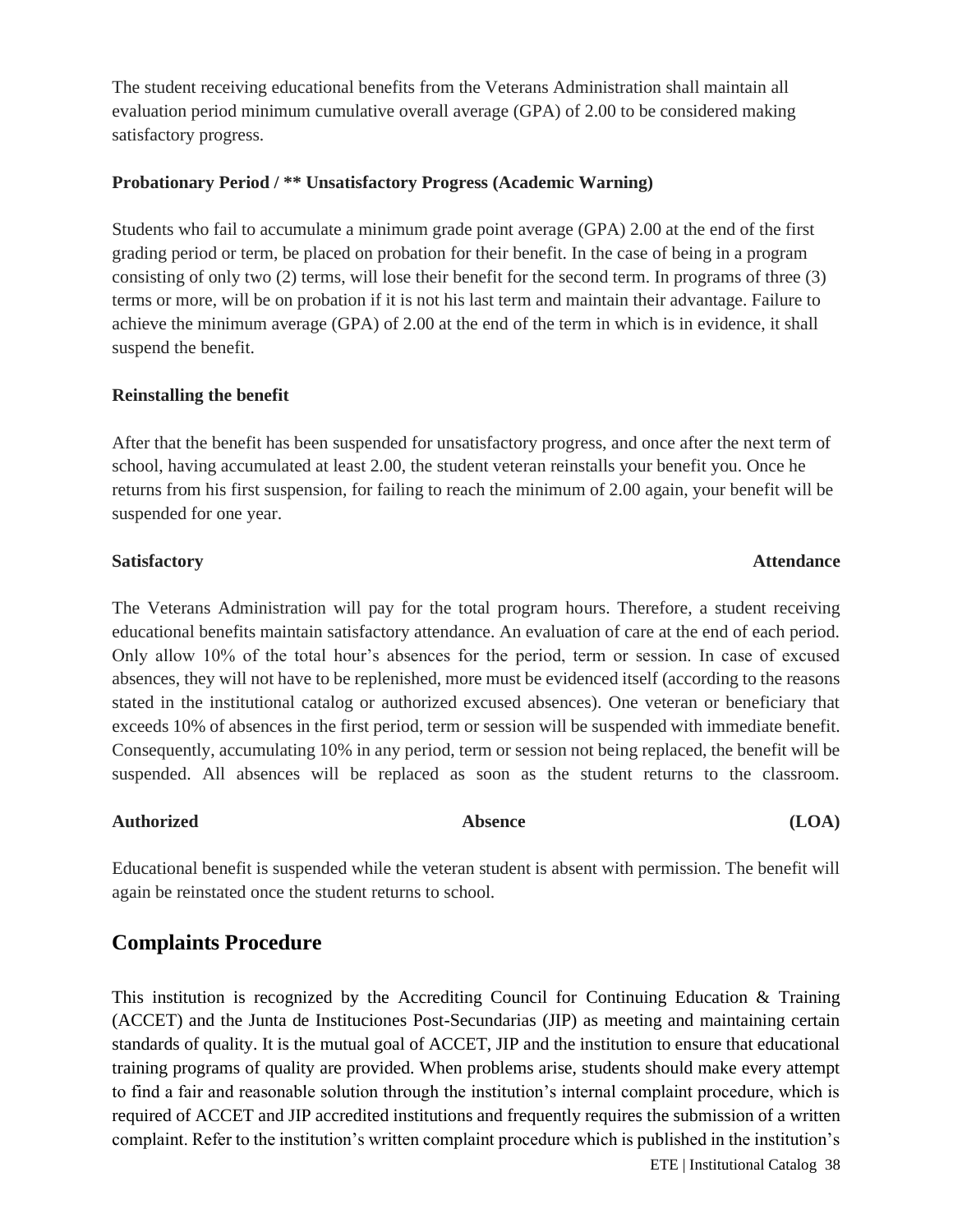catalog or otherwise available from the institution, upon request.

Note that ACCET will process complaints which involve ACCET standards and policies and, therefore, are within the scope of the accrediting agency. JIP will process complaints that do not apply to disputes of a labor nature, between teaching and administrative personnel, parents, students and faculty for absences such as academic evaluation, disagreement due to grades, disputes between institutions, financial assistance to students or conflicts over contractual aspects.

If a student has exercised the institution's formal student complaint procedure, and the problem(s) have not been resolved, the student has the right and is encouraged to take the following steps:

1. Complaints should be submitted in writing and mailed or emailed to the ACCET office. Complaints received by phone will be documented, but the complainant will be requested to submit the complaint in writing.

2. The letter of complaint must contain the following:

- a) Name and location of the ACCET institution;
- b) A detailed description of the alleged problem(s);

c) The approximate date(s) that the problem(s) occurred;

d) The names and titles/positions of all individual(s) involved in the problem(s), including faculty, staff, and/or other students;

e) What was previously done to resolve the complaint, along with evidence demonstrating that the institution's complaint procedure was followed prior to contacting ACCET;

f) The name, email address, telephone number, and mailing address of the complainant. If the complainant specifically requests that anonymity be maintained, ACCET will not reveal his or her name to the institution involved; and

g) The status of the complainant with the institution (e.g. current student, former student, etc.).

3. In addition to the letter of complaint, copies of any relevant supporting documentation should be forwarded to ACCET (e.g. student's enrollment agreement, syllabus or course outline, correspondence between the student and the institution).

#### **COMPLAINTS MUST BE ADDRESSED TO:**

# **ACCET CHAIR, COMPLAINT REVIEW COMMITTEE 1722 N Street, NW Washington, DC 20036 Telephone: (202) 955-1113 Fax: (202) 955-1118 or (202) 955-5306 Email: complaints@accet.org Website: [www.accet.org](http://www.accet.org/)**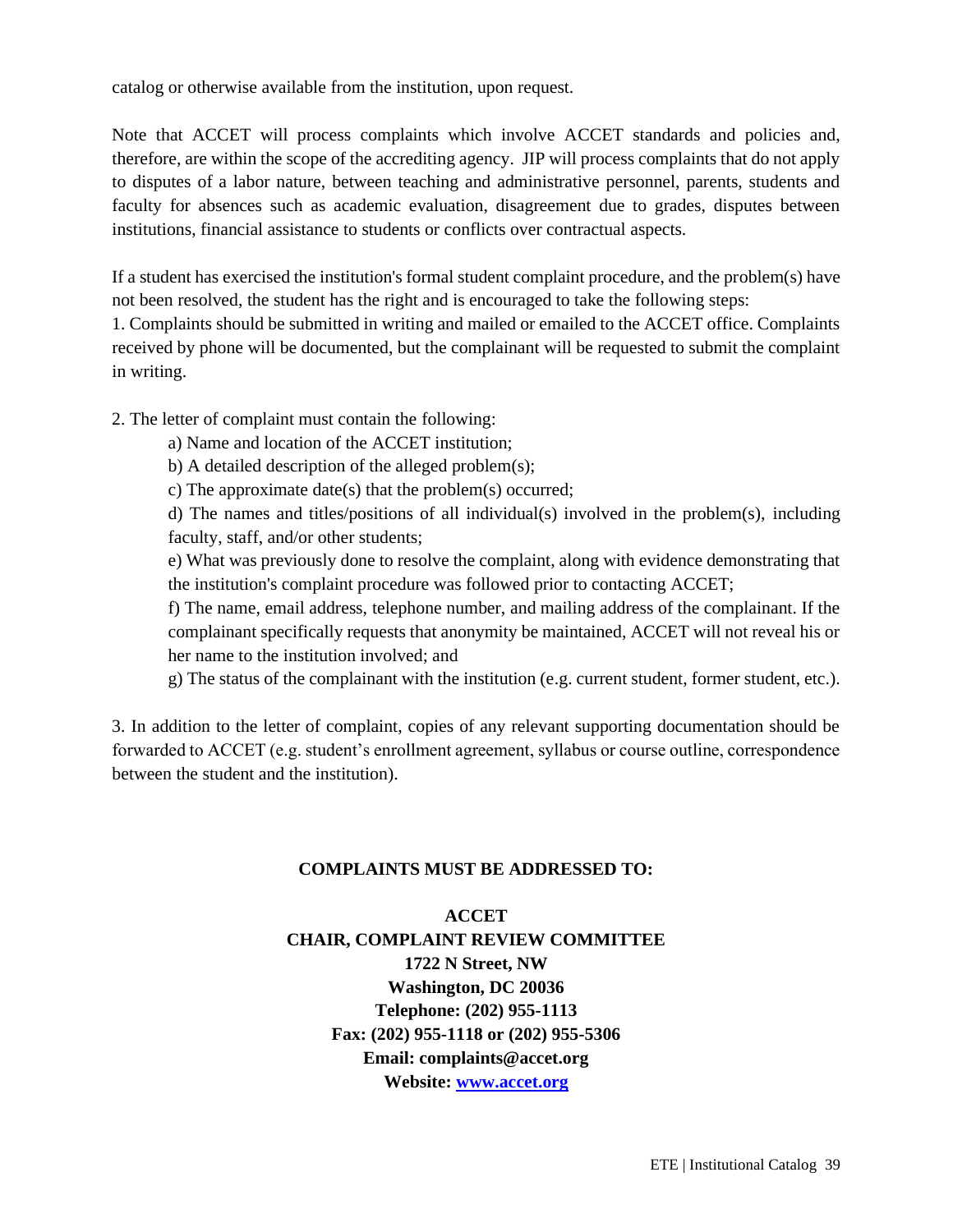If a student has exercised the institution's formal student complaint procedure, and the problem(s) have not been resolved, the student has the right and is encouraged to take the following steps:

- 1. Complaints should be submitted in writing and mailed to JIP.
- 2. The letter of complaint must contain the following:

a) Name and location of the JIP institution, it must be presented in writing in original and a copy signed by the complainant or complainant under oath before a public notary.

b) A detailed description of the alleged problem(s);

c) The approximate date(s) that the problem(s) occurred;

d) The names and titles/positions of all individual(s) involved in the problem(s), including faculty, staff, and/or other students;

e) What was previously done to resolve the complaint, along with evidence demonstrating that the institution's complaint procedure was followed prior to contacting JIP;

f) The name, email address, telephone number, and mailing address of the complainant. If the complainant specifically requests that anonymity be maintained, JIP will not reveal his or her name to the institution involved; and

g) The status of the complainant with the institution (e.g. current student, former student, etc.).

## **COMPLAINTS MUST BE ADDRESSED TO:**

Junta de Instituciones Postsecundarias P.O. Box 902371 San Juan, P.R. 00902-3271

# **Academic Programs**

# **Electrical Technician**

Our Program consists of, 1080 contact hours / 50 academic credit/ 36 credit for financial aid purposes Semester Credit, 16 weeks per term and the duration of the program is approximately 49 weeks.

# **General Objective:**

After completing the program, the student will have the knowledge, both in theory and practice, with the technical and practical skills that enable him or her to:

- 1. Successfully perform installation and maintenance of the electrical equipment that may exist in residential and commercial areas.
- 2. Be eligible work in the field of electricity.
- 3. Be able to understand the basic components and different aspects of renewable energy.

#### **Level of the Occupation**

The occupation of electrical technician is recognized as a specialized technical level in the field of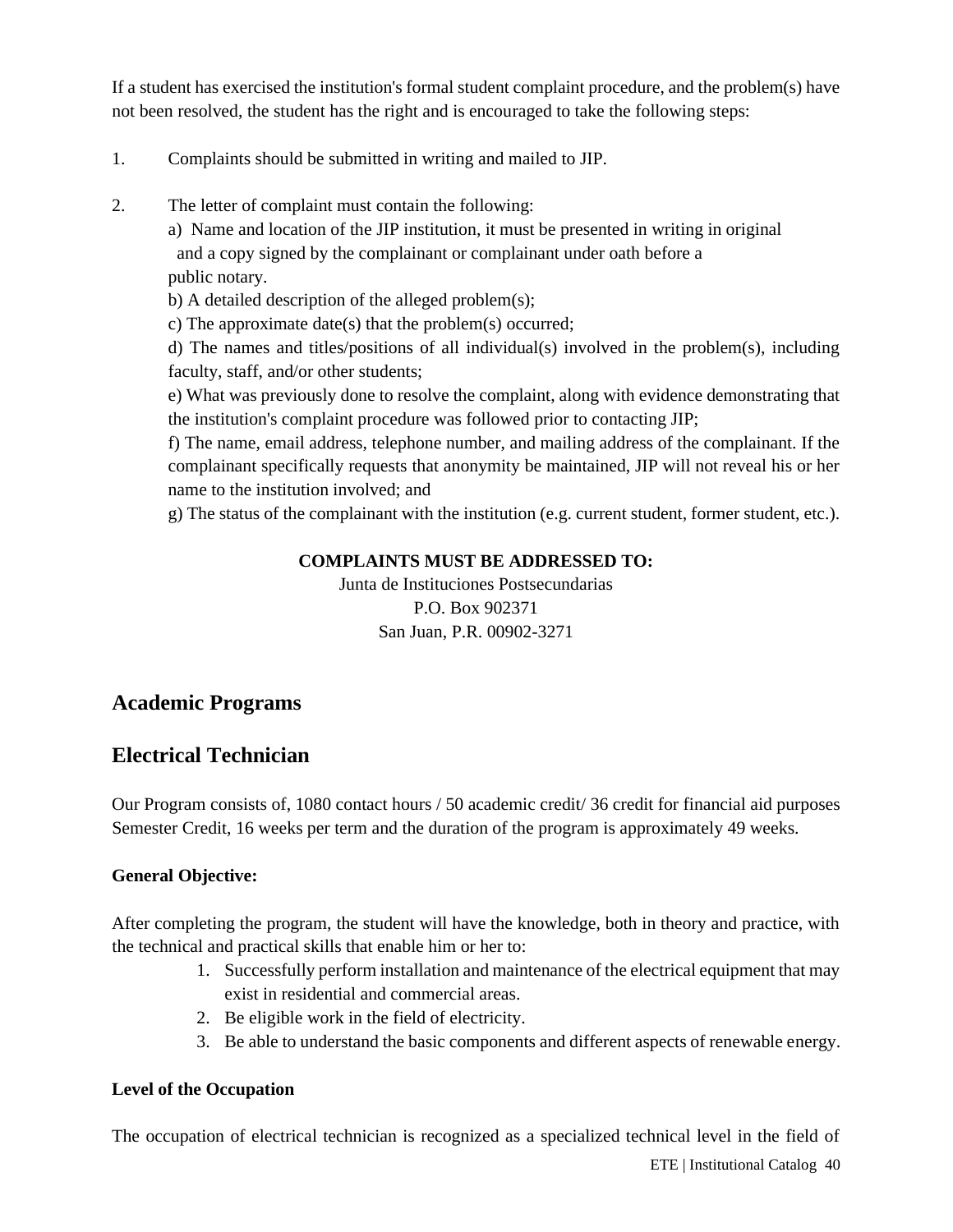electricity, and includes residential, commercial and industrial areas, both the theory and practical aspects. This program is oriented to obtain a certificate and prepares the student to work as a technician in the field of electricity.

## **Fees**

- 1. Admission fee or Readmission fee:
	- Fifty dollars (\$50.00), Ten dollars (\$10.00) non-refundable
- 2. Graduation fee (To cover the cost of preparing the Certificate): Thirty dollars (\$30.00), to be paid when requesting graduation.
- 3. Tuition charge:

 Ten thousand, eight hundred seventy (\$10,870.00), which will be charged to the students' accounts in three portions, for each of the three terms of the program.

Escuela Técnica de Electricidad has established the following policies regarding finance:

1. The tuition charge is made by the term, dividing the total cost of the program by the three terms of the program.

2. Payments are to be made in cash, checks or money orders payable to Escuela Técnica de Electricidad, ATM cards, VISA or MasterCard.

3. No interest charges are assessed on students' accounts.

4. Payment plans can be made, according to the student's need, for private students and/or for the portion not covered by the financial aid.

# **Equipment, Materials and Books**

Escuela Técnica de Electricidad provides a hands-on education with fully equipped workshops. Students are encouraged and recommended by instructors to acquire the basic tools needed for the practical tasks throughout the program of study. Additionally, the Institution provides students (free of charge) with the corresponding textbook used as a reference guide in class and for out of class assignments.

# **Graduation Requirements**

GPA not less than 2.00-point average, must complete 80% of the program and satisfy the financial obligations with the School. Conditional to the approval of the Academic Director and Registrar, each case will be evaluated individually.

# **Description of the Units of the Electrical Technician Program**

# **TE-110: Introduction to the Electricity Prerequisite: None**

This course is to alert students about the norms of behavior for the program and at the institution, as well as the laws that rule the expert electrical technician trade in P. R. It also provides theory information about electricity and applied mathematics and physics necessary for the practice of the trade.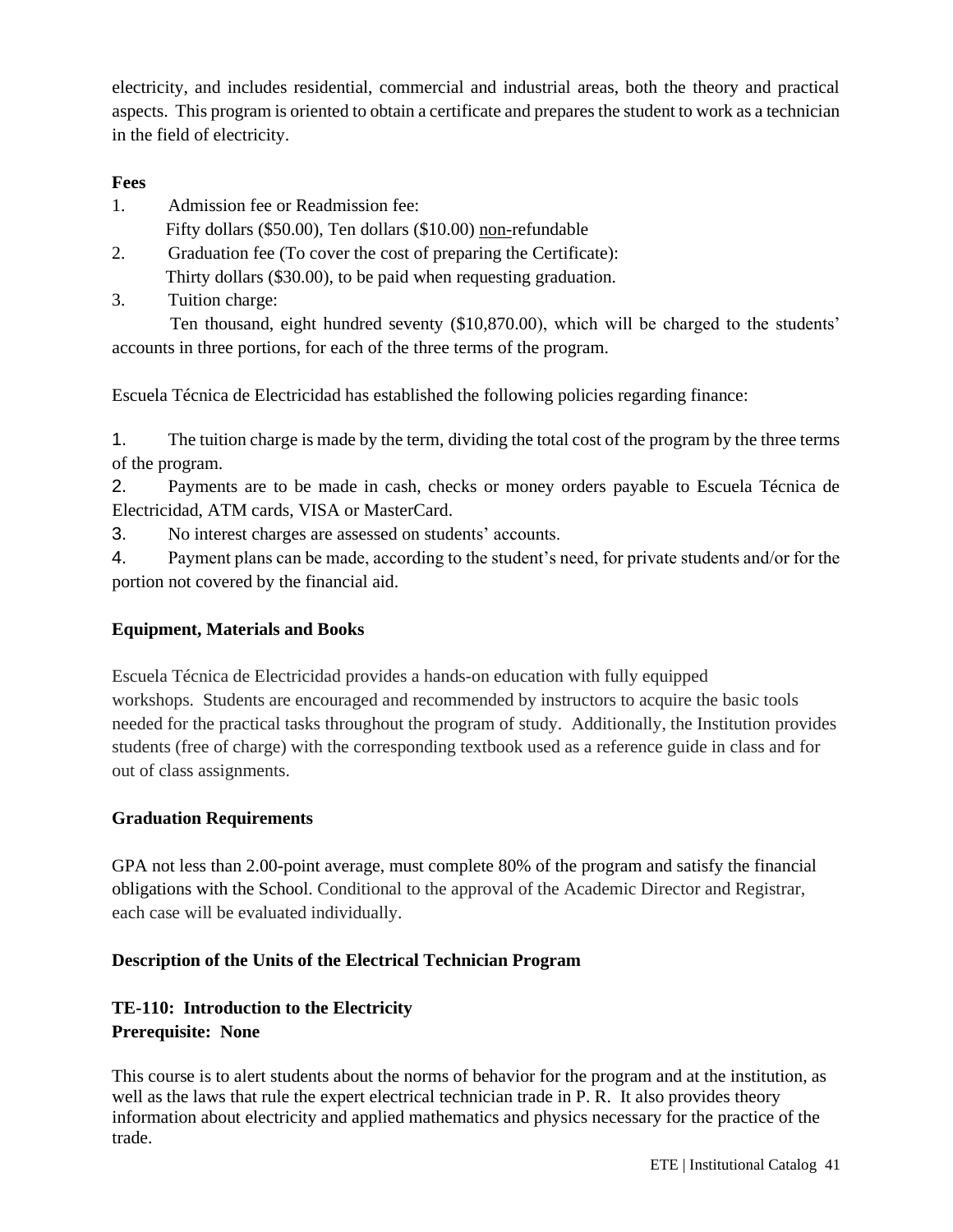# **TE-120: The Electrical Circuit Prerequisite: none**

This course provides students the opportunity to make their first electrical circuits, using the theory learned about the laws of Ohm, Watt and Kirchhoff.

# **TE-130: The Alternate Current Prerequisite: none**

This course provides the students with knowledge on alternate current, the differences from direct current, its use and application.

# **TE-140: The Electrical Conduit Prerequisite: none**

This course provides the knowledge about the different types of conduits that exist and their uses, some examples are; metallic pipes, flexible, hermetic to liquid conduits, and wire moldings.

# **TE-150: The Electrical Conductor and Devices**

## **Prerequisite: none**

The course provides theory and practice on conductors and insulators; the connections of the electrical conductors. They will learn about the isolation of electrical conductors and different types of cables. In addition, they will know and connect the different types of electrical devices most used in practice.

# **TE-210: Branch Circuit Prerequisite: none**

The course offers the student the practical knowledge to install circuits, wire ramifications and the regulations of existing resources in Puerto Rico and the NEC regarding the location of receptacles and plugs.

# **TE-220: Services Entrances and Distribution Panels Prerequisite: none**

The course offers the student the opportunity to know panels and electrical connections, the installation of these and the regulations that exist in Puerto Rico and with the NEC.

# **TE-230: Alternate System of Electrical and Photovoltaic Energy Prerequisite: none**

The course offers the student the opportunity to know the different ways of producing electricity, such as the electric generator, the solar systems and the different NEC regulations.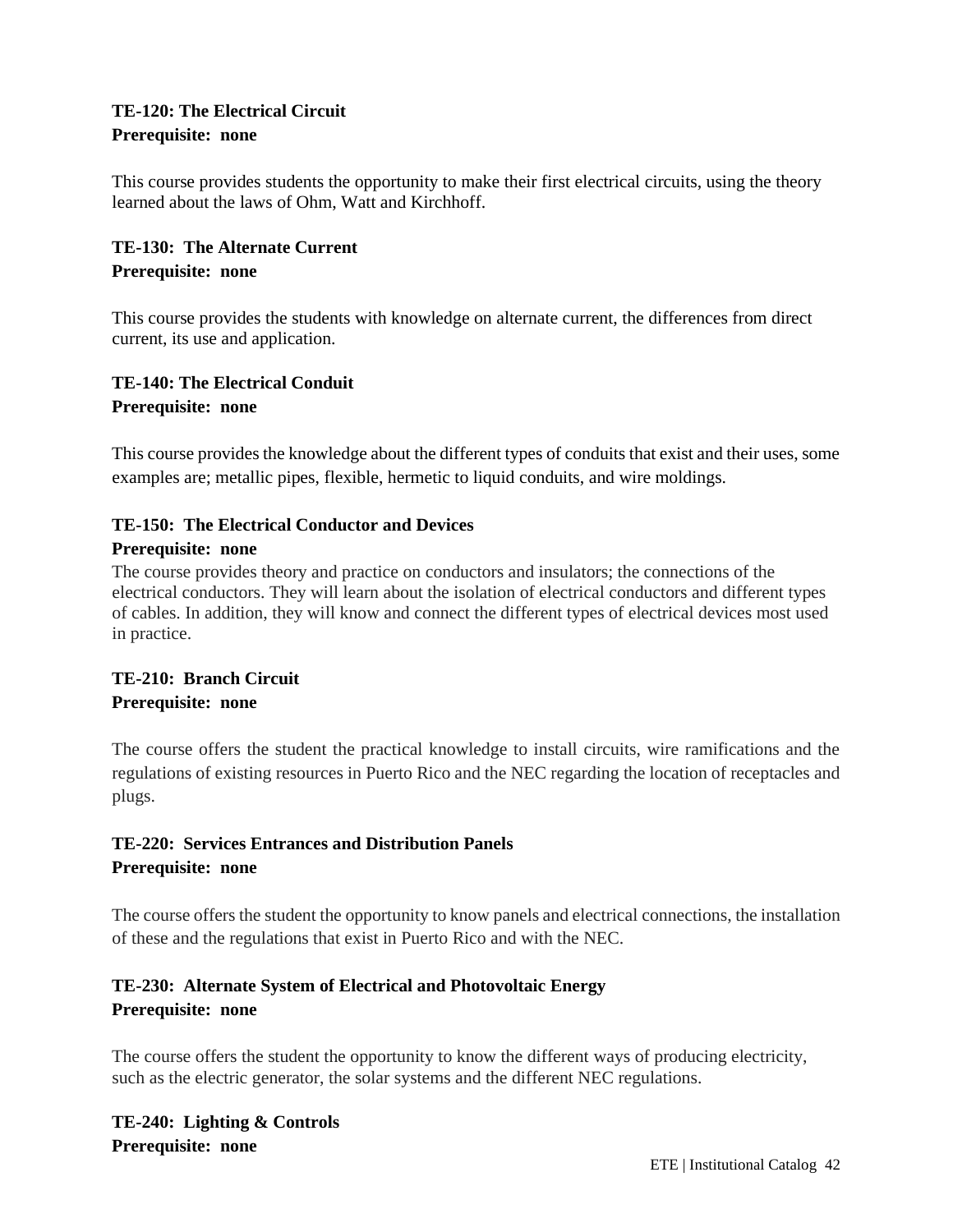The course offers the student the opportunity to know the history, the components and the operation of the light bulbs. It also promotes the practice of correctly connecting the different luminaires with their respective controls and how to perform the lighting calculations and their applications.

# **TE-310: Installation and Control of Generators and Motors Prerequisite: none**

The course discusses the history, composition, operation and the different combinations of motors and generators of alternating and direct current. It also provides a way to detect and correct faults and the regulations that apply to these facilities according to the NEC. In addition, prepares the student for the installation of controls and their functions in the theoretical and practical aspects.

## **TE-320: Programable Logic Control (Plc) Prerequisite: none**

The course provides the student with the theory and practice in the facilities, the logical controls, their operation and the programming of the PLC and other controls for electric and digital motors.

# **TE-330: Distribution Transformer Prerequisite: none**

The course will provide the student with practical knowledge about the operation of the transformers and their applications, the different types of substations and the necessary devices in the facilities. In addition, it prepares the student in the theory and practice of the different combinations of three-phase transformers, how they are constructed and how they work. They will also learn about the regulations of the Electric Power Authority of Puerto Rico and the regulations of the NEC.

# **TE-340: Drawing Reading and Autocad Prerequisite: none**

The course provides the student the opportunity to learn about computerized electrical diagrams in accordance with NEC regulations. They will learn the basic use of the computer, Windows, Power Point and the AutoCAD program.

# **TE-350: Electric Backup Generators Prerequisite: none**

This course will provide the knowledge and practice necessary for students have the necessary tools of initial level in the area of the operation and maintenance of electric backup generators and electrical connections.

# **TE-360: Journeyman & Master Electrician Examination Review Prerequisite: none**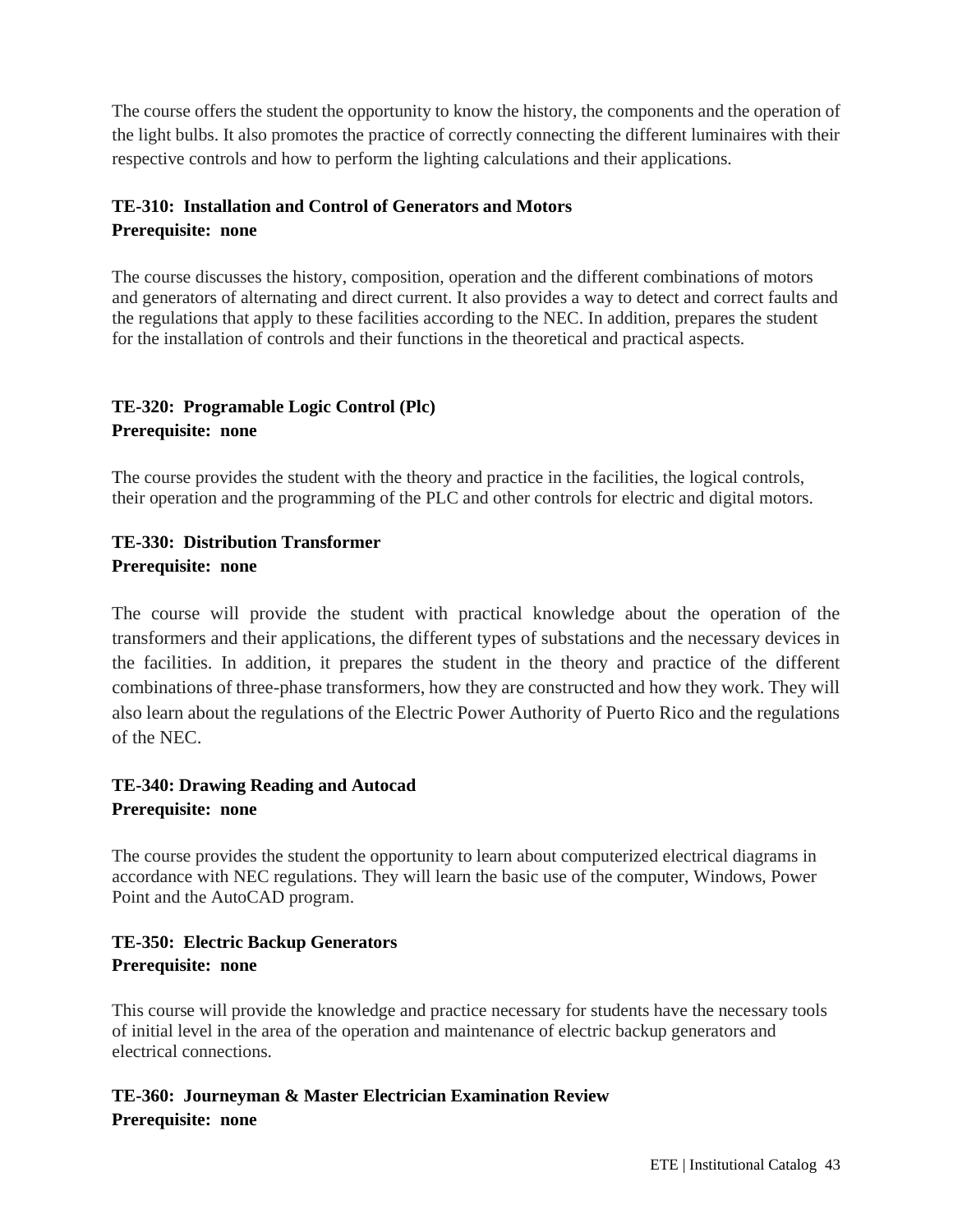The course offers the student the opportunity to review all the material offered in the classroom for applicants for the exams of assistant and expert electrician.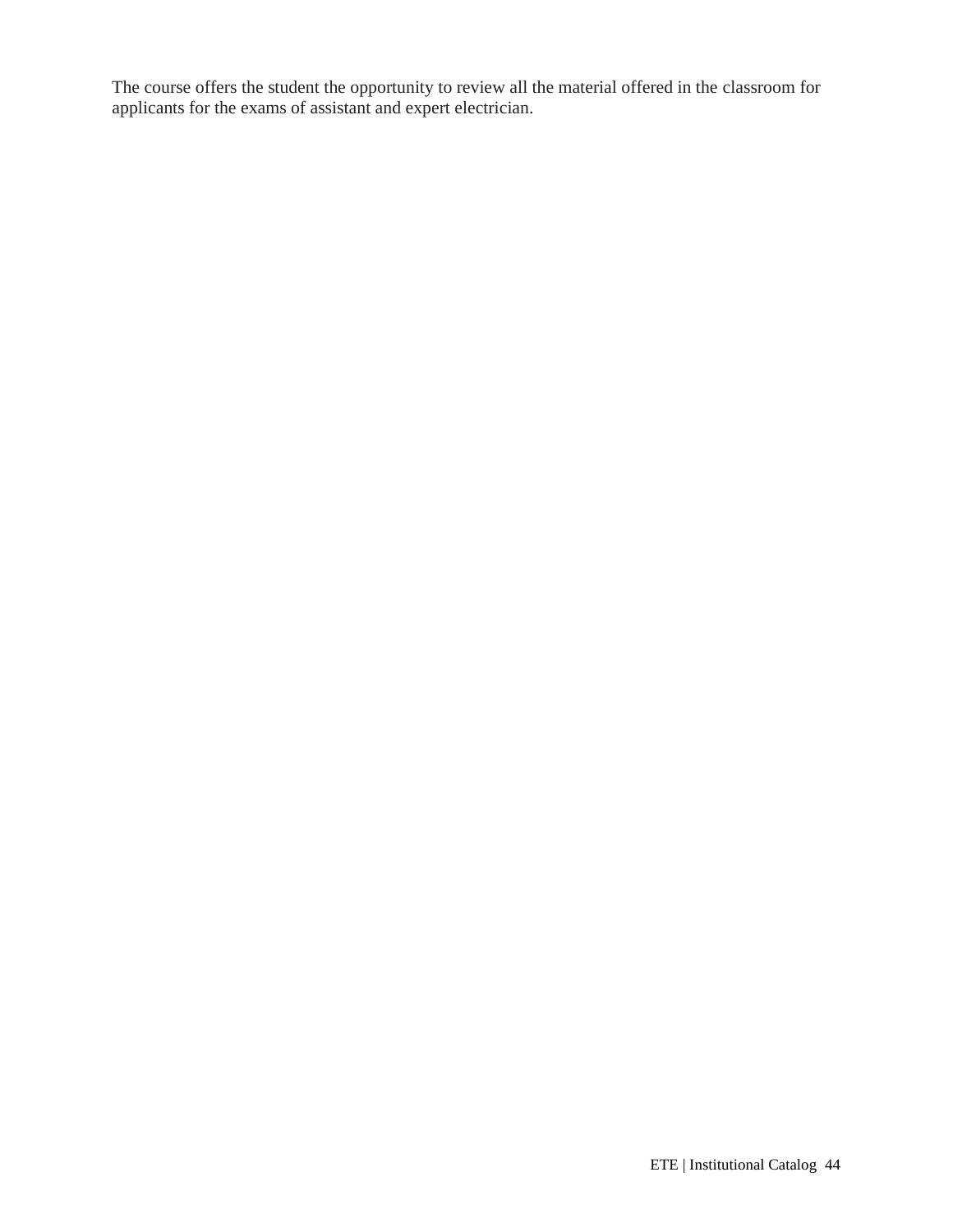

#### **ESCUELA TECNICA DE ELECTRICIDAD**

Ponce \* San Juan \* Fajardo  $(787)$  843-3588 \*  $(787)$  750-1020 \*  $(787)$  801-5555 www.etepr.edu

# SUBJECT HOUR BREAKDOWN

School: Escuela Técnica de Electricidad

Date: Julio-18

| <b>COURSE TITLE / NUMBER</b> |                                                                       | <b>LECTURE</b><br><b>LABORATORY</b><br><b>HOURS</b><br><b>HOURS</b> |        |       | TOTAL<br><b>HOURS</b> |              | <b>Hours of Works</b><br>Outside of Class/ |                  |
|------------------------------|-----------------------------------------------------------------------|---------------------------------------------------------------------|--------|-------|-----------------------|--------------|--------------------------------------------|------------------|
|                              |                                                                       | ${\bf Check}$                                                       | Credit | Clock | <b>Credit</b>         | <b>Clock</b> | <b>Credit</b>                              | <b>Homeworks</b> |
| TE-110                       | Introducción a la Electricidad                                        | 45                                                                  | 3.0    | 15    | 0.5                   | 60.          | 3.5                                        | 15               |
| TE-120                       | El Circuito Eléctrico                                                 | 45.                                                                 | 3.0    | 45    | $1.5\,$               | 90.          | 4.5                                        | 22.5             |
|                              | TE-130 La Corriente Alterna                                           | 60                                                                  | 4.0    | 30    | 1.0                   | 90           | 5.0                                        | 22.5             |
|                              | TE-140 El Conducto Eléctrico                                          | 15                                                                  | 1.0    | 45    | 1.5                   | 60.          | 2.5                                        | 15               |
| TE-150                       | El Conductor y Dispositivos<br>Eléctricos                             | 15                                                                  | 1.0    | 45    | $1.5\,$               | 60           | 2.5                                        | 15               |
|                              | Finaliza Primer Término                                               | 180                                                                 | 12.0   | 180   | 6.0                   | 360          | 18.0                                       | 90               |
| TE-210                       | Circuitos Ramales                                                     | 30                                                                  | 2.0    | 90    | 3.0                   | 120          | 5.0                                        | 30               |
| TE-220                       | Entrada de Servicio y Paneles<br>de Distribución                      | 30                                                                  | 2.0    | 60    | 2.0                   | 90.          | 4.0                                        | 22.5             |
| TE-230                       | Sistemas Alternos de Energía<br>Eléctrica y Fotovoltaica              | 30                                                                  | 2.0    | 30    | 1.0                   | 60           | 3.0                                        | 15               |
| TE-240                       | Iluminación y Controles                                               | 30                                                                  | 2.0    | 60    | 2.0                   | 90           | 4.0                                        | 22.5             |
|                              | Finaliza Segundo Término                                              | 120                                                                 | 8.0    | 240   | 8.0                   | 360          | 16.0                                       | 90               |
| TE-310                       | Instalación y Control de<br>Generadores y Motores                     | 30                                                                  | 2.0    | 60    | 2.0                   | 90.          | 4.0                                        | 22.5             |
| TE-320                       | Controlador Lógico<br>Programable                                     | 15                                                                  | 1.0    | 45    | 1.5                   | 60.          | 2.5                                        | 15               |
| TE-330                       | Transformadores Eléctricos                                            | 30                                                                  | 2.0    | 60    | 2.0                   | 90           | 4.0                                        | 22.5             |
| TE-340                       | Lectura de Planos y AutoCAD                                           | 15                                                                  | 1.0    | 15    | 0.5                   | 30           | $1.5\,$                                    | 7.5              |
| TE-350                       | Generadores Eléctricos de<br>Resguardo                                | 15                                                                  | 1.0    | 15    | 0.5                   | 30           | 1.5                                        | 7.5              |
| TE-360                       | Repaso para los exámenes de lic.<br>de Ayudante y Perito Electricista | 15                                                                  | 1.0    | 45    | $1.5\,$               | 60.          | 2.5                                        | 15               |
|                              | Finaliza Tercer Término                                               | 120                                                                 | 8.0    | 240   | 8.0                   | 360          | 16.0                                       | 90               |
|                              | <b>TOTALS</b>                                                         | 420                                                                 | 28     | 660   | 22                    | 1080         | 50                                         | 270              |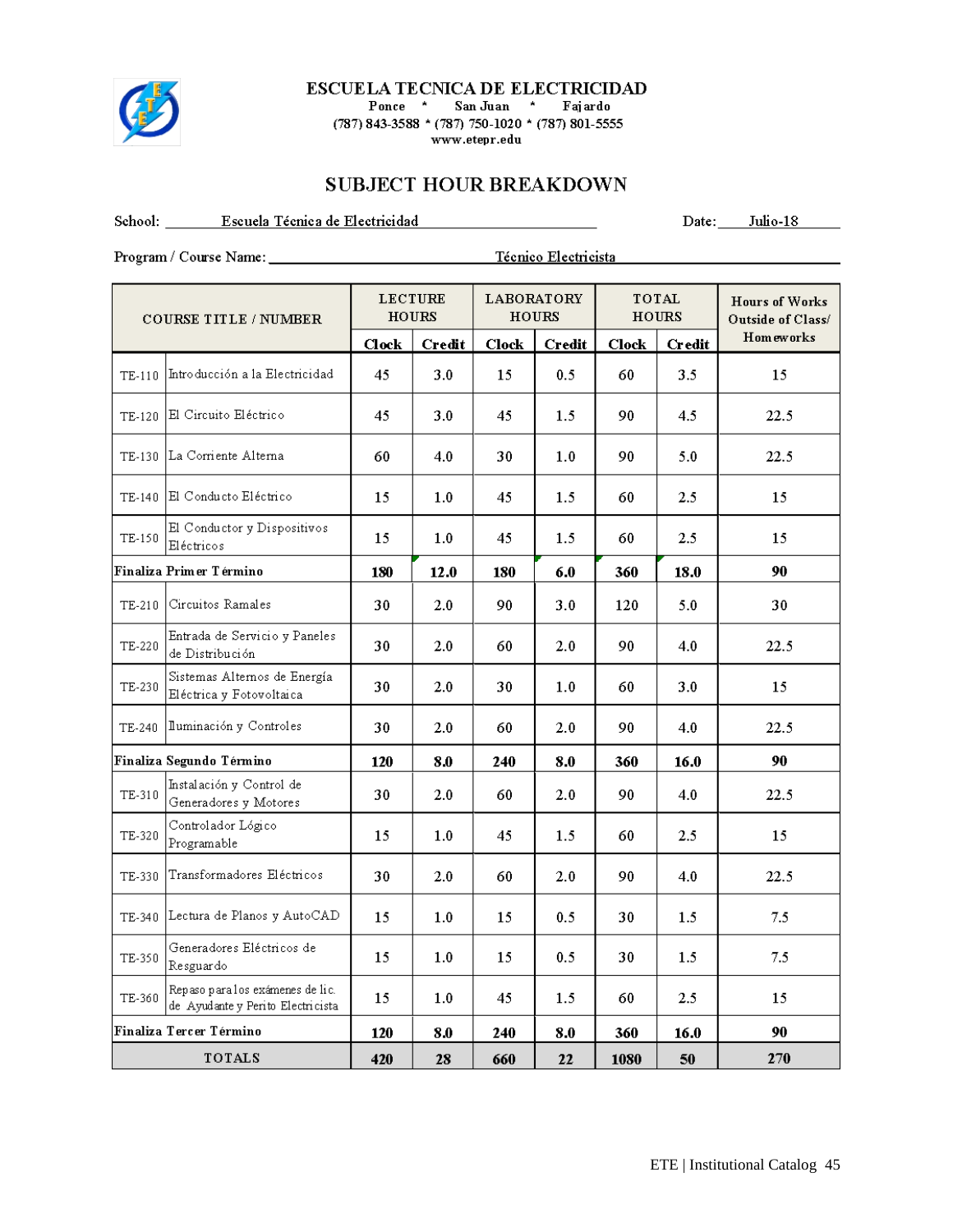# **Refrigeration and Air Conditioning**

Our Program consists of, 1080 contact hours / 54 academic credit/ 36 credit for financial aid purposes Semester Credit, 16 weeks per term and the duration of the program is approximately 49 weeks.

## **General Objective**

The general objective is to prepare the student to be able to read and interpret schematically blue prints, diagnostic diagrams and to repair refrigeration or air conditioning units in domestic, industrial and commercial areas. This program prepares the student in a competitive occupation, with the necessary knowledge and skills to be able to work as a technician in the field of refrigeration and air conditioning.

## **Level of the Occupation**

The purpose of the program is to prepare the student both in the theory and practical aspects as an occupational technician. The program is oriented towards obtaining a Certificate in Refrigeration and Air conditioning Technician and prepares the student to work as a technician in the field of refrigeration and air conditioning.

#### **Fees**

- 1. Admission fee or Readmission fee:
	- Fifty dollars (\$50.00), Ten dollars (\$10.00) non-refundable
- 2. Graduation fee (To cover the cost of preparing the Certificate): Thirty dollars (\$30.00), to be paid when requesting graduation.
- 3. Tuition charge:

 Ten thousand, eight hundred seventy (\$10,870.00), which will be charged to the students' accounts in three portions, for each of the three terms of the program.

Escuela Técnica de Electricidad has established the following policies regarding finance:

1. The tuition charge is made by the term, dividing the total cost of the program by the three terms of the program.

2. Payments are to be made in cash, checks or money orders payable to Escuela Técnica de Electricidad, ATM cards, VISA or MasterCard.

3. No interest charges are assessed on students' accounts.

4. Payment plans can be made, according to the student's need, for private students and/or for the portion not covered by the financial aid.

# **Equipment, Materials and Books**

Escuela Técnica de Electricidad provides a hands-on education with fully equipped workshops. Students are encouraged and recommended by instructors to acquire the basic tools needed for the practical tasks throughout the program of study. Additionally, the Institution provides students (free of charge) with the corresponding textbook used as a reference guide in class and for out of class assignments.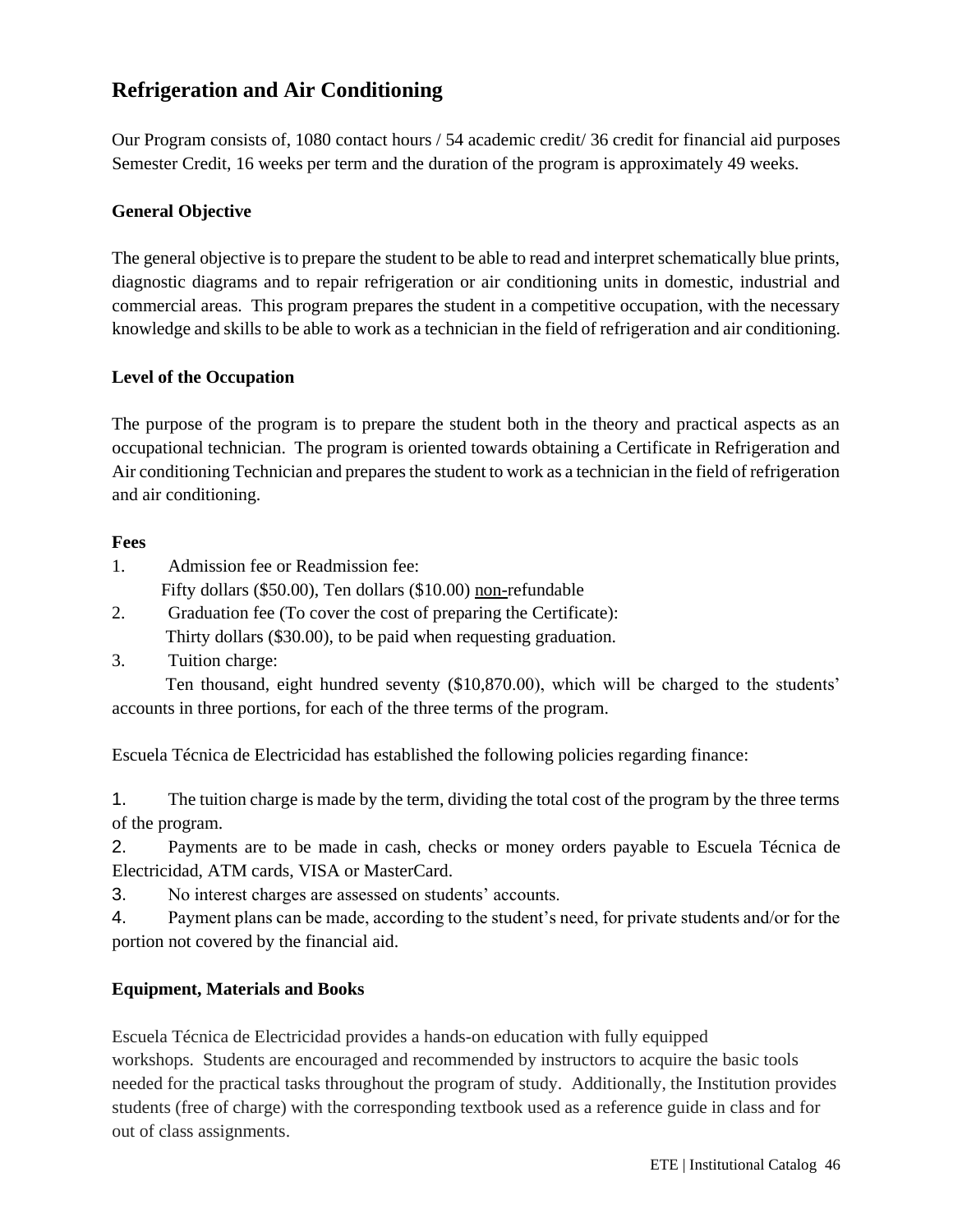#### **Graduation Requirements**

GPA not less than 2.00-point average, must complete 80% of the program and satisfy the financial obligations with the School. Conditional to the approval of the Academic Director and Registrar, each case will be evaluated individually.

Complete all work outside of class (homework) required in each program.

#### **Description of the Units of the Refrigeration and Air Conditioning Program**

#### **REF-110: Fundamental and History of Refrigeration Prerequisite: None**

The course the fundamentals of Refrigeration, including the history, Physical Law of heat displacement and heat molecular theory. Emphasis is given to the laws to be followed on the refrigeration technician trade, and which entities enforce these laws and regulations.

# **REF-120: Basic Fundamental of Soldering Prerequisite: None**

The course describes the basic fundamentals of welding, safety rules and leads the student to perform welding exercises with oxyacetylene equipment.

# **REF-130: Refrigeration Electrical Applications Prerequisite: None**

The course presents the different theoretical principles and laws of electricity that apply to Refrigeration.

# **REF-140: Fundamental of Physic in Refrigeration Prerequisite: None**

The course analyzes the basic principles of physics in refrigeration, emphasizing temperatures and critical pressures of evaporators and condensers. the physical changes that occur in the refrigeration systems are studied.

# **REF-210: Refrigeration Cycle and Physical Changes Prerequisite: None**

The course describes the basic systems of refrigeration and covers the aspects of classification and identification of them by means of pressures, temperature and refrigerant loads.

# **REF-220: Domestic Refrigeration Prerequisite: None**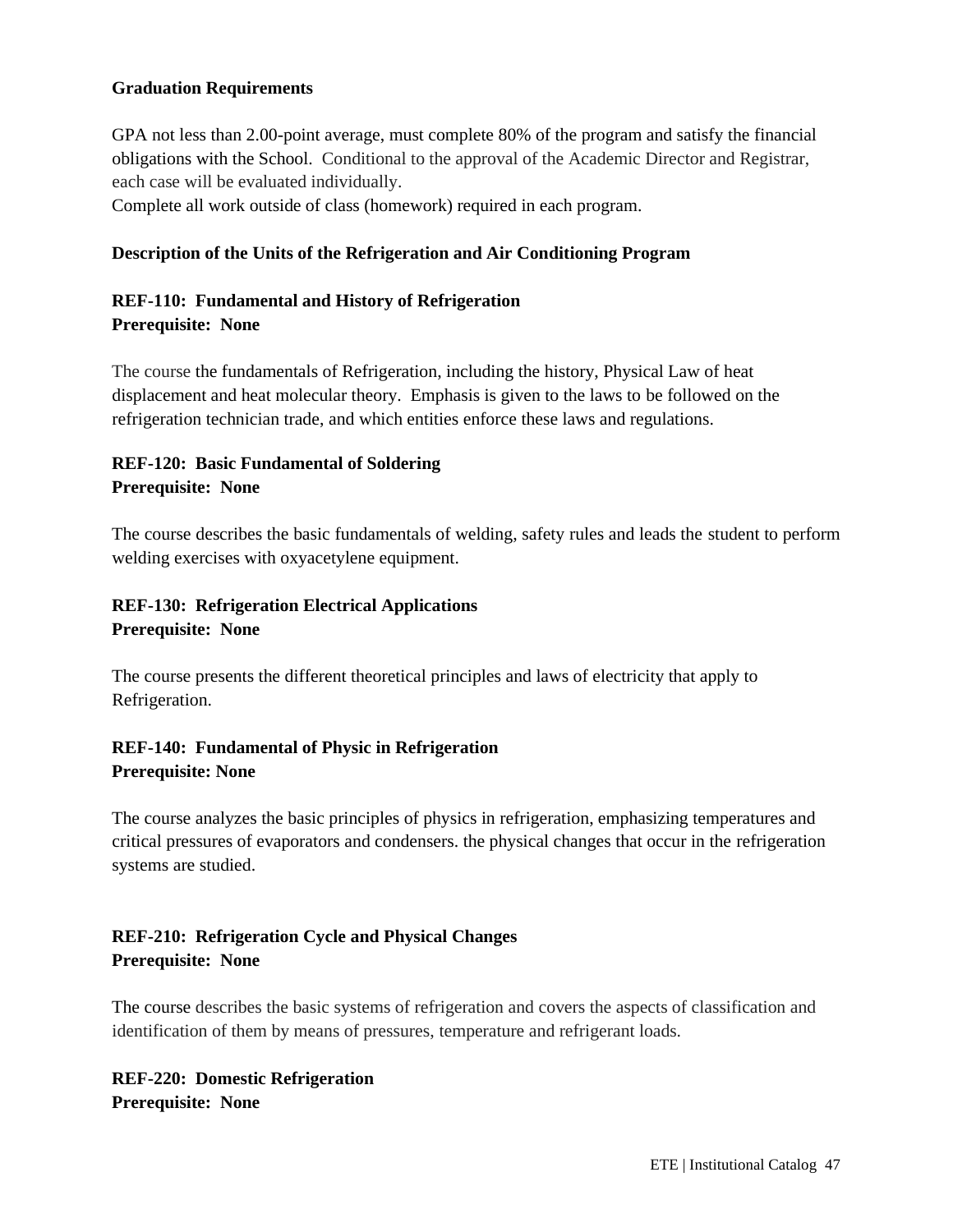The course provides knowledge of the basic fundamentals of domestic refrigeration, its diagrams, diagnostics and repairs.

# **REF-230: Commercial Refrigeration Prerequisite: None**

The course provides the student with knowledge about the basic fundamentals of commercial refrigeration, diagram, repair and installation calculation.

# **REF-240: Fundamental of Air Conditioning Prerequisite: None**

The course covers all aspects of the different domestic, commercial and industrial air conditioning systems and apply the knowledge to the practices in the workshops.

# **REF-310: Domestic and Inverter Air Conditioning Prerequisite: None**

The course It deals with the basic fundamentals, diagnosis and repair of residential and commercial air conditioning faults. It also includes calculation in BTU for its installation.

# **REF-320: Commercial and Industrial Air Conditioning Prerequisite: None**

The course provides the students the basic knowledge of industrial air conditioning, in cooling towers, safety systems and water quality, processes and treatments.

# **REF-330: Automotive Air Conditioning Prerequisite: None**

The course provides the basic fundamentals of air conditioning in the car are known and faults in the system are diagnosed and repaired. It also includes the review of the Refrigeration Technical Exam of Puerto Rico.

# **REF-340: Programmable Logic Controls (PLC) Prerequisite: None**

The course provides the students to acquire the basic knowledge of electricity by emphasizing programmable logic controls (PLC) and the application of this technology.

# **REF-350: Drawings Reading and Autocad Prerequisite: None**

ETE | Institutional Catalog 48 The course offers the student knowledge about the reading of computerized drawings and in application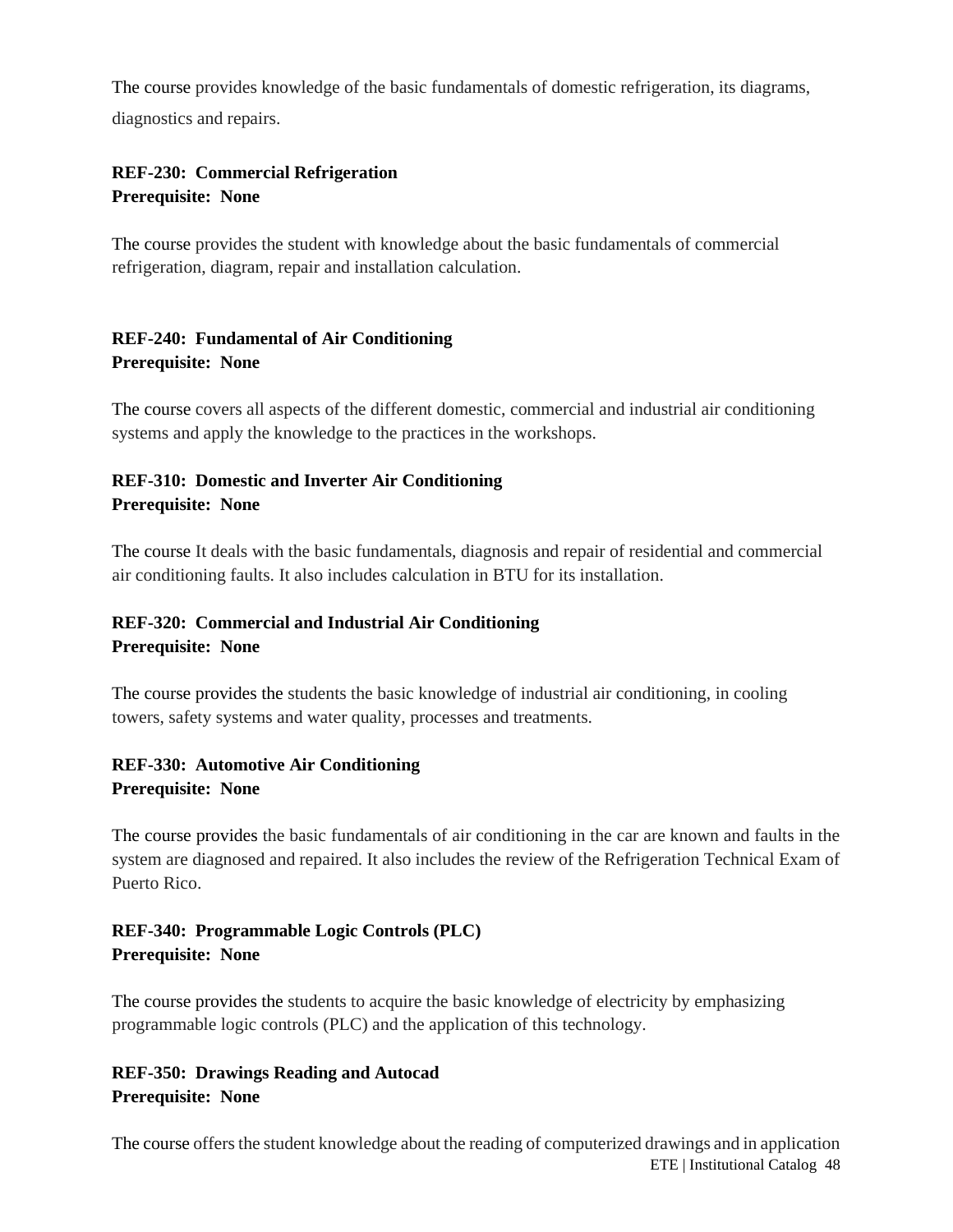to refrigeration.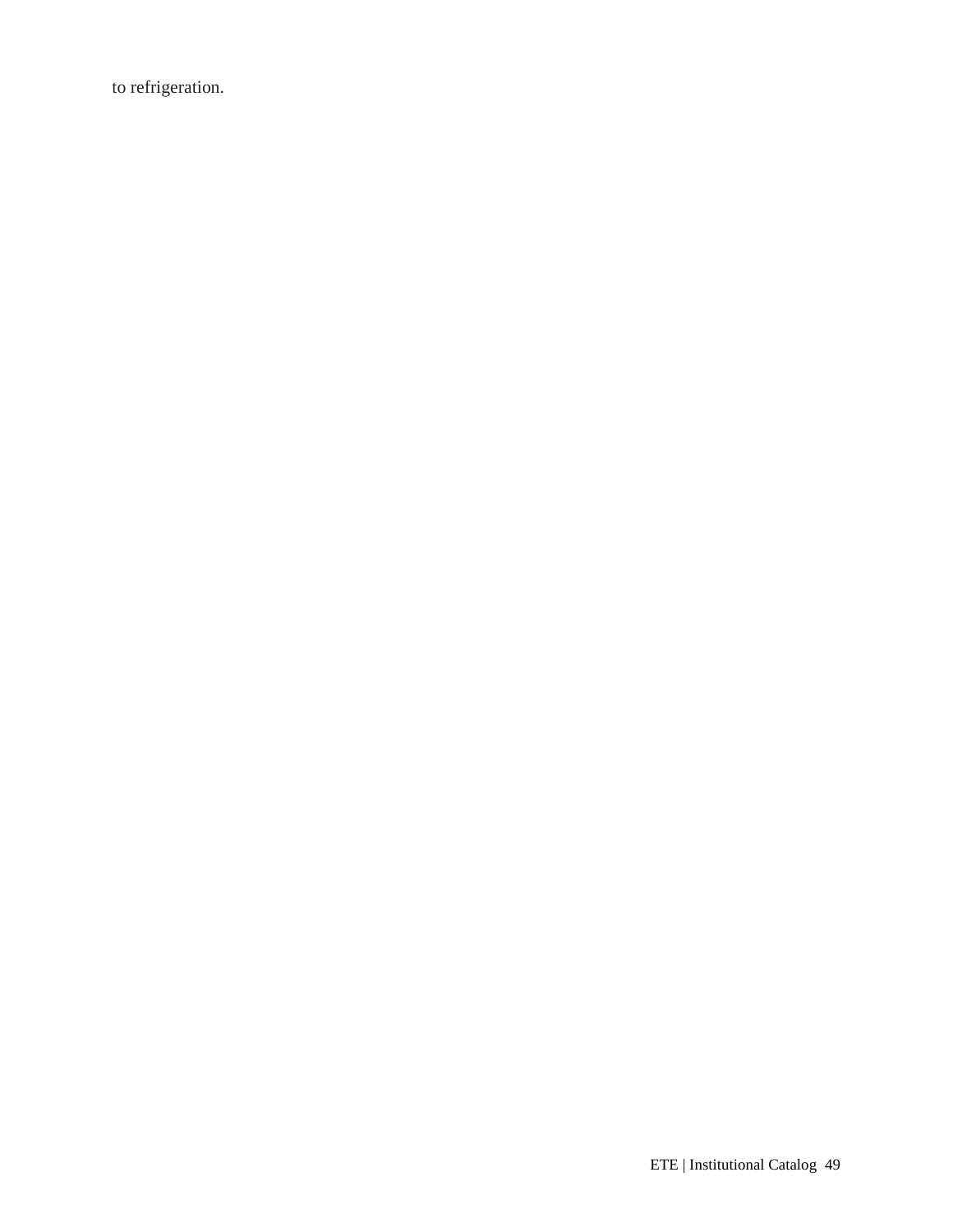

#### ESCUELA TECNICA DE ELECTRICIDAD

Ponce \* San Juan \* Fajardo (787) 843-3588 \* (787) 750-1020 \* (787) 801-5555 www.etepr.edu

# **SUBJECT HOUR BREAKDOWN**

School: Escuela Técnica de Electricidad

Date:  $\frac{\text{July-17}}{}$ 

| <b>COURSE TITLE / NUMBER</b> |                                                 | <b>LECTURE</b><br><b>HOURS</b> |               | <b>LABORATORY</b><br><b>HOURS</b> |               | TOTAL<br><b>HOURS</b> |         | <b>Hours of Works</b><br>Outside of Class/ |
|------------------------------|-------------------------------------------------|--------------------------------|---------------|-----------------------------------|---------------|-----------------------|---------|--------------------------------------------|
|                              |                                                 | Clock                          | <b>Credit</b> | $\bf{Clock}$                      | <b>Credit</b> | <b>Clock</b>          | Credit  | <b>Homeworks</b>                           |
| <b>REF-110</b>               | Historia y Fundamentos de la<br>Refrigeración   | 90                             | 6.0           | 30                                | 1.0           | 120                   | 7.0     | 30                                         |
| <b>REF-120</b>               | Fundamentos Básicos de<br>Soldadura             | 30                             | 2.0           | 60                                | $2.0\,$       | 90                    | 4.0     | 22.5                                       |
| <b>REF-130</b>               | Aplicaciones Eléctricas en la<br>Refrigeración  | 60                             | 4.0           | 60                                | 2.0           | 120                   | 6.0     | 30                                         |
| <b>REF-140</b>               | Fundamentos de la Física en la<br>Refrigeración | 15                             | 1.0           | 15                                | 0.5           | 30                    | 1.5     | 7.5                                        |
|                              | Finaliza Primer Término                         | 195                            | 12.0          | 165                               | 5.0           | 360                   | 18.5    | 90                                         |
|                              |                                                 |                                |               |                                   |               |                       |         |                                            |
| REF-210                      | Ciclo de Refrigeración y<br>Cambios Físicos     | 75                             | 5.0           | 45                                | 1.5           | 120                   | 6.5     | 30                                         |
|                              | REF-220 Refrigeración Domestica                 | 30                             | 2.0           | 60                                | 2.0           | 90                    | 4.0     | 22.5                                       |
|                              | REF-230 Refrigeración Comercial                 | 30                             | 2.0           | 60                                | 2.0           | 90                    | 4.0     | 22.5                                       |
|                              | REF-240 Fundamentos de A/C                      | 30                             | 2.0           | 30                                | 1.0           | 60                    | 3.0     | 15                                         |
|                              | Finaliza Segundo Término                        | 165                            | 11.0          | 195                               | 6.5           | 360                   | 17.5    | 90                                         |
|                              |                                                 |                                |               |                                   |               |                       |         |                                            |
| REF-310                      | Aire Acondicionado Domestico<br>e Inverter      | 60                             | 4.0           | 60                                | 2.0           | 120                   | 6.0     | 30                                         |
| <b>REF-320</b>               | Aire Acondicionado Comercial<br>e Industrial    | 60                             | 4.0           | 30                                | 1.0           | 90                    | 5.0     | 22.5                                       |
|                              | REF-330 Aire Acondicionado Automotriz           | 30                             | 2.0           | 60                                | 2.0           | 90                    | 4.0     | 22.5                                       |
| <b>REF-340</b>               | Controles Lógicos<br>Programables               | 15                             | 1.0           | 15                                | 0.5           | 30                    | 1.5     | 7.5                                        |
|                              | REF-350 Lectura de Planos y AutoCAD             | 15                             | 1.0           | 15                                | 0.5           | 30                    | $1.5\,$ | 7.5                                        |
|                              | Finaliza Tercer Término                         | 180                            | 12.0          | 180                               | 6.0           | 360                   | 18.0    | 90                                         |
|                              | <b>TOTALS</b>                                   | 540                            | 35.0          | 540                               | 17.5          | 1080                  | 54.0    | 270                                        |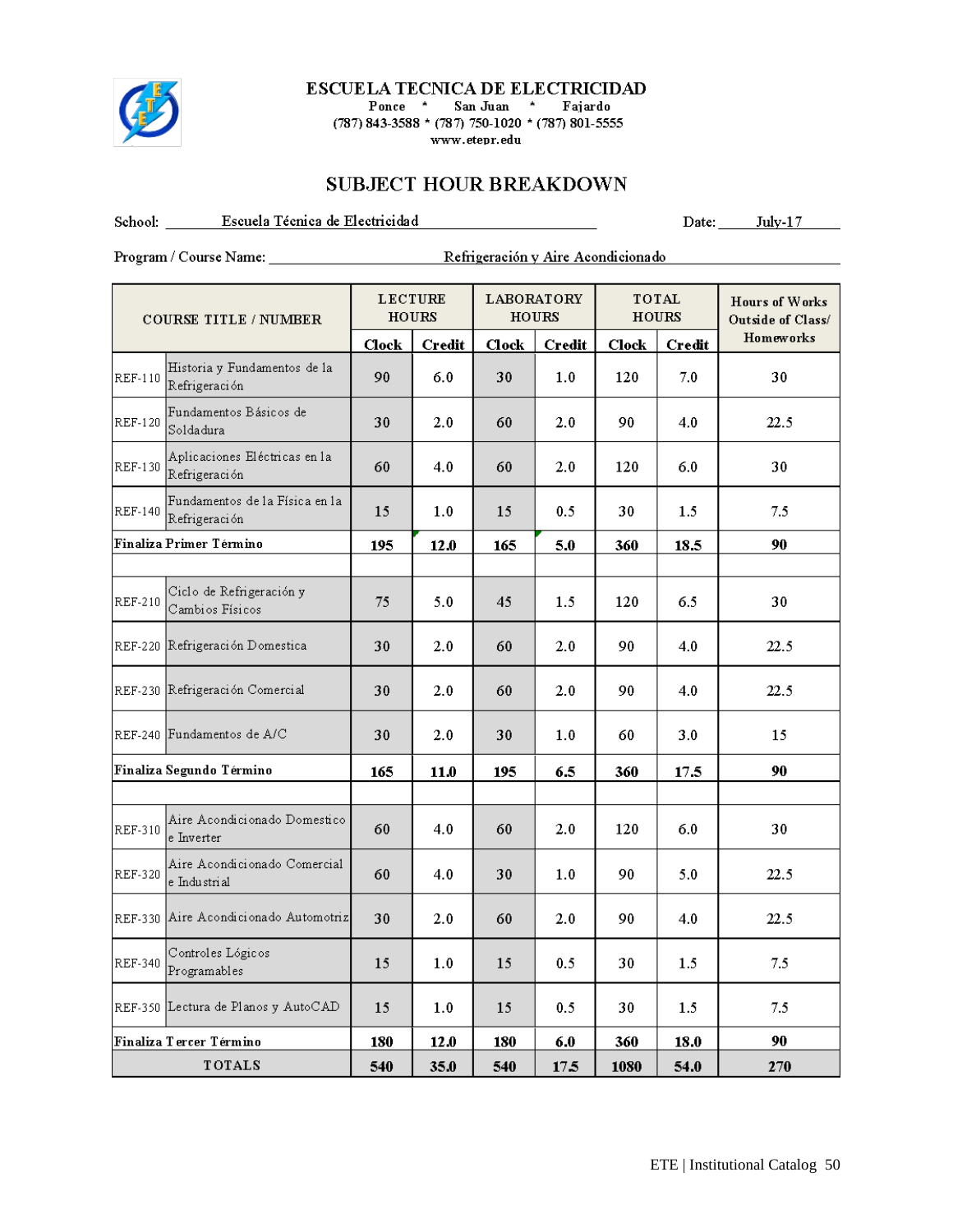# **Design and Installation of Photovoltaic Systems**

Our Program consists of 720 hours/ 39 academic credit/24 credit for financial aid purposes Semester Credit, 16 weeks per term and the duration of the program is approximately 33 weeks.

# **General Objective:**

After completing the program, the student will have the knowledge, both in theory and practice, with the technical and practical skills that enable him or her to:

- 1. Will be capable of understanding the basic components and different aspects of the renewable energy. The uses, applications, advantages, legislation, and regulations respecting the environment, energetic and economy situation that exist worldwide.
- 2. Will acquire the necessary skills to work in the implementation, development, evolution, and the maintenance and troubleshooting of the renewable energy photovoltaic stations.
- 3. Will have been oriented about the certification which is required to license electricians and the knowledge helper's electrician's needs to aid the electricians in these photovoltaic systems installations.

# **Level of the Occupation**

The occupation of Design and Installation of Photovoltaic Systems is recognized as a specialized technical level, as a field technician, which includes the residential, commercial and industrial areas in the theory and practical aspects. This program is oriented to obtain a certificate as a Field Technician in the Electrical Field, and prepares the student to work as a technician in this field. The graduates are prepared to provide service in different areas: electrical, installation of these systems and troubleshooting. By means of this, they can satisfy the needs of the modern industry.

# **Fees**

1. Admission fee or Readmission fee:

Fifty dollars (\$50.00), Ten dollars (\$10.00) non-refundable

- 2. Graduation fee (To cover the cost of preparing the Certificate): Thirty dollars (\$30.00), to be paid when requesting graduation.
- 3. Tuition charge:

 Seven thousand two hundred sixty-five (\$7,265.00), which will be charged to the students' accounts in three portions, for each of the three terms of the program.

Escuela Técnica de Electricidad has established the following policies regarding finance:

1. The tuition charge is made by the term, dividing the total cost of the program by the three terms of the program.

2. Payments are to be made in cash, checks or money orders payable to Escuela Técnica de Electricidad, ATM cards, VISA or MasterCard.

3. No interest charges are assessed on students' accounts.

4. Payment plans can be made, according to the student's need, for private students and/or for the portion not covered by the financial aid.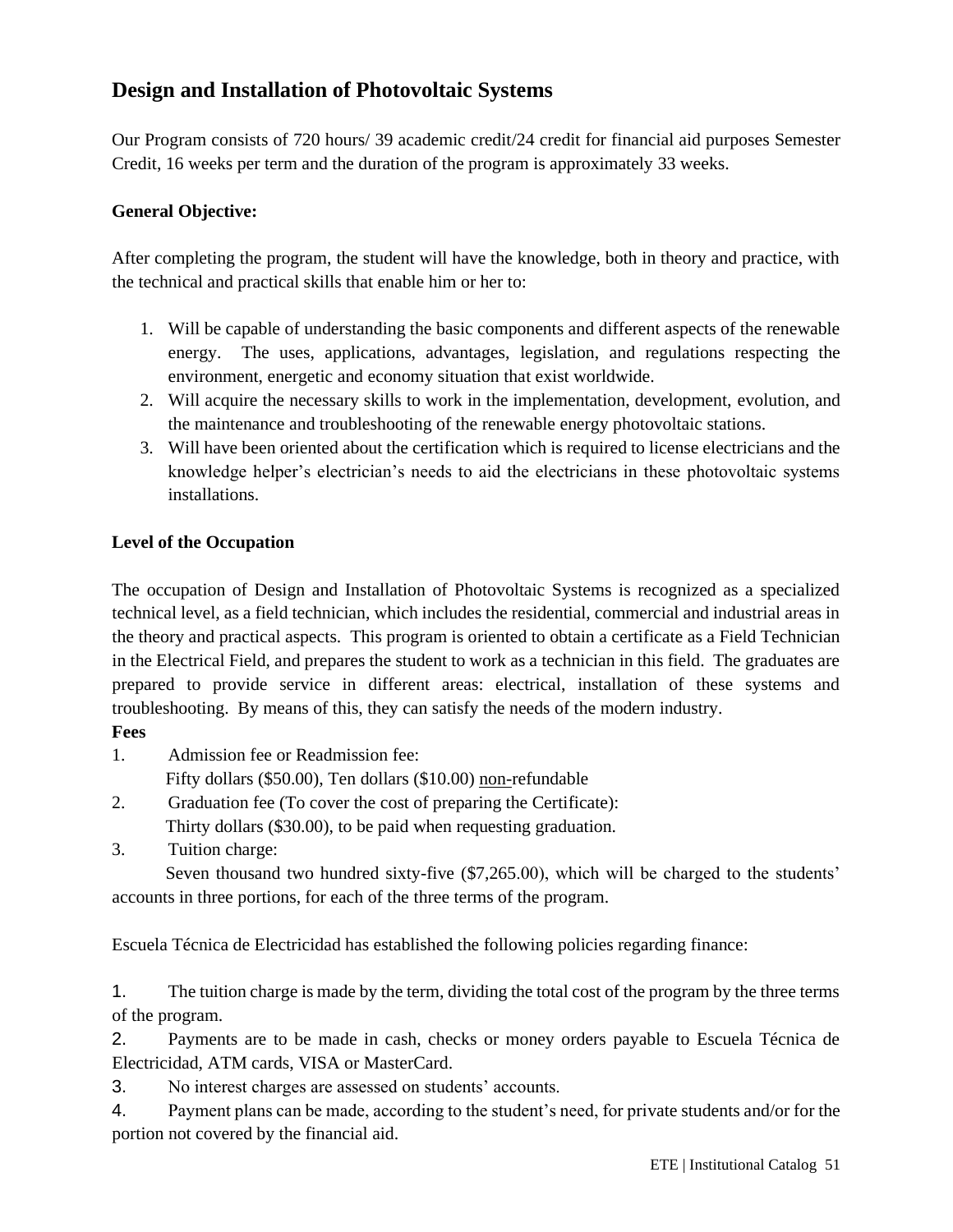## **Equipment, Materials and Books**

Escuela Técnica de Electricidad provides a hands-on education with fully equipped workshops. Students are encouraged and recommended by instructors to acquire the basic tools needed for the practical tasks throughout the program of study. Additionally, the Institution provides students (free of charge) with the corresponding textbook used as a reference guide in class and for out of class assignments.

## **Graduation Requirements**

GPA not less than 2.00-point average, must complete 80% of the program and satisfy the financial obligations with the School. Conditional to the approval of the Academic Director and Registrar, each case will be evaluated individually.

#### **Description of the Units of Design and Installation of Photovoltaic Systems Program**

# **DISF-110: History, Energy Policy and Laws of Renewable Sources Prerequisite: None**

This course includes a base focused on the objectives behind energy policies related to renewable energy sources. In this way, students can compare power systems based on a centralized generation scheme and one of distributed generation with renewable energy sources. In addition, Law 114-2007, known as the Net Measurement Law and Law 57-2014, known as the Energy Transformation and Relief Act, is included to integrate the efforts made by the PR government to promote the use of sources Renewable energies.

# **DISF-120: Fundamentals of Renewable Energy Sources**

#### **Prerequisite: None**

This course will reinforce the issues associated with solar photovoltaic technology, since it is the technology that uses renewable sources with the highest boom in PR and in which our program specializes. The themes related to other renewable sources are maintained but in an introductory context. Through this unit, the student will learn how the solar path is and how the solar resource behaves in different parts of PR. In addition, you will know how shade studies are performed to determine areas useful for the design and installation of photovoltaic modules. Finally, you can determine for which types of applications are used or can be used photovoltaic systems.

# **DISF-130: Photovoltaic Systems Installations Prerequisite: None**

This course integrates the concepts of electricity, safety aspects in the work area and the use of tools and measuring instruments that are used when installing photovoltaic systems. In this way, those students who do not have a background in the area of electricity can benefit those who, if they have such knowledge, can also know how they are applied specifically in the installations of photovoltaic systems. Finally, it integrates the theme of Energy Vs. Power so that the student can know the differences that exist between these quantities and also acquire the fundamental basis necessary to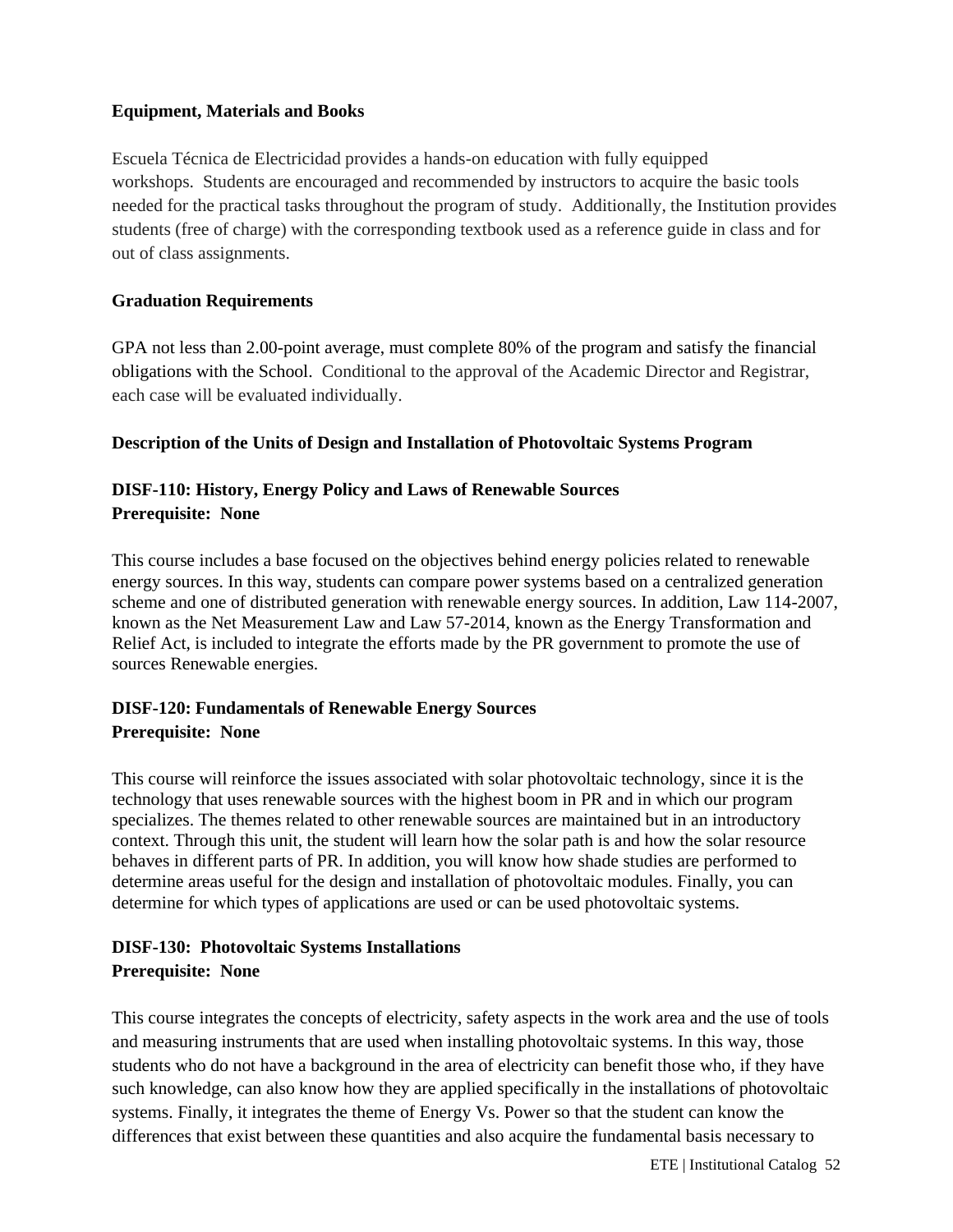carry out the capacity, economic and technical analyzes that are needed to develop projects of photovoltaic systems.

# **DISF-140: Equipment and Components of Photovoltaic Systems I Prerequisite: None**

This course integrates updated topics that relate to the different components that are used today in installations of photovoltaic systems interconnected with the electricity grid. In the same, the student will know how the photovoltaic modules work, what is the performance as their operating point varies with different variables such as temperature and solar irradiation, how they are installed in anchorage systems and how connections are made between the inverter and distribution panels / meter base. In addition, it includes the subject of the different types of inverters that are commercially available and their functions of protection and operation in accordance with the standard IEEE 1547.

# **DISF-150: Equipment and Components of Photovoltaic Systems Ii Prerequisite: None**

This course integrates the updated topics related to the different components that are used today in the different installations of photovoltaic systems that have some type of technology to store energy, such as batteries. However, the topics related to the different energy storage technologies are also included and how the calculations are made to determine the storage capacity by technology, accompanied by the days of autonomy or how long the stored energy will last according to the behavior of energy use. In addition, this unit integrates the topics of power optimizers, load controllers, plant controllers and the standard that governs all this equipment at the international level, UL 1741.

# **DISF-210: Connections and Arrangements of Photovoltaic Systems Prerequisite: None**

This course is added so that the student can analyze and understand how all the equipment that is used in the different types of photovoltaic systems works. In particular, autonomous and selfconsumption photovoltaic systems are high interest systems due to the flexibility they offer both for customers and for electricity companies. Also, DC and AC coupling techniques and the concepts of Micro networks and Intelligent Networks are integrated, since they are the next step in the energy revolution that we are currently experiencing.

# **DISF-220: Electrical Design of Photovoltaic Systems Prerequisite: None**

This course is added so that the student can get to know the article of the National Electrical Code that contains the design requirements for the installations of photovoltaic systems and apply this knowledge in conjunction with the tools acquired so far to complete the electrical designs of photovoltaic systems in programs like Microsoft Visio and Autocad. Also, the student will know the concepts of telecommunications systems that are used to monitor the equipment and photovoltaic systems. Finally, the NAD83 coordinate system topics and location diagrams are integrated to complete the requirements of the Electric Power Authority (AEE) in relation to the diagrams and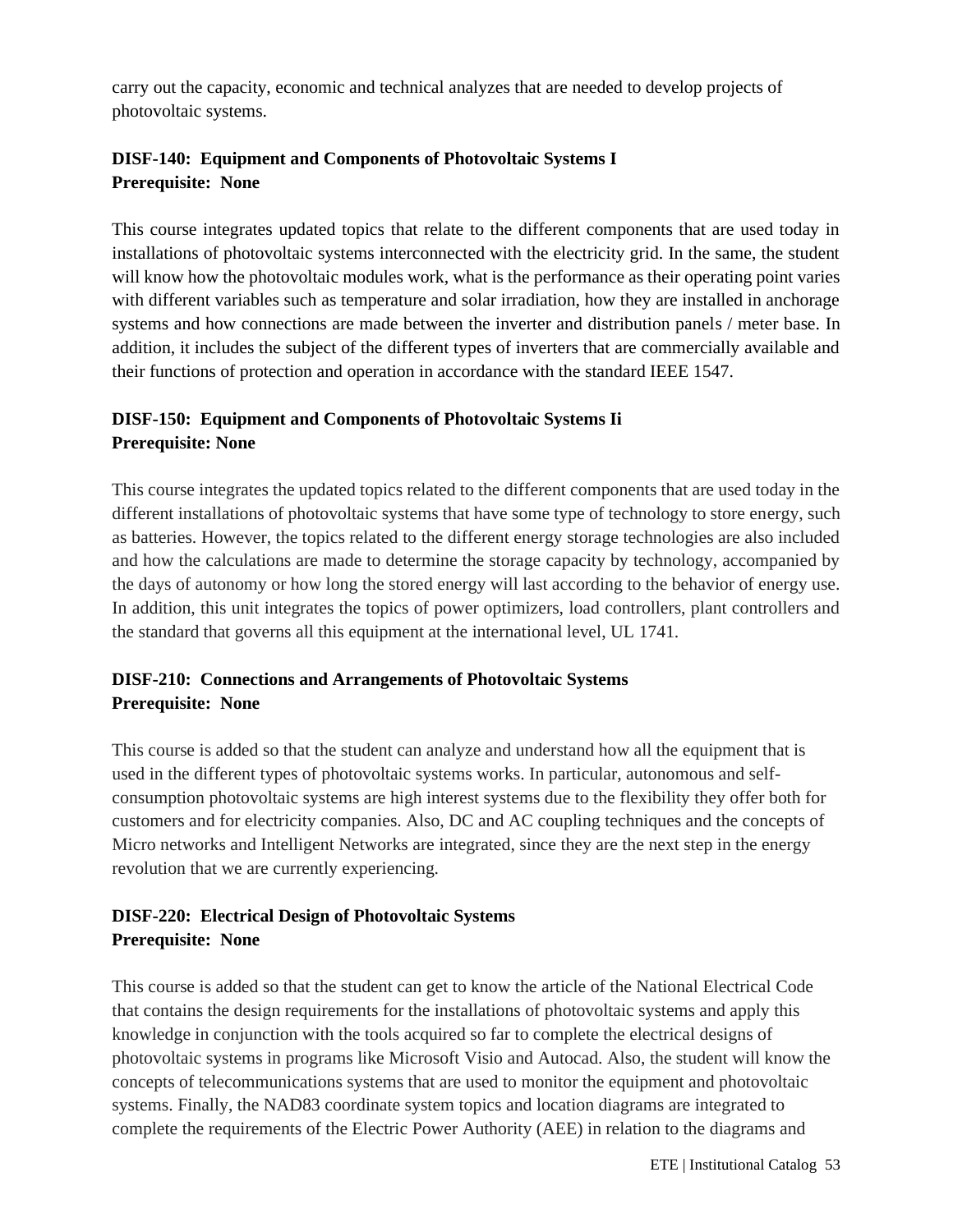plans to be installed.

# **DISF-230: Analysis of Performance of Photovoltaic Systems Prerequisite: None**

This course integrates the techniques and processes that are used to manage the projects of photovoltaic systems during all stages of development. Also, it will provide the student with the tools to know how to monitor and identify the solutions to problems that may be experienced in the installations of photovoltaic systems. Finally, the student will learn about the maintenance that the different types of photovoltaic systems require and how they are carried out.

# **DISF-240: Interconnection and Net Measurement Regulations Prerequisite: None**

This course integrates the topics related to the regulations in force established by the AEE, the State Office of Public Energy Policy and the Net Measurement Programs. It is of utmost importance that all certified professionals to carry out installations of photovoltaic systems know in detail all the requirements established in these regulations, how the different types of Net Measurement programs work and how to request the interconnection evaluation of a distributed generator with the system of the AEE. In addition, the topic of electronic filing of projects is integrated through the new PREPAEE system.

# **DISF-250: Economic Analysis of Projects with Renewable Sources of Energy Prerequisite: None**

This course integrates the topics related to the economic analysis that involves all types of installation of photovoltaic systems. In addition, information is included on the different business models and sales strategies currently used in the solar industry. In this unit, the mechanisms and programs used in the industry are introduced to perform the economic analysis and thus be able to compare the costeffectiveness of different options. Finally, the theme of the Green Energy Fund is integrated, which provides an incentive for customers to install their own energy generation system using renewable sources.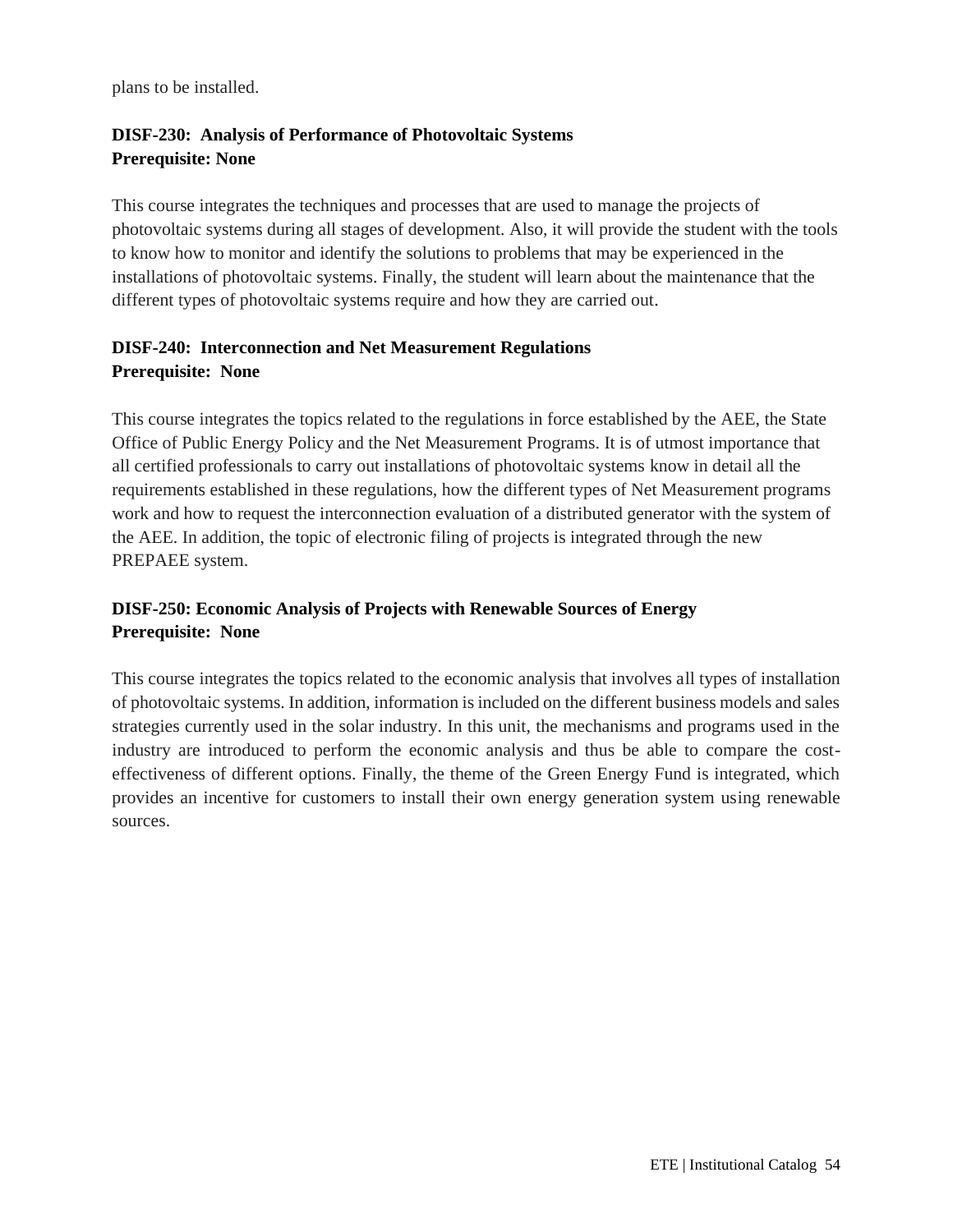

#### **ESCUELA TECNICA DE ELECTRICIDAD**

Ponce \* San Juan \* Fajardo (787) 843-3588 \* (787) 750-1020 \* (787) 801-5555 www.etepr.edu

# **SUBJECT HOUR BREAKDOWN**

School: Escuela Técnica de Electricidad

Date: 1-Jul-17

Program / Course Name: Diseño e Instalación de Sistemas Fotovoltaicos

| <b>COURSE TITLE / NUMBER</b> |                                                                         |              | <b>LECTURE</b><br><b>LABORATORY</b><br><b>HOURS</b><br><b>HOURS</b> |              | <b>TOTAL</b><br><b>HOURS</b> |         | <b>Hours of Works</b><br>Outside of |                 |
|------------------------------|-------------------------------------------------------------------------|--------------|---------------------------------------------------------------------|--------------|------------------------------|---------|-------------------------------------|-----------------|
|                              |                                                                         | <b>Clock</b> | <b>Credit</b>                                                       | <b>Clock</b> | <b>Credit</b>                | $Clock$ | <b>Credit</b>                       | Class/Homeworks |
| DISF-<br>110                 | Historia, Política Energética y<br>Leyes de Fuentes Renovables          | 30           | 2.0                                                                 | $\pmb{0}$    | 0.0                          | 30      | 2.0                                 | 7.5             |
| DISF-<br>120                 | Fundamentos de Fuentes<br>Renovables de Energía                         | 30           | 2.0                                                                 | 30           | 1.0                          | 60      | 3.0                                 | 15              |
| DISF-<br>130                 | Instalaciones de Sistemas<br>Fotovoltaicos                              | 60           | 4.0                                                                 | 30           | 1.0                          | 90      | 5.0                                 | 22.5            |
| DISF-<br>140                 | Equipos y Componentes de<br>Sistemas Fotovoltaicos I                    | 60           | 4.0                                                                 | 30           | 1.0                          | 90      | 5.0                                 | 22.5            |
| DISF-<br>150                 | Equipos y Componentes de<br>Sistemas Fotovoltaicos II                   | 60           | 4.0                                                                 | 30           | 1.0                          | 90.     | 5.0                                 | 22.5            |
|                              | Finaliza Primer Término                                                 | 240          | 16.0                                                                | 120          | 4.0                          | 360     | 20.0                                | 90              |
| DISF-<br>210                 | Conexiones y Arreglos de<br>Sistemas Fotovoltaicos                      | 60           | 4.0                                                                 | 30           | 1.0                          | 90      | 5.0                                 | 22.5            |
| DISF-<br>220                 | Diseño Eléctrico de Sistemas<br>Fotovoltaicos                           | 45           | 3.0                                                                 | 45           | 1.5                          | 90.     | 4.5                                 | 22.5            |
| DISF-<br>230                 | Análisis de Desempeño de<br>Sistemas Fotovoltaicos                      | 30           | 2.0                                                                 | 30           | 1.0                          | 60      | 3.0                                 | 15              |
| DISF-<br>240                 | Reglamentos de Interconexión y<br>Medición Neta                         | 45           | 3.0                                                                 | 15           | 0.5                          | 60      | 3.5                                 | 15              |
| DISF-<br>250                 | Análisis Económico de<br>Proyectos con Fuentes<br>Renovables de Energía | 30           | 2.0                                                                 | 30           | 1.0                          | 60      | 3.0                                 | 15              |
|                              | Finaliza Segundo Término                                                | 210          | 14.0                                                                | 150          | 5.0                          | 360     | 19.0                                | 90              |
|                              |                                                                         |              |                                                                     |              |                              |         |                                     |                 |
|                              | <b>TOTALS</b>                                                           | 450          | 30.0                                                                | 270          | 9.0                          | 720     | 39.0                                | 180             |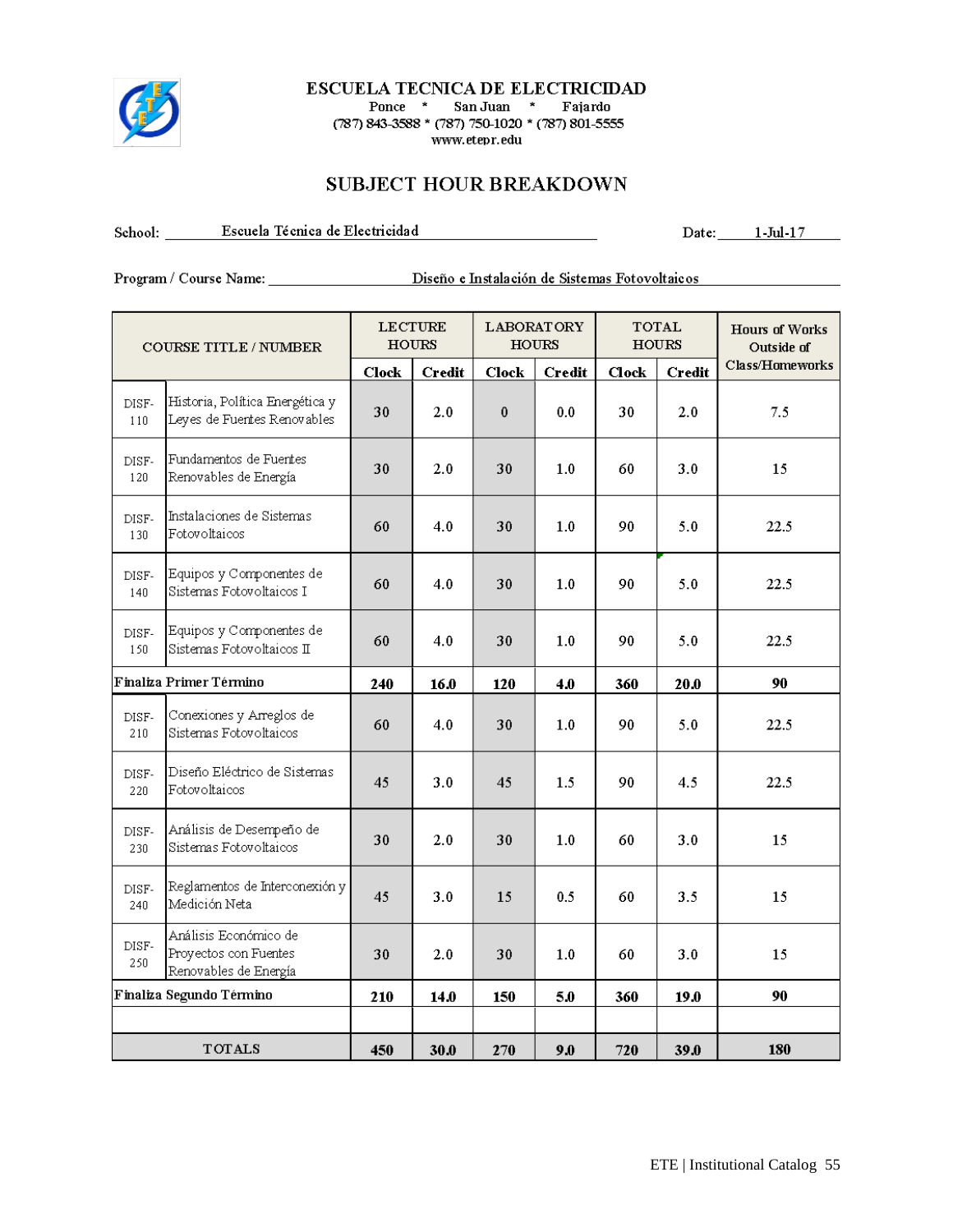# **ACADEMIC CALENDAR 2021**

| 01/11/21 | Monday    | <b>Return to Classes</b>    |
|----------|-----------|-----------------------------|
| 01/18/21 | Monday    | Martin Luther King          |
| 02/15/21 | Monday    | President Day               |
| 03/02/21 | Tuesday   | American Citizenship        |
| 03/22/21 | Monday    | <b>Abolition of Slavery</b> |
| 04/01/20 | Thursday  | <b>Holly Friday Recess</b>  |
| 04/12/21 | Friday    | <b>Holly Friday Recess</b>  |
| 05/07/21 | Friday    | <b>Techers Day</b>          |
| 05/31/21 | Monday    | <b>Memorial Day</b>         |
| 07/05/21 | Monday    | <b>Independence Day</b>     |
| 07/26/21 | Monday    | Commonwealth of P.R. Day    |
| 07/27/21 | Tuesday   | José Celso Barbosa Day      |
| 09/06/21 | Monday    | Labor Day                   |
| 10/11/21 | Monday    | Columbus Day                |
| 11/11/21 | Thursday  | <b>Veterans Day</b>         |
| 11/19/21 | Friday    | Discover of PR Day          |
| 11/22/21 | Monday    | <b>Thanksgiving Recess</b>  |
| 11/23/21 | Tuesday   | <b>Thanksgiving Recess</b>  |
| 11/24/21 | Wednesday | <b>Thanksgiving Recess</b>  |
| 11/25/21 | Thursday  | <b>Thanksgiving Recess</b>  |
| 11/26/21 | Friday    | <b>Thanksgiving Recess</b>  |
| 12/17/21 | Friday    | Last day of class           |
| 12/20/21 | Monday    | <b>Christmas Recess</b>     |

\*\*This schedule is subject to change